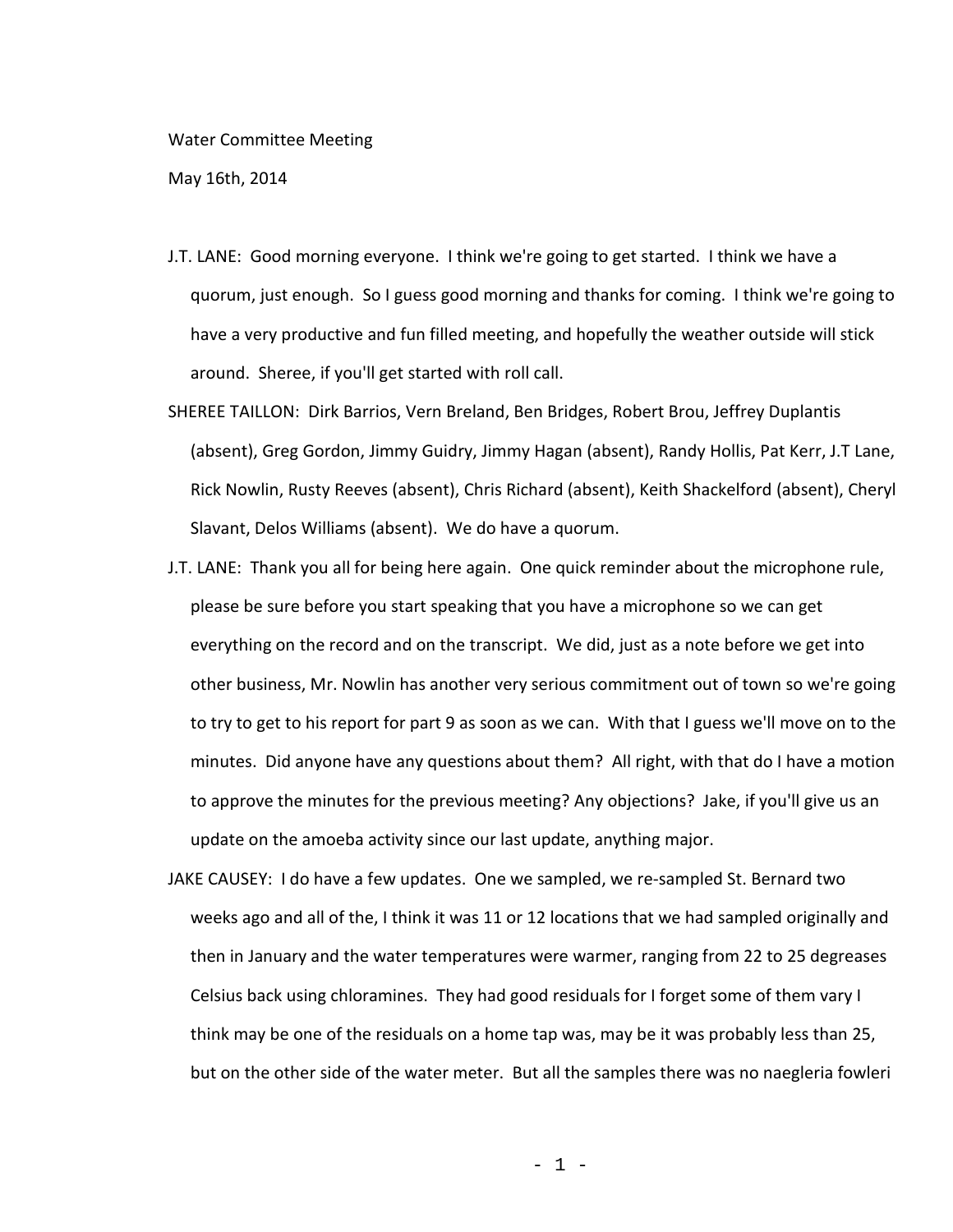detected. The water meter in the case patient's home no thermophilic amoebas detected or naegleria fowleri detected. And that was the same as even in January and probably to some extent the nature of the water heater. That was really great news, frankly. Saw John here so we'll be in Desoto next week. We intended to go this week, but the weather got pretty rough. Expecting the same there. The plan is to go back in August in St. Bernard and Desoto to do the same sites again. In addition we do have several lab staff jobs posted so we'll be hiring, and again we're still underway with getting some microscopes in and etc. to do this testing. Our goal is sometime in July we're looking to probably do 15 to 20 water systems this summer looking at ground water, surface water, chloramine, free chlorine, some raw ground water to try to get a good feel for a lot of the different circumstances. Certainly we'll be looking at systems that have been struggling to meet the disinfectant residual and have similar compliance history, as well maybe nitrification. That's really where we're at. I will mention the emergency rule compliance rate, you remember February was 95 percent, March was 96 percent, and then April was actually 97 percent so that's good news.

J.T. LANE: All right. Any questions about that for us regarding the amoeba? We'll go right into part 9 for Mr. Nowlin's report. I would just ask working through part 8, and I eluded to this in my message to you all, when we had the part 8 report sent out one of the things we did find that we wanted probably before we proceeded with rewriting parts and vote on probably wanted more discussion on certain things either from our prospective or more committee input on things that were deleted. And maybe we wanted to know really some of our questions were is it really that we wanted that language deleted and not needed it to be covered at all in the sanitary code, or alternate language that we might want to propose instead in some areas. To the extent that we can why we sent it back for more discussion and we'll bring a revised version for next time. When we get to the parts 9 and 7 anything that pops in your head that we can go ahead and discuss and get some of those down so we

- 2 -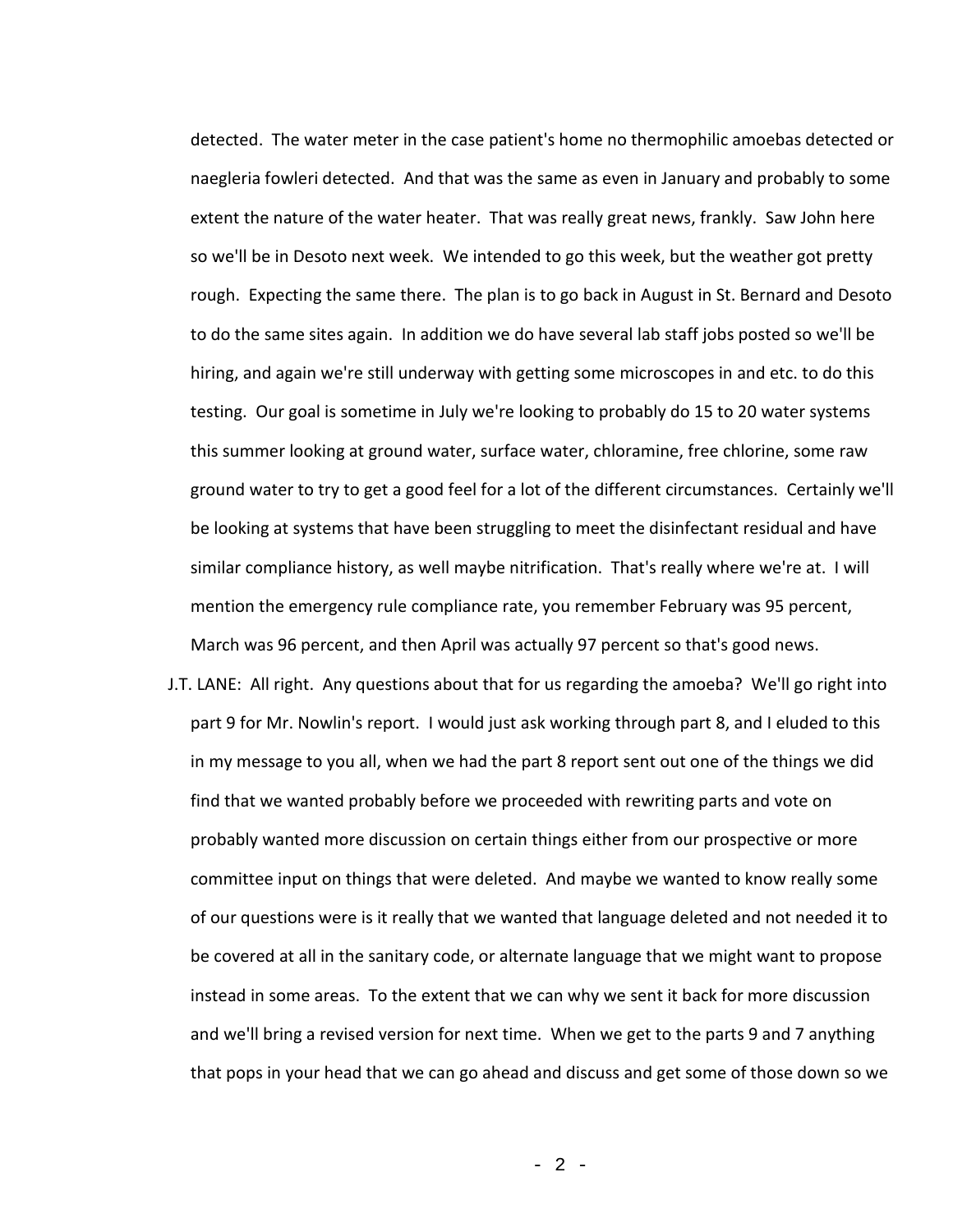can get as much work on the front before we present back to y'all. With that we'll move to part 9, Mr. Nowlin.

RICK NOWLIN: Rusty couldn't be here today or Jimmy Hagan either, and I'm undoubtedly the most unqualified person to speak on this subject in this room. But I'll at least report from what Rusty provided to all of us. He actually sent out three documents, the point person report, the subcommittee report, and then these detailed TSS report. I'll just take it in that order. If that's okay we'll run through. On the point person report he listed facilitator's recommendations, basically very few comments, only one comment and that was the comment if the list, this is waste residuals, if the list of disposable options listed intended to be all inclusive and he believes that a statement is needed from DHH in coordination with other regulatory agencies, shall review and approve any methods of handling waste that are not specifically listed in this document. That was really the only comment there. Any comments so far? On the subcommittee report we went through the 10 state standards and sort of page by page he sort of summarized it there. There are several places in the report, I don't think you need me to read part 9 to you, but there are several places like in 9.3 F and G and then 9.4 where it requires pilot studies and the subcommittee felt that those should not be required in each one of those cases. That should be something that's determined in conjunction with the consultant in the department as to whether or not a pilot study is required. There are a number of places, we went through part 9 the question was asked on each part, each subpart whether the language should be considered a design standard or something should be included in the sanitary survey. And if you look on the forms if you have a copy they are noted DS or SS. All of the items in there of course noted as DS are design standards and only a few are noted also as SS sanitary survey. For example 9.0 general, this is the section dealing with disposal of water treatment plant waste. That one is considered both a design standard and a sanitary survey item because it deals with taking

- 3 -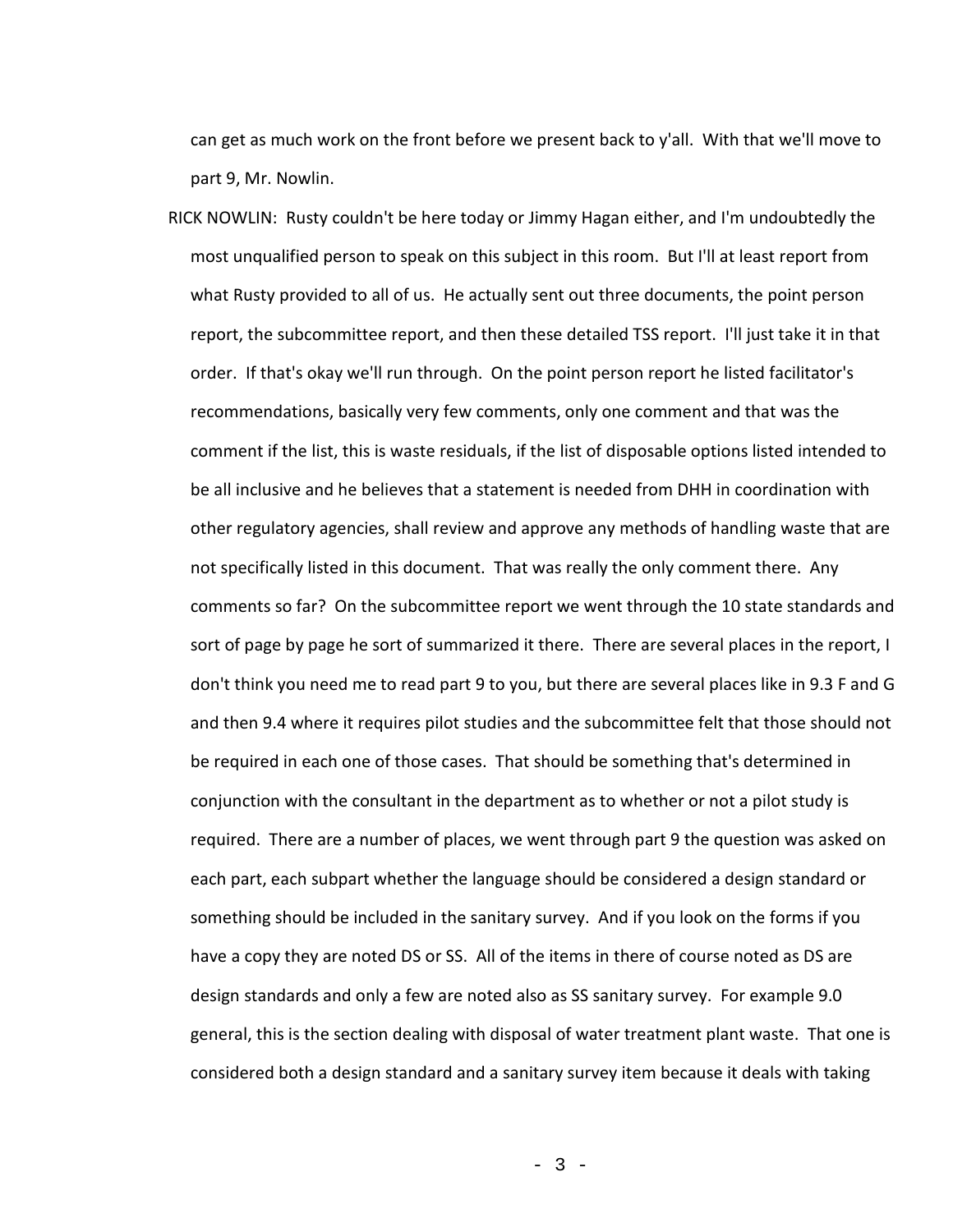steps to prevent potential contamination of water supplies. Pause to see if there are any comments? 9.0 also the language concerning backflow prevention measures is also considered a sanitary survey item. 9.1 and 9.2, 9.3 design. 9.3 F pilot plant studies which should not be a mandatory requirement as in 9.3 G. F deals with mechanical dewatering and calcination of sludge. 9.4 dealing with lagoon size and alum sludge. Again, we recommend delete the mandatory requirement for a pilot study. The rest of 9.4 is considered a design consideration and not part of the sanitary survey. 9.5 red water waste. 9.51 stand filters all considered a design criteria except when you get down to 9.5.1 K red water filters shall comply with provisions contained in section 7.1.3 and 8.10.1 which pertains to the possibility of contaminating treated water with unsafe water. We feel that should also be a sanitary survey item. Just holler at me if you need. 9.5.2 lagoons all considered a design criteria. 9.5.3 discharges to the community sanitary sewer the same design. 9.5.4 discharge to surface water design. 9.5.5 design. 9.6 waste filter wash water. 9.61 is considered design. 9.62 we consider A, B, and C all of 9.62 to be both design and sanitary survey and that has to do with recycling water back to the head of the plant. That's pretty much it. Any questions? RANDY HOLLIS: I guess I have a logistical question based on what we talked about in previous meetings. For example, 9.62 is design and sanitary survey. The way it reads in 10 state standards is spent filter backwash water thickens liquids process may be allowed by the regulatory agency, that's a may. I thought we said we're only going to include shalls in our new standards so as a clarification point this will not even appear in what we are writing because it will be something 10 state standards we can reference and be for the design engineers, but when we write our new part this paragraph won't even appear because it's a may. Am I understanding that right?

J.T. LANE: As an initial way to get us to focus on what was really critical the shalls and so certainly sort of said this last time if the committee sees other areas when we talked about

- 4 -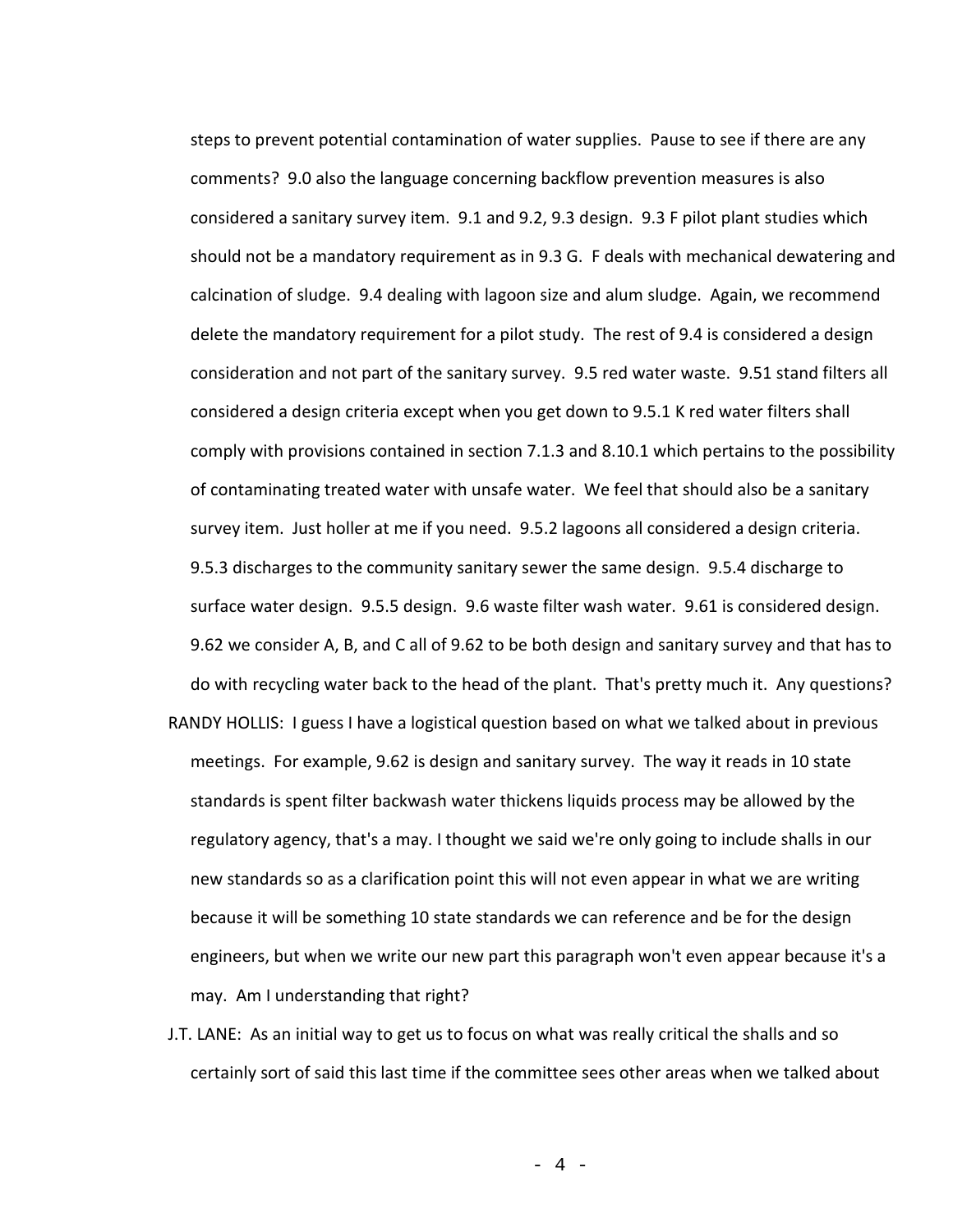chapter 12 last time if you saw areas that could be streamlined or are off, I know when we were doing some review so enlightening for me going side by side for part 8 was that I myself, and I'm not an engineer, I thought it was confusing how far we had to lay waterlines from sewer lines and 6 feet in 12 and 10 feet in TSS. I think again that is a primary focus, but if you see opportunities to include, if you think as a subcommittee that there are some shalls that should be included because initially we did say we wanted this to be representative of what Louisiana needed. And so certainly if there is you know discussion around certain shalls that don't work let's take them out. If there are other shalls that should be there let's put them there if we all agree.

- RICK NOWLIN: As understood, the point well taken, focus on the shalls. I think if I understand Rusty and Jimmy they felt this was something the whole committee might want to consider. I know we were focusing on shalls while we did not want to put a whole lot in part 12 that didn't need to be there. Also, we've also had the option of considering things that might should be there and certainly we don't think the subcommittee should make a decision like that. Both of those fellows thought this was something that ought to be considered.
- RANDY HOLLIS: If I read this exactly the way it reads says may be allowed by the regulatory agency. If we're trying to tighten these down into black and white then we've got something there that's not conclusive. Let's take it down to the shalls because this still leaves it open. It will still be in 10 state standards. Something the owner and the engineer should consider, but the way this reads won't be mandatory.
- J.T. LANE: Won't just adopt wholesale, I think that's part of what we discussed either through our dialogue or through our analysis and the dialogue after that if we should leave that statement out or include a shall. To me that's the decision point.
- RICK NOWLIN: As I recall some of the discussion, and I slept 20, 30 times since then, you are correct it is a may, but also A, B, and C are three very specific criteria that determine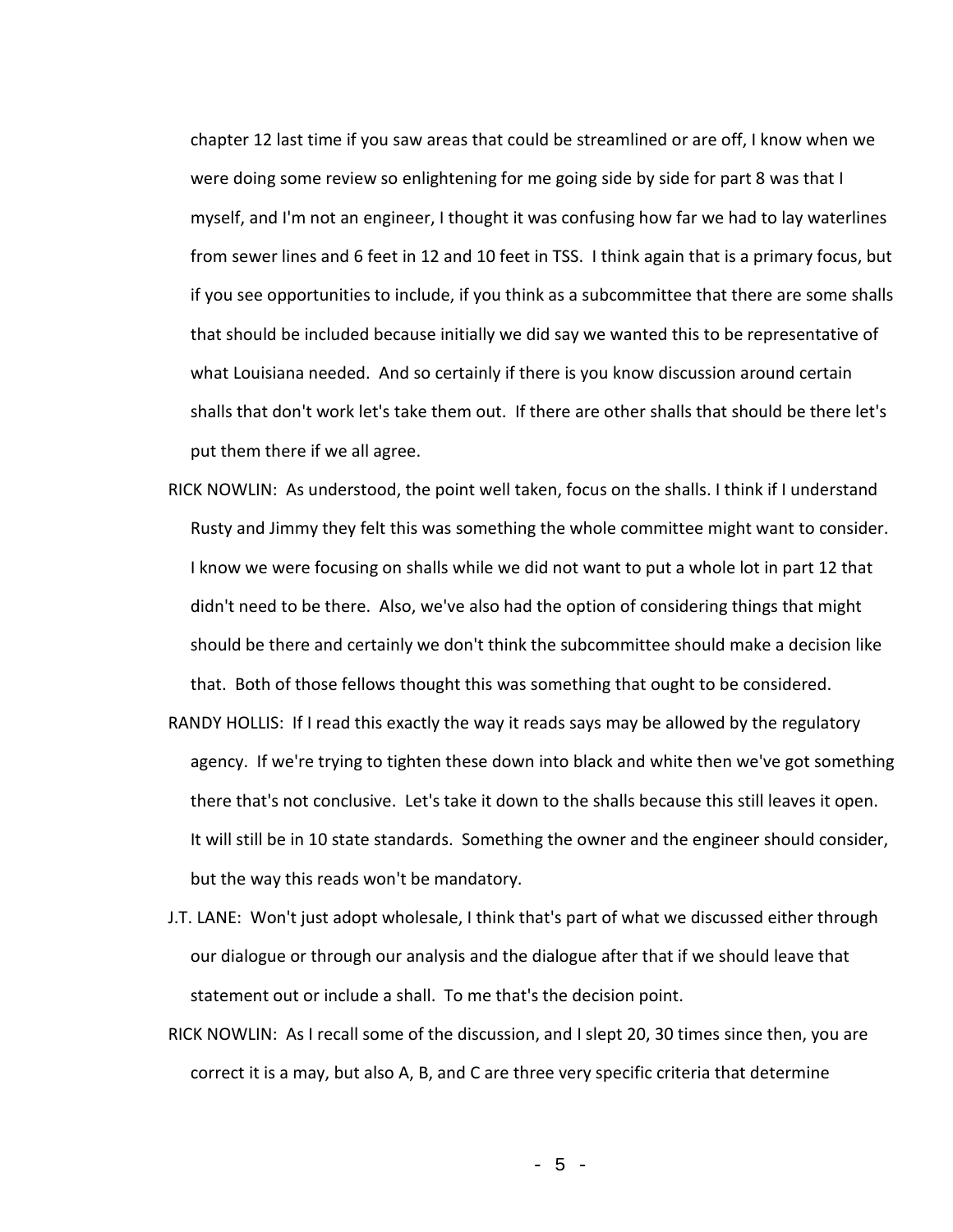whether it remains a shall or not, a little bit vague there.

- RANDY HOLLIS: And I'm not arguing for this point at all, I'm just trying to get the logistics down as I write section 8.
- JAKE CAUSEY: So I guess one reason I believe Rick and them felt so compelled to conclude this language is specifically covered under EPA regulations filter, backwash and recycle rule. Because it's a may in 10 state standards, in the federal rule it's a may, there are lots of mays and there are factors that determine whether it's permissible or not. I think it probably makes a lot of sense to keep it a may because that's what it's going to be a may. Because if you're operating outside these criteria it's going to be a no, but if the proposal is within these criteria then it's a may be. I think if it's a system that's probably poorly operated over many years may not have a lot of confidence that they are able to operate. A lot of factors that could come into permitting, filter, backwash, recycling. That's why it's written that way. Logistically there's a lot of factors that have to come into play and also federal regulations. And that's probably why in 10 state standards it's a may because at the federal level it's a may. I think they were right on the money.
- J.T. LANE: Any questions? What do you guys think? With regard to Randy's comment does anybody have anything? Again, I think what we were trying to do definitely focus on what all the shalls that need to go into code, but again we want to provide y'all flexibility that certainly we all know there are other things that come up or there are issues that are interrelated. And so we didn't want anybody to by confined to not address other things in all of your work. Is that not, do we need to provide more clarity on that? So we will get to work on part 9.
- ROBERT BROU: We did have one comment he referred to about the list of disposal options listed not being all inclusive. I'm the one who provided that comment because our permitted disposal method that we have been operating under for 60 plus years is not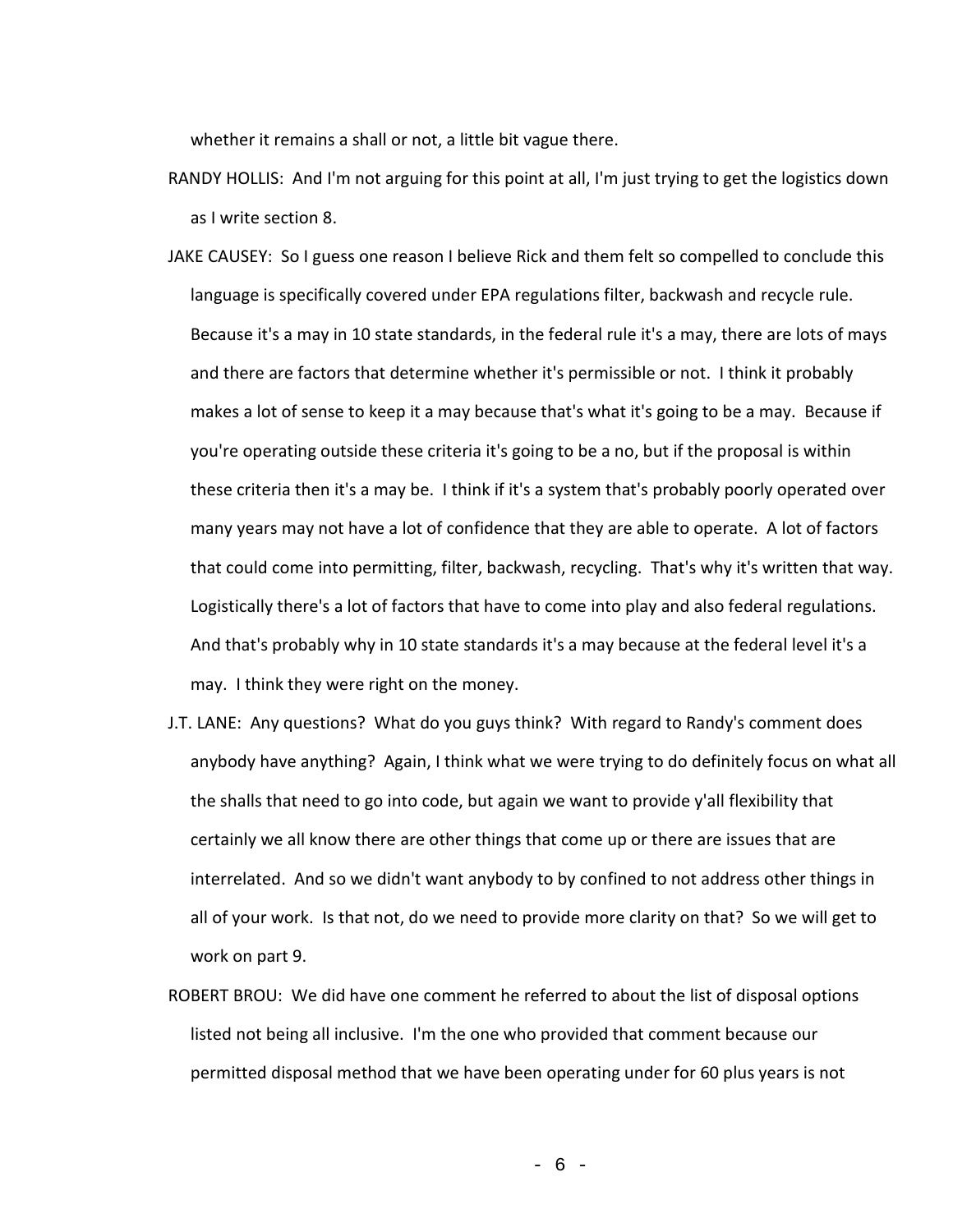covered under that that I can see. The way we handle our waste is not under any one of those items. Somewhat they talk about going back to surface water into the stream from red water specifically, but not for the type of waste residual that we have. We've been permitted, and that's what I also meant in coordination with other agencies, in particular DEQ, a discharge permit that we have specific standards that we have to meet and fully in compliance, but there needs to be a comment that there are other options on there.

- RANDY HOLLIS: We have also gotten permits for water plants throughout the state where the primary sludge, if you have only used food grade chemicals and not used anything else, can be discharged directly back into the receiving stream and that's permitted by DEQ. Not listed in here. With coastal erosion and solids DEQ actually likes, in many cases, the solid returned to the stream. This would prohibit that. We need to be very cautious. I think you brought up a very good point. We need to take that in consideration from other regulatory agencies.
- J.T. LANE: Totally agree. Certainly support that and we need to do that. With part 8 there's a lot of places we reference that we need to coordinate and check with the state fire marshal. We'll definitely put that on the list and do that. Any other questions or comments on part 9? All right, with that we'll move on to part 7.
- BEN BRIDGES: I am going to give this part 7 on behalf of Jim Hagan who could not be here or Rusty, and unfortunately I was not at the meeting either. Part of this may be some shalls and mays also be included in this. This was written I think before some of this other stuff was delineated exactly what we were going to include or not. Start with the subcommittee report, I think y'all have a copy of this. Main discussion on subcommittee was primarily focused on discussion related to minor design requirements on finished water storage facilities. To my knowledge or Jimmy's knowledge there weren't any opposition or disagreements with what came out of the 10 state standards recommended for water works.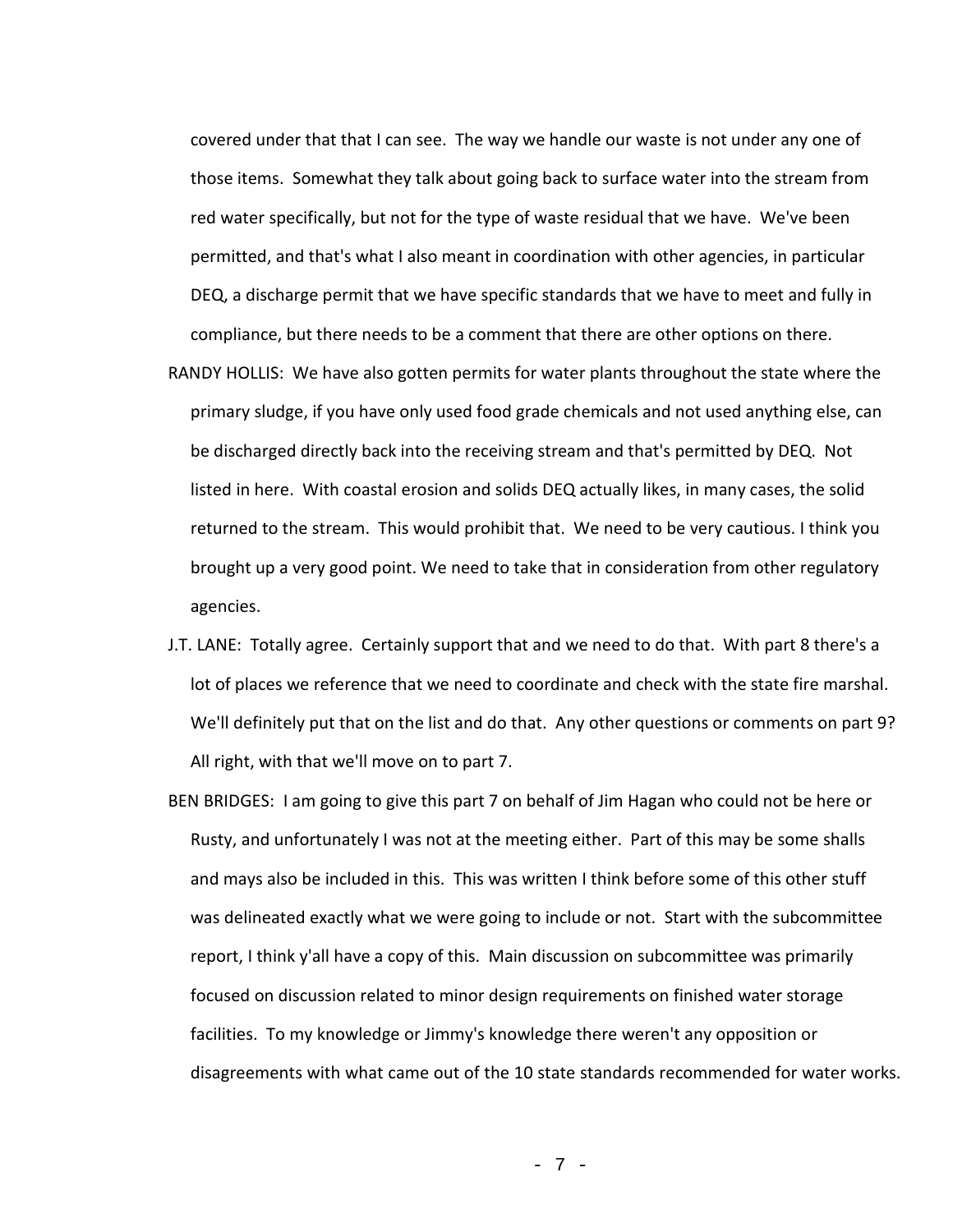A large portion of the time was spent on should it be included in design standards or should it be in sanitary survey or both. The first 10, actually 13 bulletins, but the first 10 were the ones he thought were the most important. Section 7.0 you'll see in red what he has inserted and thought it should adhere to that. Materials and designs used for finish water storage structures shall provide stability and durability, blah, blah as current AWWA standards. That's where he wanted to go with that.

J.T. LANE: The comment about the global change for DHH references other standards is that referring to we should be doing that globally throughout the sanitary code? BEN BRIDGES: I think that's right. Section 7.0.1 C fire flow requirements established by the appropriate state insurance services office changed to Property Insurance Association of Louisiana to be satisfied where fire protection is provided. Again, I think giving due credit to what agency will be overseeing this specifically. 7.0.6 finished water storage designed to facilitate fire flow requirements and meet average daily consumption should be designed to facilitate turnover of water in the finished water storage to minimize stagnation and/or stored water age. Consideration shall instead of should be given to separate inlet and outlet pipes, mechanical or similar mixing, or other acceptable means to prevent poor water circulation and long detention times that can lead to loss of disinfectant residual, microbial growth, formation of disinfection by-products, taste and odor problems, and other water quality problems. We have a shall in there for separate inlet and outlets, that's the major change. 7.0.7 C overflow for an elevated shall open downward and screened with a four mesh non-corrodible screen to keep animals out. The screen should be, not shall, installed within the overflow pipe at location least susceptible to damage by vandalism. We took out a shall and put in a should. Give a little bit of flexibility to the design of the tank. 7.0.7 E all that would be eliminated referring to the flapper valve or duckbill valve where it's located and would be installed. 7.0.8.2 A each manhole shall be elevated at least 24 inches above

- 8 -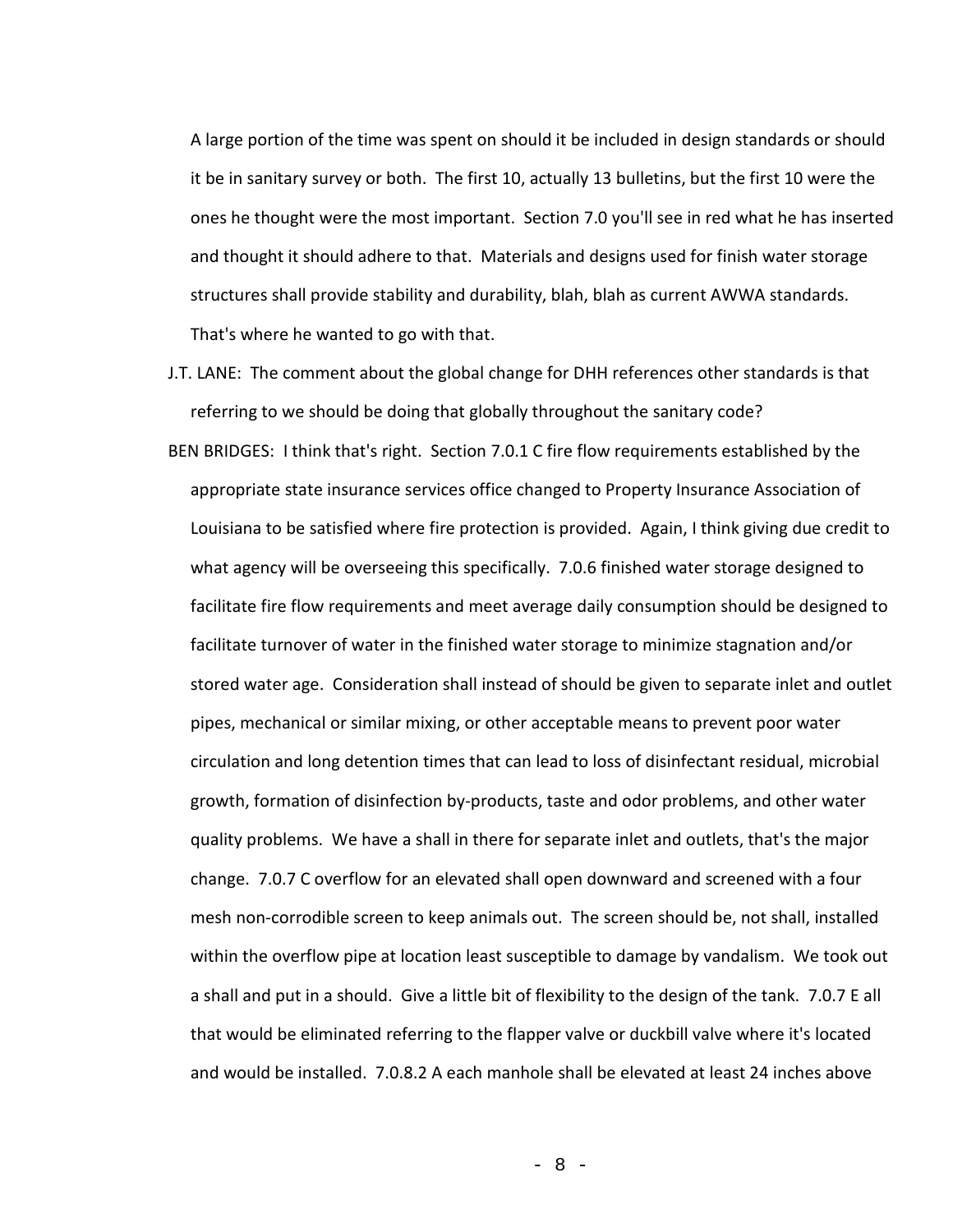the top of the tank. Finish grade of the surrounding ground, or whichever is higher. 7.0.9 D shall on ground level structures open downward with at least 24 inches above the roof the finished grade of the surrounding covered with 24 mesh non-corrodible screen. Screen should be installed within the pipe at a location least susceptible to vandalism. 7.0.17 B wax coatings for the tank interior should not be used on new tanks. Old wax coating should be completely removed before using another tank coating. 7.0.18 A finished water storage structure shall be disinfected in accordance with AWWA standards C652. Inserted if bacterial testing for coliform organisms is negative and chlorine residuals are at acceptable distribution system levels the storage tank may be placed into service. If such testing shows the presence of coliform bacteria repeat samples shall be taken until two consecutive samples taken at 24 hour intervals are negative. I'll give you a second to think about that.

- DIRK BARRIOS: Basically saying if your first sample is good you're okay. If you have a bad sample you have to take two good ones.
- BEN BRIDGES: Is that good with DHH? 7.0.19 smooth nosed sampling taps or similar non threaded stainless steel sampling taps shall be provided to facilitate collection of water samples for both bacteriological and chemical analysis. The sample taps shall be easily accessible. 7.2.1 tanks should be located above normal ground surface and struck out housed. 7.2.4 each tank should have an access manhole, a drain, and control equipment consisting of a pressure gauge, water sight glass, automatic or manual air blow-off, means for adding air pressure, operated start-stop controls for pumps. A pressure relief valve shall be installed capable of handling the full pumpage rate of flow at pressure vessel design limit. Where practical the access manhole should be 24 inches in diameter. Here in red see design standard for new systems and improvements also enforced on sanitary survey except for sight glass which has existing LDHH exception if automated controls are provided to maintain air and water.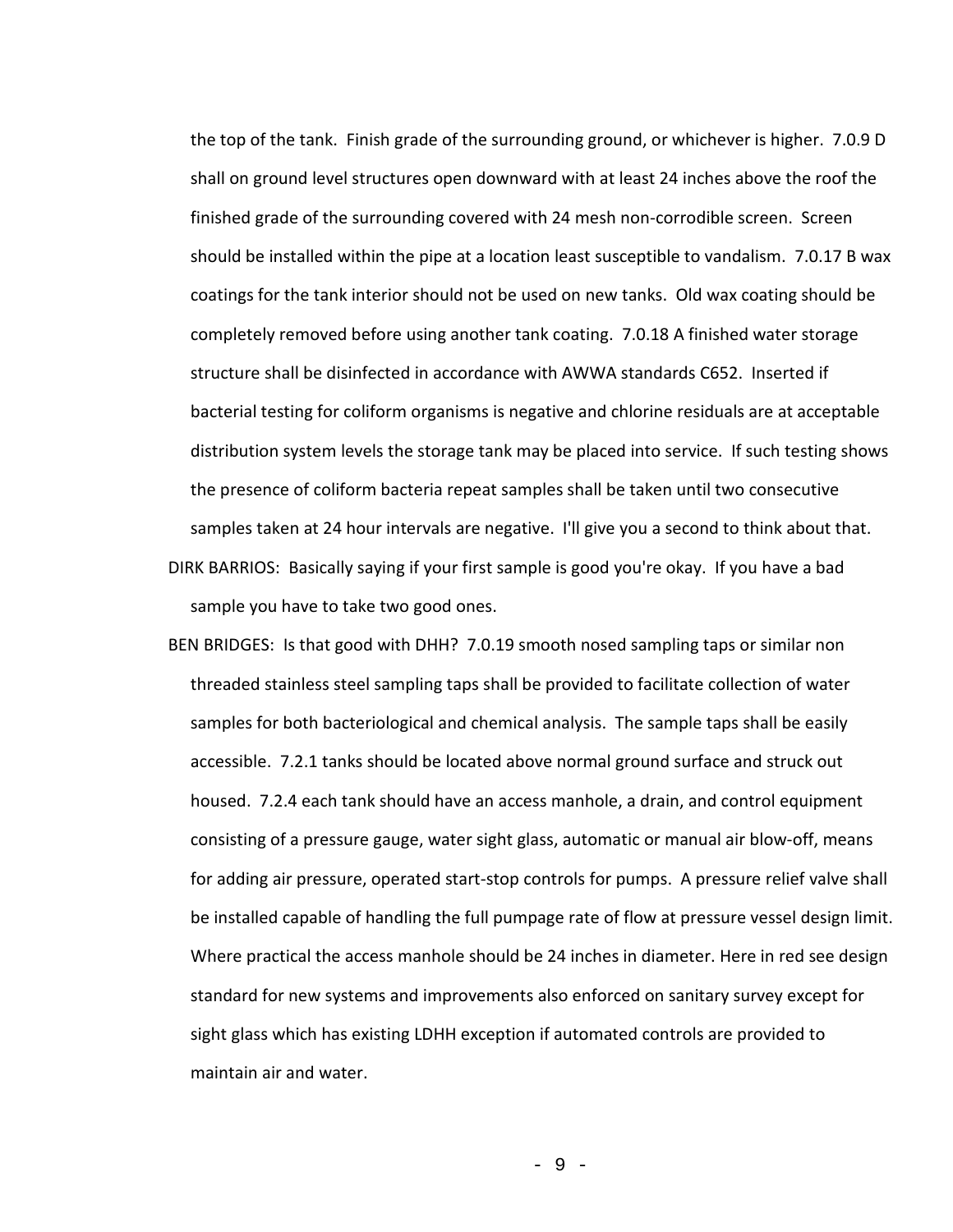RANDY HOLLIS: Are you saying by that statement that sight glasses on hydropneumatic tanks will not be required even though it's called for in the main paragraph?

BEN BRIDGES: That is my understanding if it is controllable by other means.

JAKE CAUSEY: Maintain the exceptions in part 12 the way I read it.

RANDY HOLLIS: Okay, just wondering in the main paragraph should we put water sight glass optional or something because it's calling for it to be mandatory in the first paragraph and then we list an exception.

JAKE CAUSEY: I guess more of a report than verbatim code language.

RANDY HOLLIS: I understand the first paragraph is mandatory if you could just say water sight glass optional.

J.T. LANE: We'll clarify that.

BEN BRIDGES: I think most of this is geared towards ground storage tanks not hydro so may be an oversight on the committee and what we left out. If it conflicts then yeah we need to specify what it should mean. 7.3.1 the max variation between high and low levels in storage structures providing pressure to a distribution system should not exceed 30 feet. The minimum working pressure in the distribution system struck the should and it be shall 20 PSI normal working pressure should be approximately 60 to 80 PSI. When static pressure exceeds 100 pressure reducing devices shall be provided on mains or as part of the meter setting on individual service lines in the distribution system. There's our other shall PSI. And the other 4 through 18 pages I won't bore you with that. These are the main focus points of what came out of the committee meeting that had importance placed upon them. The others can be read and deliberated as you see fit.

J.T. LANE: Open up the discussion and any questions?

RANDY HOLLIS: On 7.0.6 where you have in here that consideration shall be given separate inlet and outlet pipes I do agree with that on ground storage, but this is just saying finished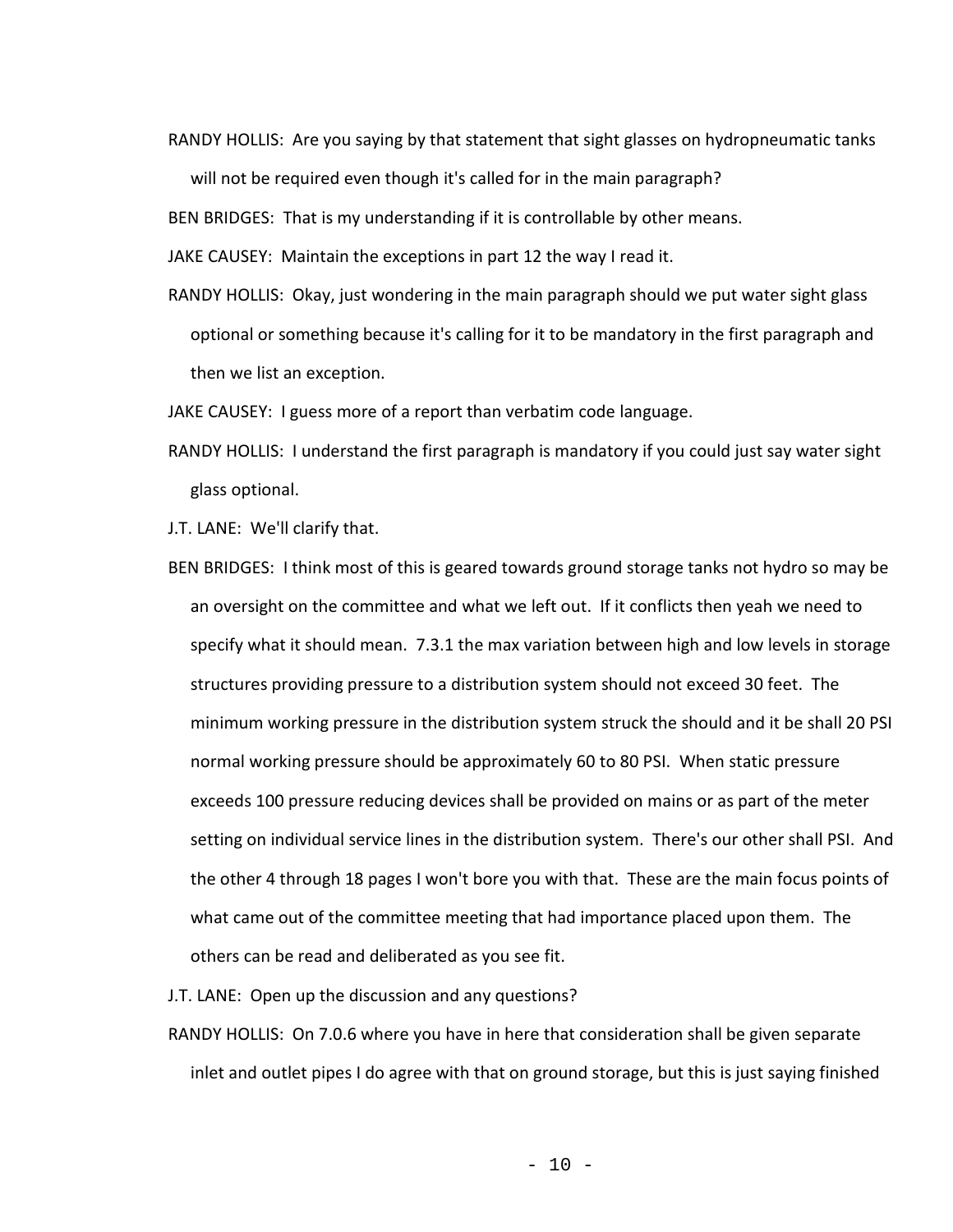water storage. If we have elevated that's going to be very difficult for the number of elevated tanks. We certainly do not want to take, in my opinion, the inlet all the way to the top of the elevated tank and let it spill out. You're going to lose chlorine and it will erode the top of the elevated tank severely. A lot of people still do that, I don't. So I'm concerned about that comment. I'm fine with ground storage, but I don't think we should require making it a shall separate inlet and outlet pipes for elevated tanks.

BEN BRIDGES: And my thought on that would be if we have, in order to help eliminate some of the stagnant water on fluctuation of that elevated tank works with a common outlet it can float and never mixes completely and may be some of this was if we have a different injection point that's higher it continually mixes all the time so you get pressure water dumped in there which forces the mixture. A lot of these systems are putting in stationery mixers that circulate the water and I think that has eliminated a lot of the problems. But you have stratification, you have temperature changes, mixed by-product at different levels, a lot of issues going on there. And that might have been part of the reason for asking to do that to get away from just the yo-yo affect. I will note that and report back.

JAKE CAUSEY: Is that mandating inlet and outlet, just says consideration?

ROBERT BROU: I have no strong feeling either way cause I do see the concept of changing it, but consideration shall still doesn't mandate so it's either we need to decide if you're going to consider that or if you're going to mandate consideration shall be given.

JAKE CAUSEY: Means just what it says.

- BEN BRIDGES: Does it mean we're going to talk about it and think about it or require you to do it?
- RANDY HOLLIS: I agree wholeheartedly with stagnant water and deterioration of water quality. I think there are a number of ways to control that, exercising your tanks, pumping out of elevated tanks. Here in Baton Rouge every single elevated tank has a pump on it. We have a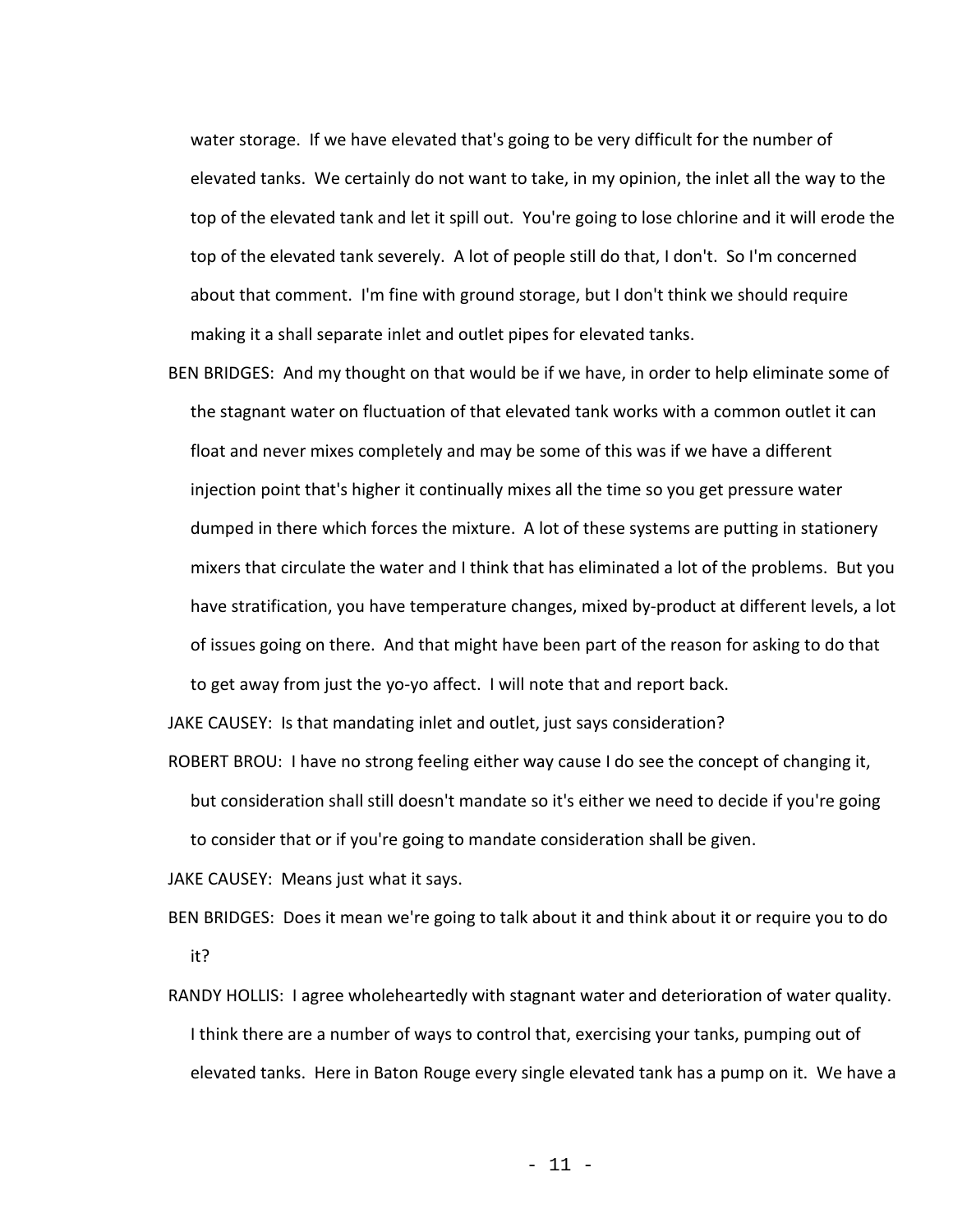pump out of every elevated tank to turn the water over. By turning these over we have demonstrated we have good water quality so I think to mandate separate inlet and outlet pipes is really a design standard. I think you can exercise tanks or mixing of the tanks with an internal mixer. I think there are means to do that without making the separate inlet and outlet mandatory.

BEN BRIDGES: Point taken.

- DIRK BARRIOS: I agree with Randy. This is all design, something the owner should get with the engineer and design how they are going to handle their water quality issues.
- JIMMY GUIDRY: When I read it, and I'm not an expert, certainly looking at consideration shall be given to the separate inlet and outlet mechanical or similar mixing or other acceptable means pretty much tells you you have all the options. It's not pinning you down to one option, just consideration has to be given how to address the issue, but it's not like you said a mandate that you have to have one or the other, whatever's acceptable to work. That's how I'm interpreting this sentence.

DIRK BARRIOS: Shall should state the should?

JIMMY GUIDRY: That's all it's saying you got to think about it, but it's not a mandate.

JAKE CAUSEY: I think the purpose of the shall is so that if you read the next red text it says design standard for new systems and modifications. So I don't read this to say we're going to go question every tank that exist and ask them how they are mixing the tank. I don't read this as saying that. So the shall says reviewing plans and specs the engineer who is designing the system is going to have to demonstrate how they are insuring mixing and preventing stagnation. I think the point of the shoulds and the shalls if you leave as a should the engineer says I don't have to explain that to you, just give me my permit. A shall means yeah you have to demonstrate that you've A you're going to be pumping out of tanks, B you know that based on all your calculations you're certifying this tank is going to turnover twice a day,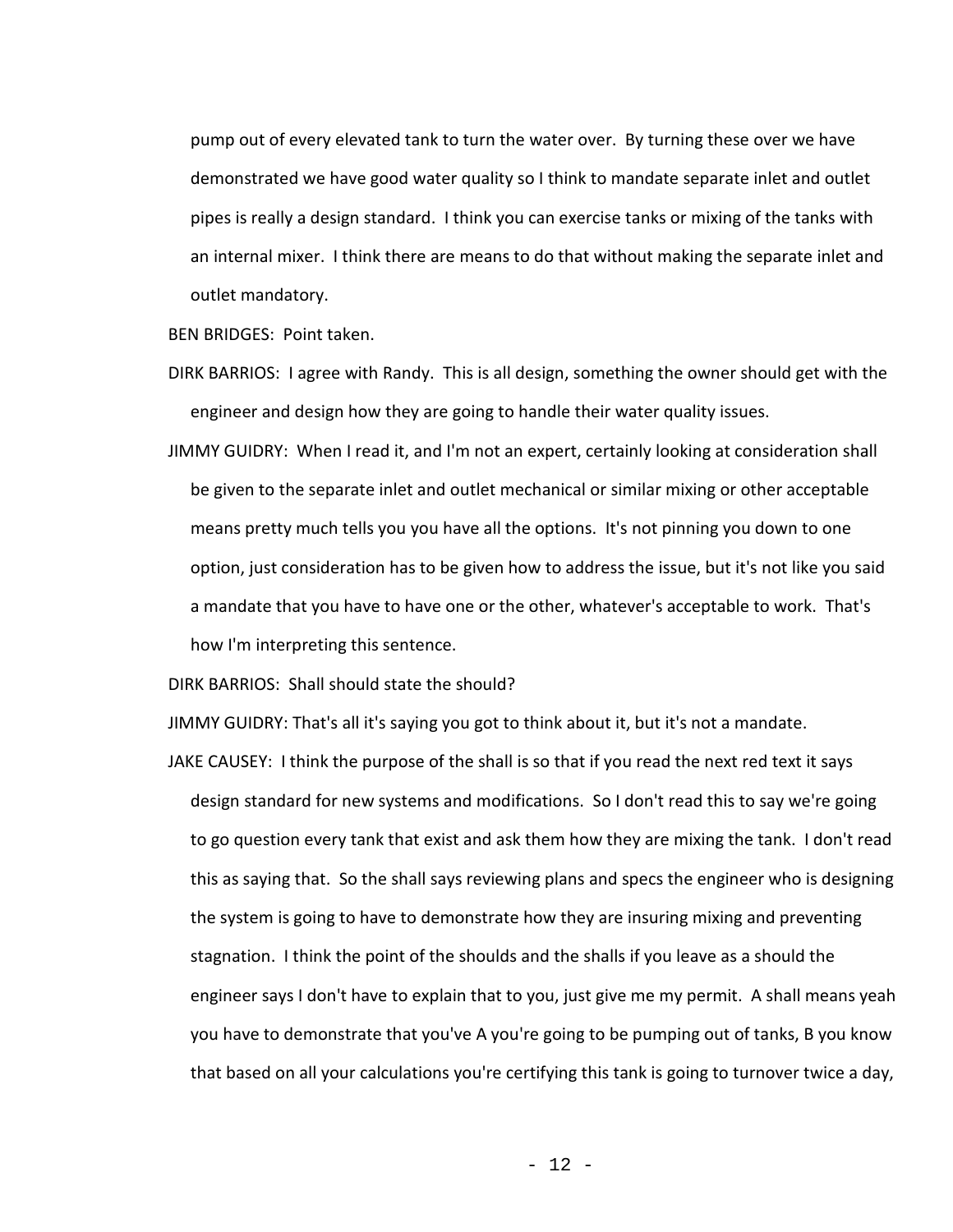once a day, I don't know some sufficient level. I think the shall basically mandates that engineer to demonstrate how they are going to prevent stagnation. I can say we have seen large elevated tanks put in certainly for fire protection and that tank doesn't turnover and I'm not sure what the engineer and owners if they thought about the effects on the distribution system and other things. I don't know if we all, may be the reviewer included, paid particular attention to that, but I think if you have language that says when you are looking at these type tanks you are going to have to think about and discuss, and I guess sort of prove that this has been looked at and this is how this is going to be presented. And it doesn't say you have to do one or the other. It certainly leaves it up to the engineer to determine how he's going to demonstrate that's happening.

RANDY HOLLIS: I brought it up, good discussion. I'm fine with leaving it like it is. I'm flexible. DIRK BARRIOS: The issue of the tank, and I agree with Randy, we need to have a mixing of the water in the tanks and turning the water, we all see that. The issue is that we're going to fight the battle, and I can assure you some of us more than others, when that firefighting entity is going to see that we're not going to install or take down tanks that don't turnover and the only way you can get turnover do what Randy does put an exterior pump and pump it out. It creates issues because in some cases or some places you don't have any place to pump the water, not enough customers. Taking the same old water and pumping it out, coming right back in. It's a fine line in some of these communities, especially the rural, we have a lot of rural customers and what they always want to do, the engineer, the first thing they want to do is install in years past, now I'm sure thinking and design is going to change because of some of this. In years past we need to keep the pressure up as high as we can so the customer has good service. One way to do it and not to have to come in with large line, which take years and tons of money, is to install a water tower. And I can assure you we have water towers in our system and we have tried to do some of the stuff that Randy talks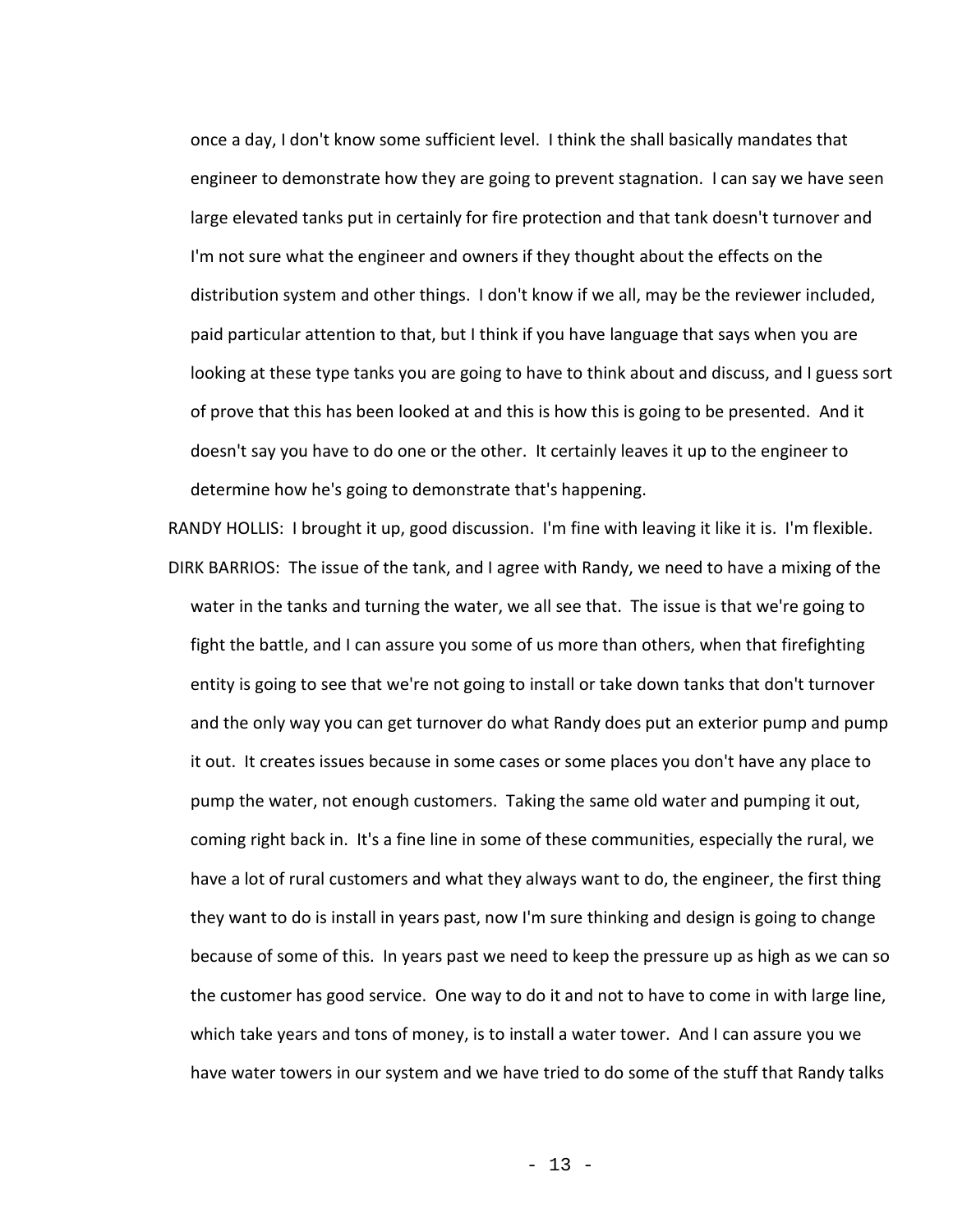about. We installing exterior pumps, change the water in and out. Our biggest problem is getting our operators to understand that's what it's there for. However we do have tanks, I know I got a couple I would like to yank out. I pull them out the fire department is going to raise seven kinds of hell. Because they don't look at it from a water quality standpoint, they look at now they have a fire I need to have the quality of water. The other hand you put in bigger waterlines, but they get the fire flow, but you don't have enough customers to turn the water in the lines so you have the same issue. Especially now instead of it being at .1 it's a .5. These are issues that we're going to try to solve this right here for the sanitary code and construction, but these are issues that because of the emergency rule that is going to affect each and every one of us, believe me. And St. Bernard's doing real good right now 22 to 25 degree Celsius, come tell me the same thing in August and September, and Jake knows.

JAKE CAUSEY: I hope we can.

DIRK BARRIOS: I hope we all have that type, but I just don't feel comfortable.

J.T. LANE: Any other discussion points?

ROBERT BROU: My only other comment was under 7.0.19 sample tap shall be easily accessible. It's such a subjective term. I understand could have should, but I would feel more comfortable change that to a should. Need to do it not only for DHH for their own operators, but I don't know, I would prefer to see that changed.

DIRK BARRIOS: I'd like to give y'all an example of easily accessible. We have ours installed in boxes, we don't lock them, easily accessible. Well, one of them one day he takes a sample never noticed, and he knew how we ran our sample, guy had a hose connection for a water trough for his horse. You got to be careful when you say easily accessible sometimes. We have that box now we put a padlock on it in that location. And some places easily accessible is accessible to customers also.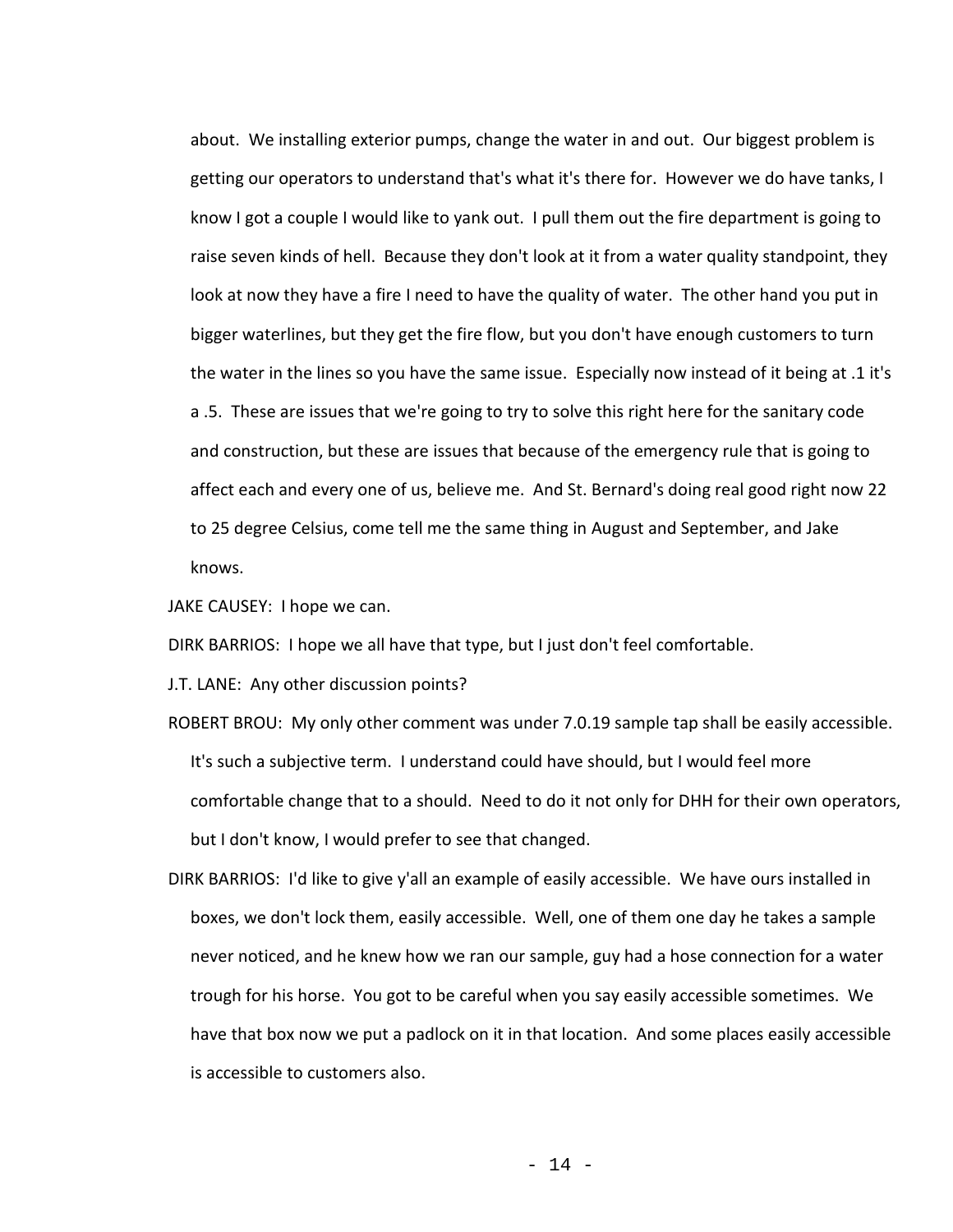JAKE CAUSEY: I think the main purpose behind that is just that A the tanks do need to be secured. I'm not sure I see it in here, but there should be some fencing or something that provides...

DIRK BARRIOS: In general, sample sites.

- JAKE CAUSEY: I guess that's what I was going to say, like even you wanted to, felt more comfortable modifying the sentence to go on like within the enclosed fence or something like that just in case the concern someone would take it to mean something more than what it really means. We have had issues the tap on a storage tank with the bottles and ice chest and other things you can't get to it, it's pointing in the corner somewhere. And that's the issue is that it's difficult to use, it's not going to be used, and that's really the only thing. I'm sure you can add some language on there that just says whatever you want it to say, but I don't know. Probably I guess you could just say shall be accessible for by staff for sample collection or something like that, rather than just easily accessible. I'm sure we can flex that out, perhaps not as broad and more specific for its purpose. That might relieve the concern.
- BEN BRIDGES: But again, we're talking about storage tanks which should have fencing and some type of perimeter, not your substation and distribution. If you have the appropriate nozzle on there they're going to regulate, which they can do, I have seen all kinds of things modified for theft of utility. But if it's on a tank the general consensus was it would be waist high, not you have to get on a ladder or whatever. We have seen some really poor installations where you can't get to a sample tap without wading through a creek to go to it. This is on the side of tank accessible by ground level without a whole lot of trouble. That's the thought behind that.
- DIRK BARRIOS: My understanding what you are saying is all tanks are going to have sample taps permanently at all times?

BEN BRIDGES: Why would they not?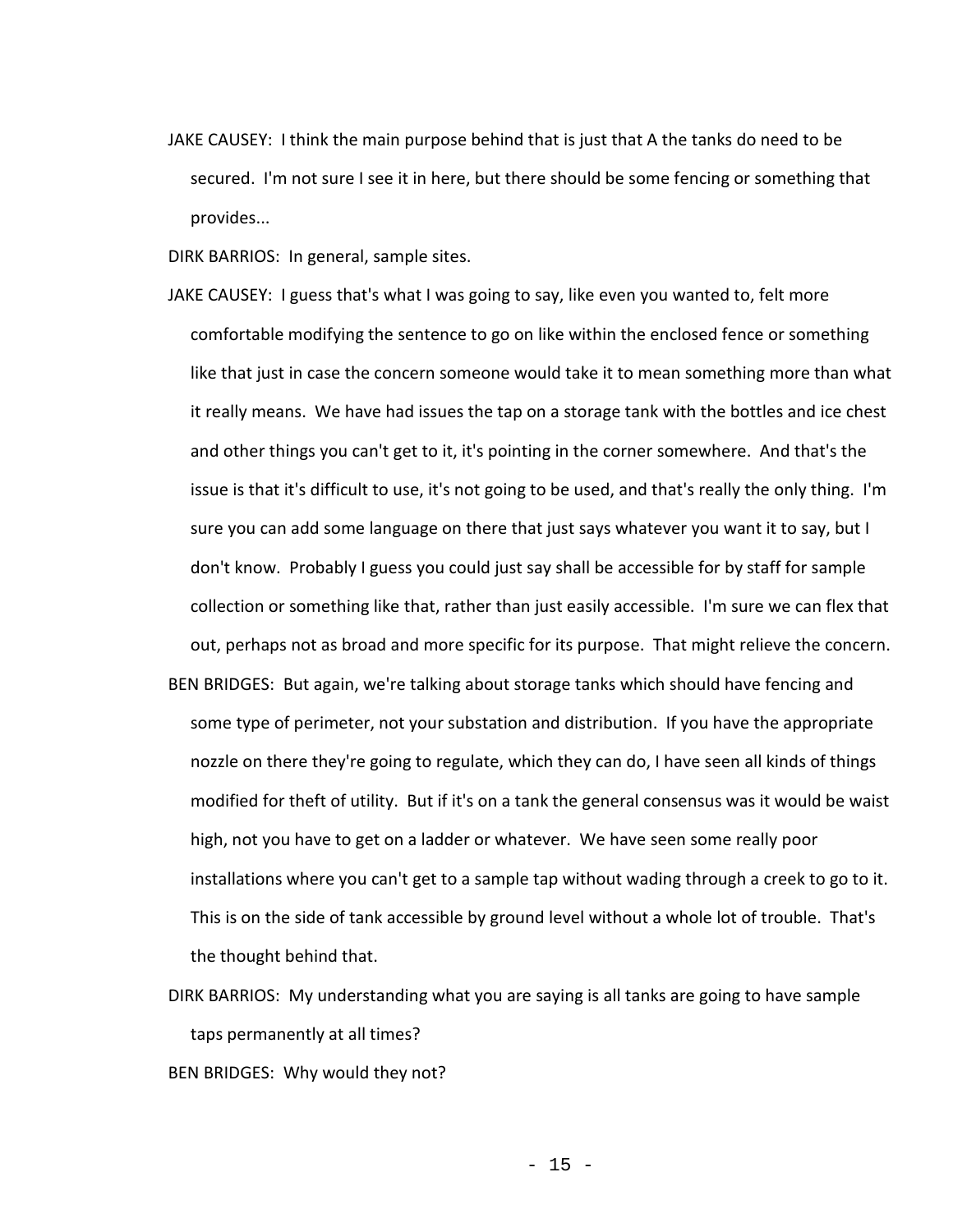DIRK BARRIOS: We have sample taps on the lines going into the tanks on the tank side, but we usually make our taps in the pit. You have to realize years ago you didn't require fencing around the tank sites. Years ago, I'm talking about years ago.

JAKE CAUSEY: I wasn't here.

DIRK BARRIOS: The older systems have taps on all these lines when they have to do work or any kind of cleaning of the tank they just go back and tie into that sample tap and extend it above the ground to get the sample tap and put the tank back in service. And that's how we've always done it. We don't have a sample tap that per say go and the tap is there, but to be able to actually put it together. It won't be a big deal cause everything's there we just have to make it permitted.

JAKE CAUSEY: I would say yes.

BEN BRIDGES: J.T., you want me to go through the rest of these?

JAKE CAUSEY: Is there more then there what you have already covered?

BEN BRIDGES: That was the important stuff, but 13 more pages.

DIRK BARRIOS: I do have one more question. It says it's a should, 7.3.1 what is the deal with 30 feet? Where it says maximum variation between high and low levels in storage structures providing pressure to a distribution system should not exceed 30 feet. Ground storage tanks are notoriously much, much higher than 30 feet.

BEN BRIDGES: I honesty don't know that.

ROBERT BROU: Designed to maintain pressure.

BEN BRIDGES: I don't know where the 30 came from.

DIRK BARRIOS: I'm looking at the engineers. Most of our elevated tanks the variation is around 30 feet, but not all of them. And I can assure you I've been to your tank site, ground storage tanks those of us, and I don't have them, but I know a lot of y'all do. Ground storage tanks in the system very much in excess of 30 feet in most cases. Just trying to get understanding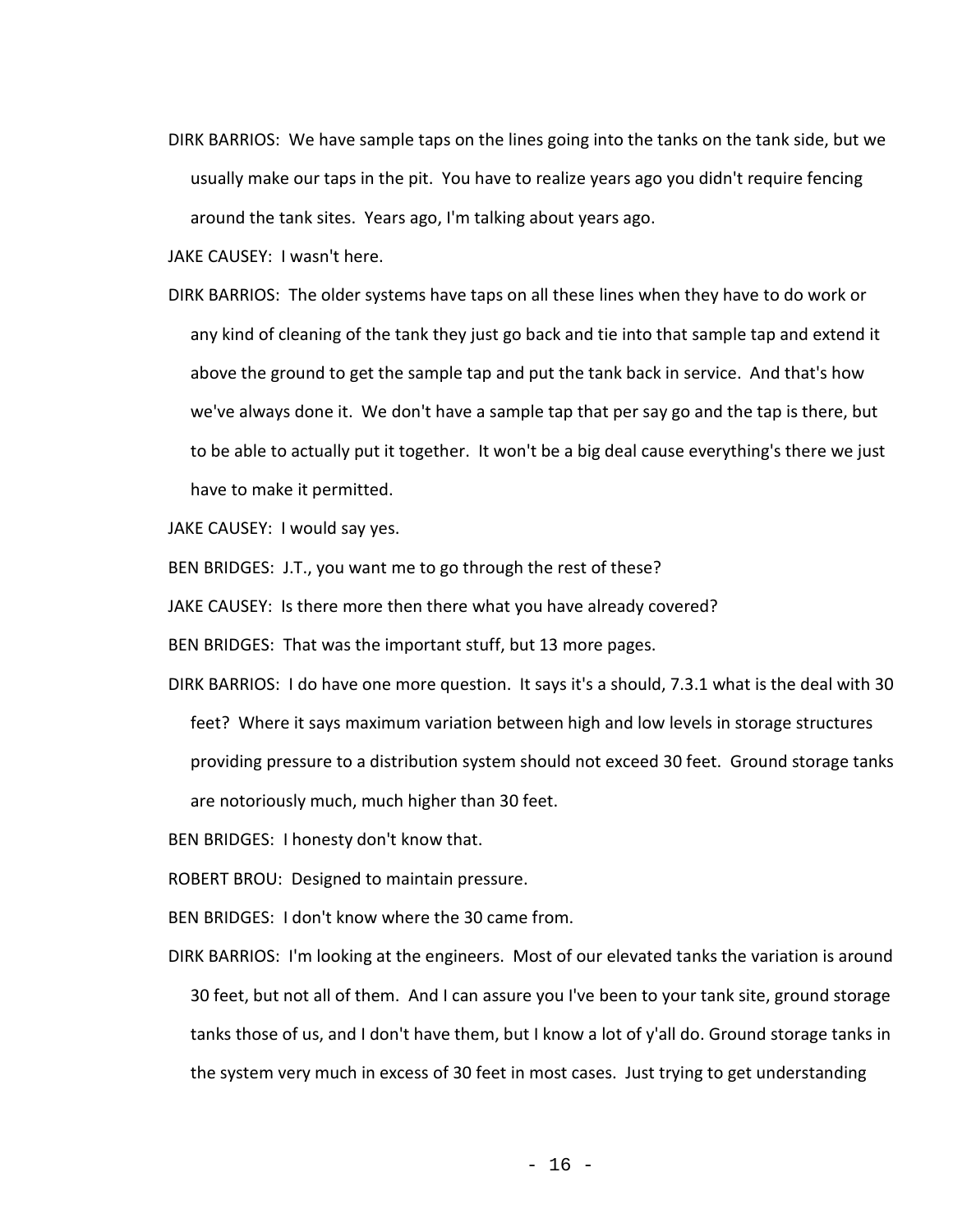what the 30 is for.

RANDY HOLLIS: Because it's a should it doesn't bother me, but on our standpipes the level of those standpipes can vary as much as 75, 80, 90 feet every day because we're pumping out of them. So we maintain the pressure in the system, but the level in those tanks in order to get turnover, in order to get water quality a standpipe one of the large ones over 3 million gallons we pump out of it routinely every day 60, 80 feet. Because it's a should though it doesn't bother me.

DIRK BARRIOS: I realize that, I'm just trying to get the...

- RANDY HOLLIS: There are many elevated tanks depending upon the size of them and the configuration the range is 40 feet. So you're going to get an economical tank some cases it's a 40 foot tank, not a 30. So that's a major cost we have to consider. We definitely do not need to make that shall, should is okay.
- J.T. LANE: With regards to your question I think everybody's received, does anybody want to go through and discuss any major points within it you want to discuss, otherwise move to part 8.
- BEN BRIDGES: I just don't want to insult your intelligence to read it. If you want to take a minute to browse through it and I'll find out Dirk.

DIRK BARRIOS: I'm just curious.

RANDY HOLLIS: I did have one comment 7.0.7 which is on overflows. Says all water storage facilities shall be provided with an overflow which is brought down to an elevation between 12 and 24 inches above ground service. Can consideration be given to ground storage tanks with the crom tanks that have the eyelids on them and those actually serve as their overflows. To add an internal pipe inside the tank is a redundancy when actually the other ones suffice as overflow.

BEN BRIDGES: I fully agree and I don't know, that's going to be an engineering question for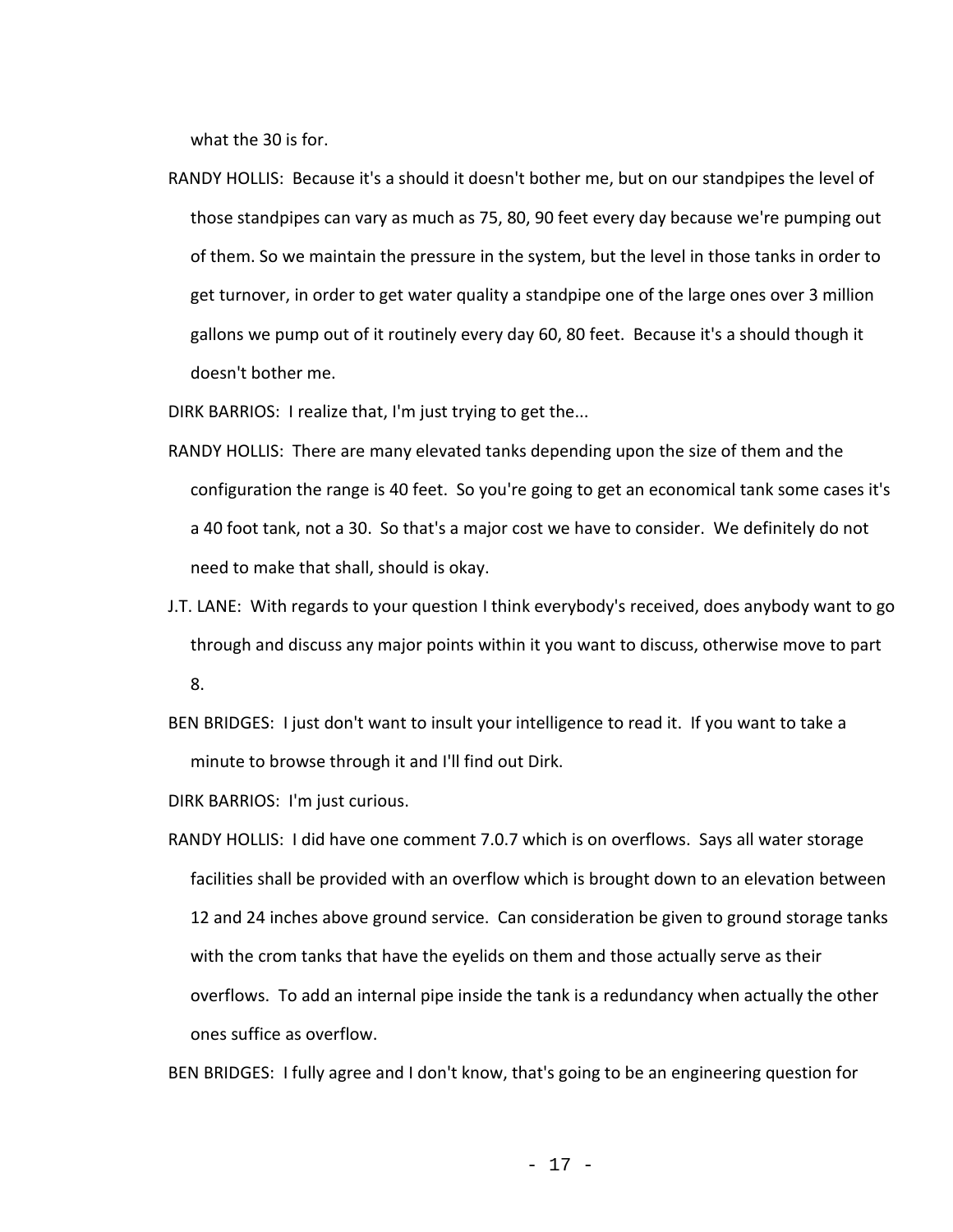DHH how they are going to allow that. Because the crom tanks are designed the overflow is built into the design of the structure and so to make them come back and grandfather them in or maybe them go back and retrofit it. I don't know that and I don't think they need an extra one. That's what it's going to call for from here forward I think that would be enforceable on the ones already existing. I don't think they should be because it was already permitted 20 years ago when it was built. It was approved at that time as acceptable, why is it not meeting the code now because it still functions as it was designed. I don't know that. Do you have any comment? Like your crom tanks, or natguns, or any of those that are prestressed concrete.

- CARYN BENJAMIN: There were issues with crom tanks in region 5 or 4, Lake Charles area. There were several meetings and I think there was an agreement that, I don't know if Dr. Guidry remembers, I don't think it dealt with the overflows. The eyelids those were acting as vents and they weren't protecting against rain and so fourth so there was an agreement on that. I don't know what the agreement was. I don't remember anything about an overflow issue.
- RANDY HOLLIS: On every crom tank that we've built in the past 10 years, all the new ones, every one of them have the eyelids that are designed for overflow, but we have included an internal pipe on every one of them because it's in 10 state standards. It's a redundancy that cost the owner money that really is useless because if a water level gets up any higher it's going out those eyelids, actually it's the vents. The eyelids are the fiberglass covers we've added now over those to prevent rain and wind blown debris from getting into them. I hate to make it a shall when that's a redundant feature on those types of tanks because we really don't need. It's a minor cost, but it's still something that has to be maintained down the road. You have penetration to the wall of the tank that you have to maintain and it serves no purposes.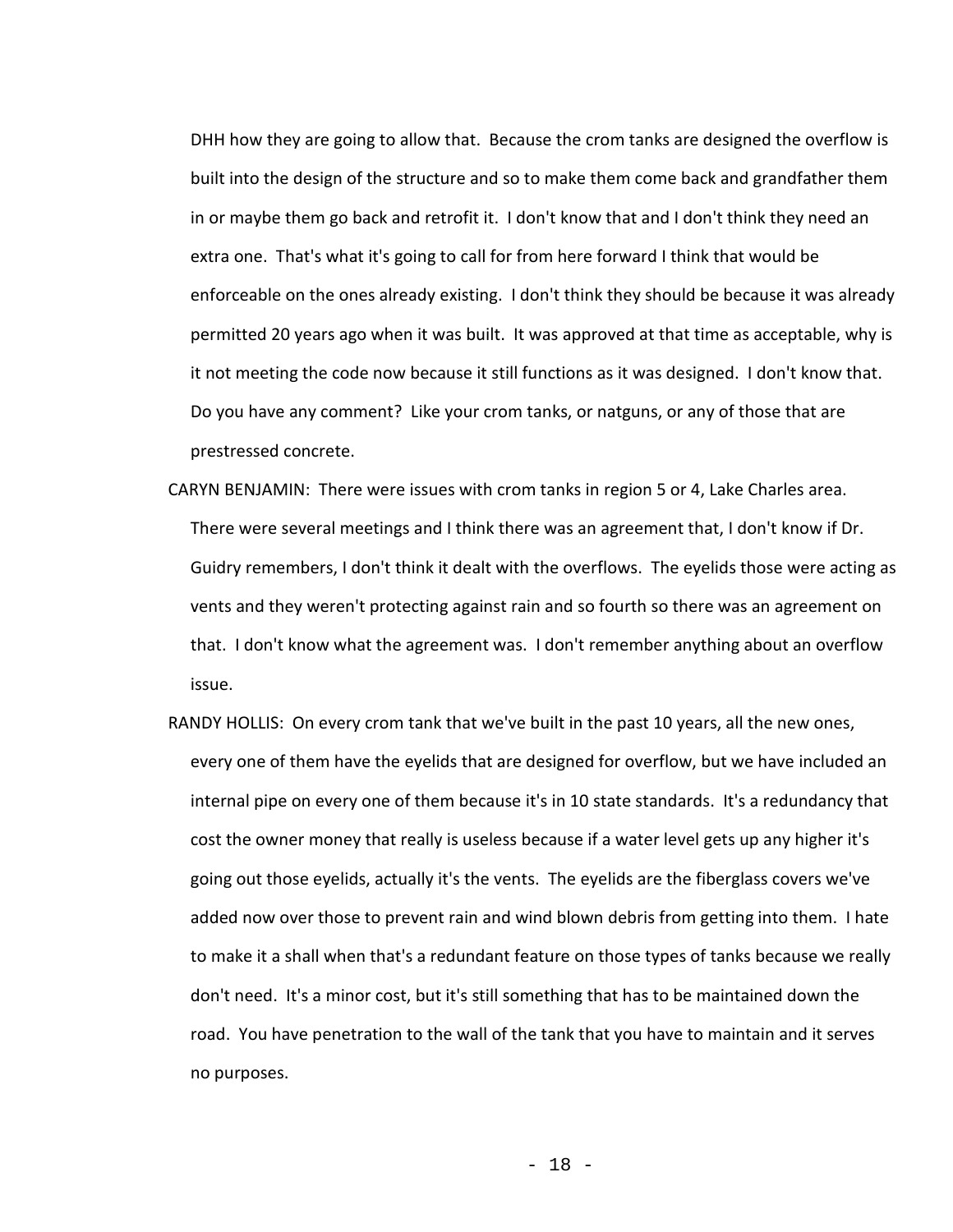- JIMMY GUIDRY: It would make sense to make it a should or would it make more sense to put shall and say there's an exception. You are giving an example of one exception as opposed to a should where we're not going to make it required. This is for design for future as well. To me I like the should or the shall, but may be acknowledging that we will accept something else as well. I don't know, just for discussion.
- RANDY HOLLIS: I don't think we should make a should for every tank because you need an overflow coming down on many tanks. It's that particular type of tank that you don't.

JIMMY GUIDRY: Makes more sense to give that exception.

RANDY HOLLIS: For that type of tank.

ROBERT BROU: But spell out the exception.

- CARYN BENJAMIN: I think the primary concern was the eroding of the foundation so if it's going to, the new tanks should be designed to where they are not going to have that issue. On existing tanks I don't see an issue with providing an exception. On the new ones I really think they need to have an overflow that doesn't allow for erosion of the foundation of the tank.
- RANDY HOLLIS: We put in splash pads for the overflows as they are. Splash pads are routinely called out underneath where those vents are anyway so as long as those splash pads are there. You can even make one of the eyelids lower so it's the primary overflow just like the overflow pipe on the inside.
- CARYN BENJAMIN: I hadn't seen one that designated flow for a certain splash pad. If that can be done that protects the foundation.
- RANDY HOLLIS: We don't do it now because we put the overflow inside. If we get rid of the overflow inside and make it primary and handle it that way.
- J.T. LANE: Any other questions or comments on part 7?

GREG GORDON: Just from a logistical prospective putting together the part 3 report Sheree,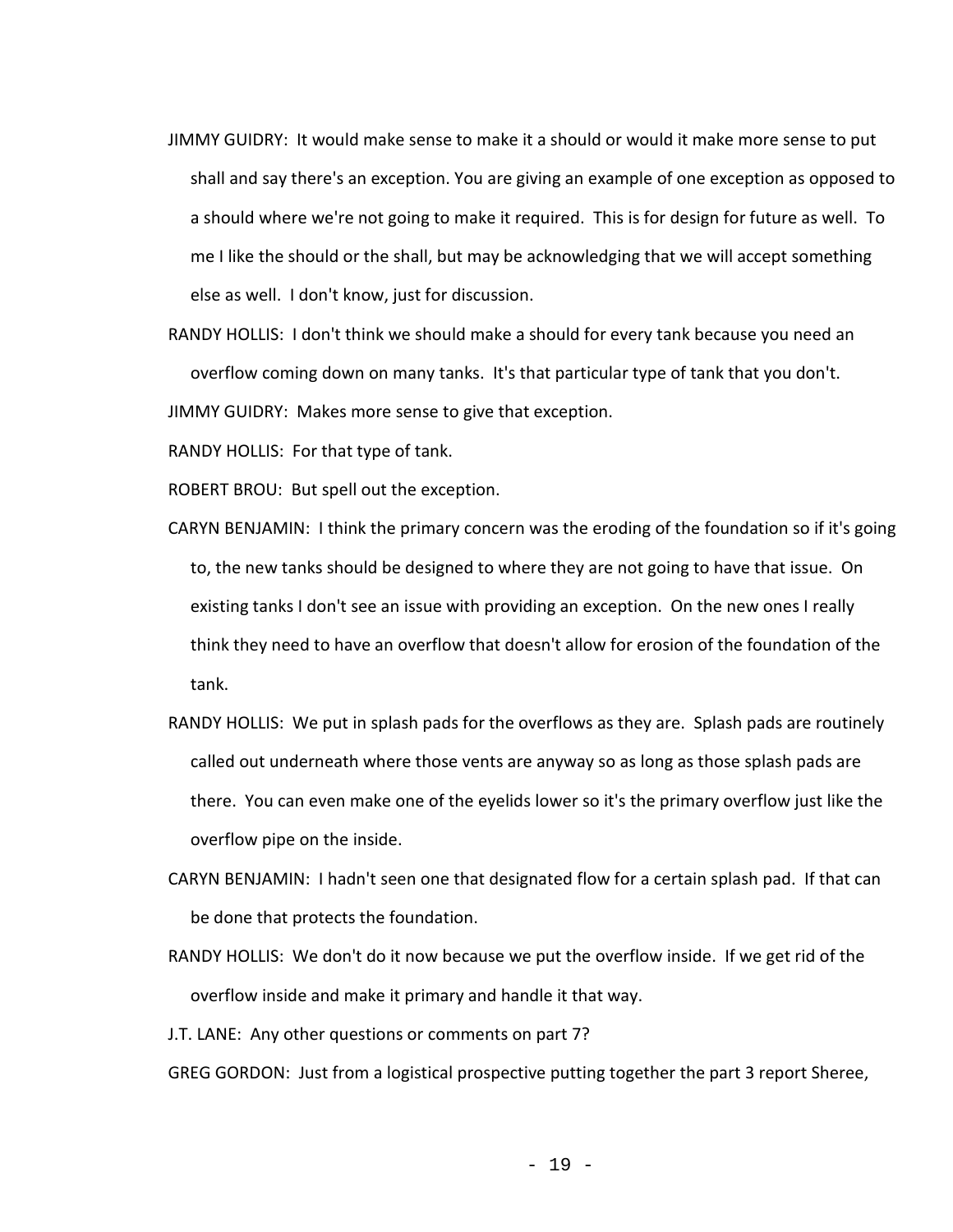DHH, J.T. when you guys do the side by side is this format pretty good? Cause I have something kind of like it and I just want to make sure it's easily discernable. What should be in the sanitary survey and what should be the design standard. The format they used would this work?

SHEREE TAILLON: Yeah, I thought seven was awesome.

- GREG GORDON: One thing I was looking at, these things I thought we were also going to discuss if something should be discussed and/or acknowledged or reviewed in the grandfather clause when you write these sentences, for example design standard for new systems and or improvements not enforced on sanitary survey. Should there be something at the end of that sentence also referring to the grandfather clause that needs to be something that is looked at or, I'm just trying to make sure I do it comprehensively.
- J.T. LANE: Yes, I don't know if you were here when we talked earlier, but if there's anything else that when y'all are doing your reports or having your meetings that, again, just like when we talked about things in chapter 12 if there are things that should be addressed, the grandfather clause for example, something that should be either noted for discussion when you give your report or passed along for the grandfather subcommittee then please do note that.

GREG GORDON: Thank you.

RANDY HOLLIS: 7.16 grading, or 7.0.16. I can't believe that some of you in the lower areas of the state haven't brought this up. It says the area around ground storage structure shall be graded in a manner that will prevent surface water from standing within 50 feet of it. Many ground storage tanks in the coast are going to be on pilings and so it's going to be difficult. Now you just increased the footprint of your tank by 50 feet around the perimeter of it and if the tank's sitting on pilings pure water it doesn't matter. I don't think that should be a shall throughout the entire state. I think there should be an exception there, or may be just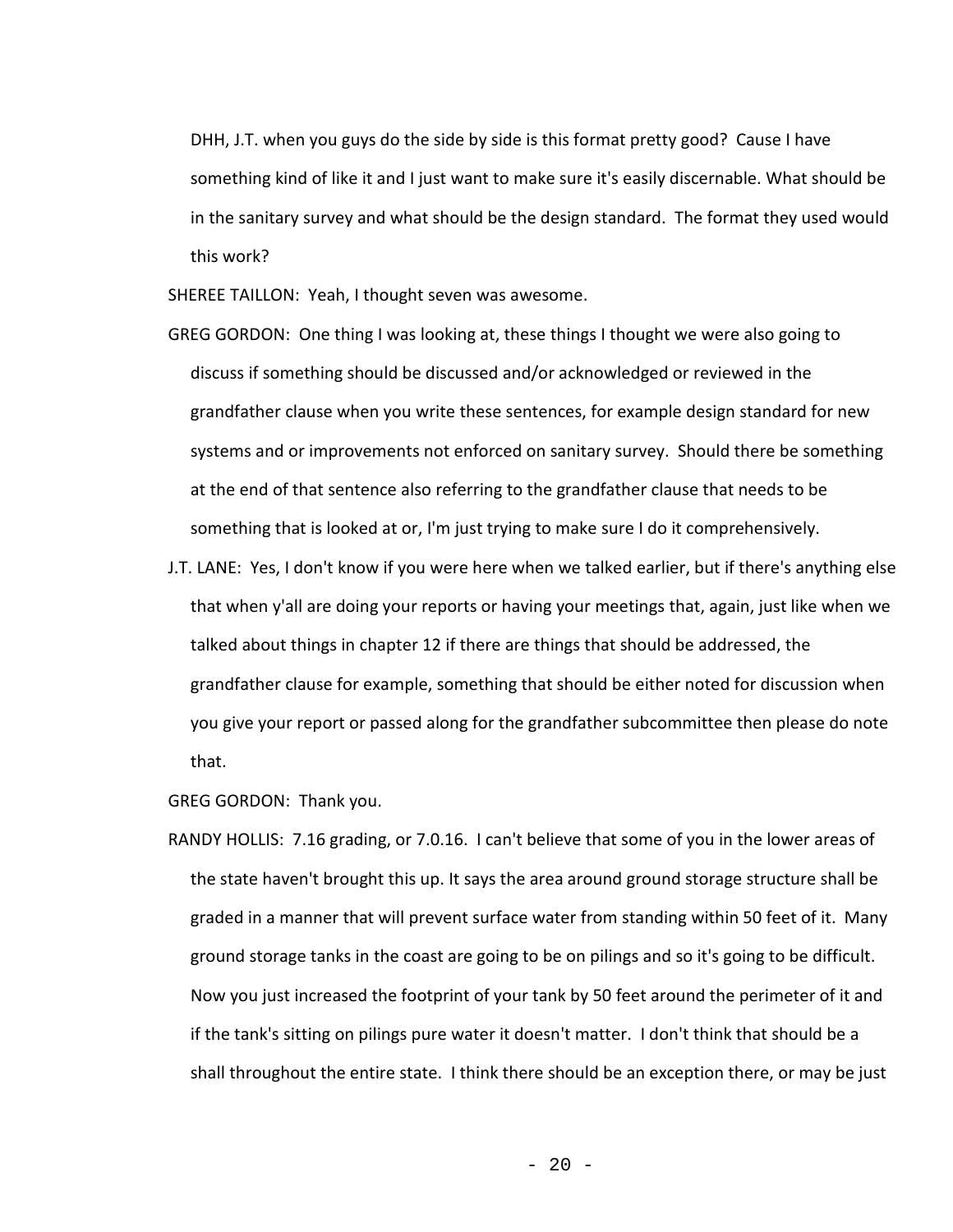be a should instead of a shall.

DIRK BARRIOS: I agree with Randy.

- J.T. LANE: So you prefer a general should, or should we make it a shall with exceptions?
- RANDY HOLLIS: I prefer should, not mandatory. A good design standard, but many areas it's not practical.

CARYN BENJAMIN: The distance may be.

- RANDY HOLLIS: If you have an area that let you put a ground storage tank, in a bay for example, put it 15 feet above on pilings. You're as protected as you can be anywhere. And you could have water underneath. There are exceptions that are practical.
- CARYN BENJAMIN: May be just add it needs to be a provision shall be provided protected from surface water build up in the surrounding tank if it is elevated; if it's above taken care of.
- JIMMY GUIDRY: Yeah, I read this as surrounding a ground level structure, doesn't mean up in the air.
- RANDY HOLLIS: But your ground storage tanks can be sitting there on the grounds but on pilings.

JIMMY GUIDRY: I guess you have to define what that means.

PATRICK KERR: What purpose does it serve?

- RANDY HOLLIS: With all the insect screens on it and everything. And we've specified, I think we discussed earlier that the minimum level should be above BFE so you're not going to have ground water getting in, specified the minimum height of these tanks. I'm not sure what good it does. In this type of soil if we allowed storage tanks to be below ground you'd have saturated ground conditions anyway.
- J.T. LANE: So add this discussion point and come back with recommendations. Any other comments or questions on the remainder of the report? All right, with that we're going to get to part 8 for I think the, y'all say if you want something different, but we were thinking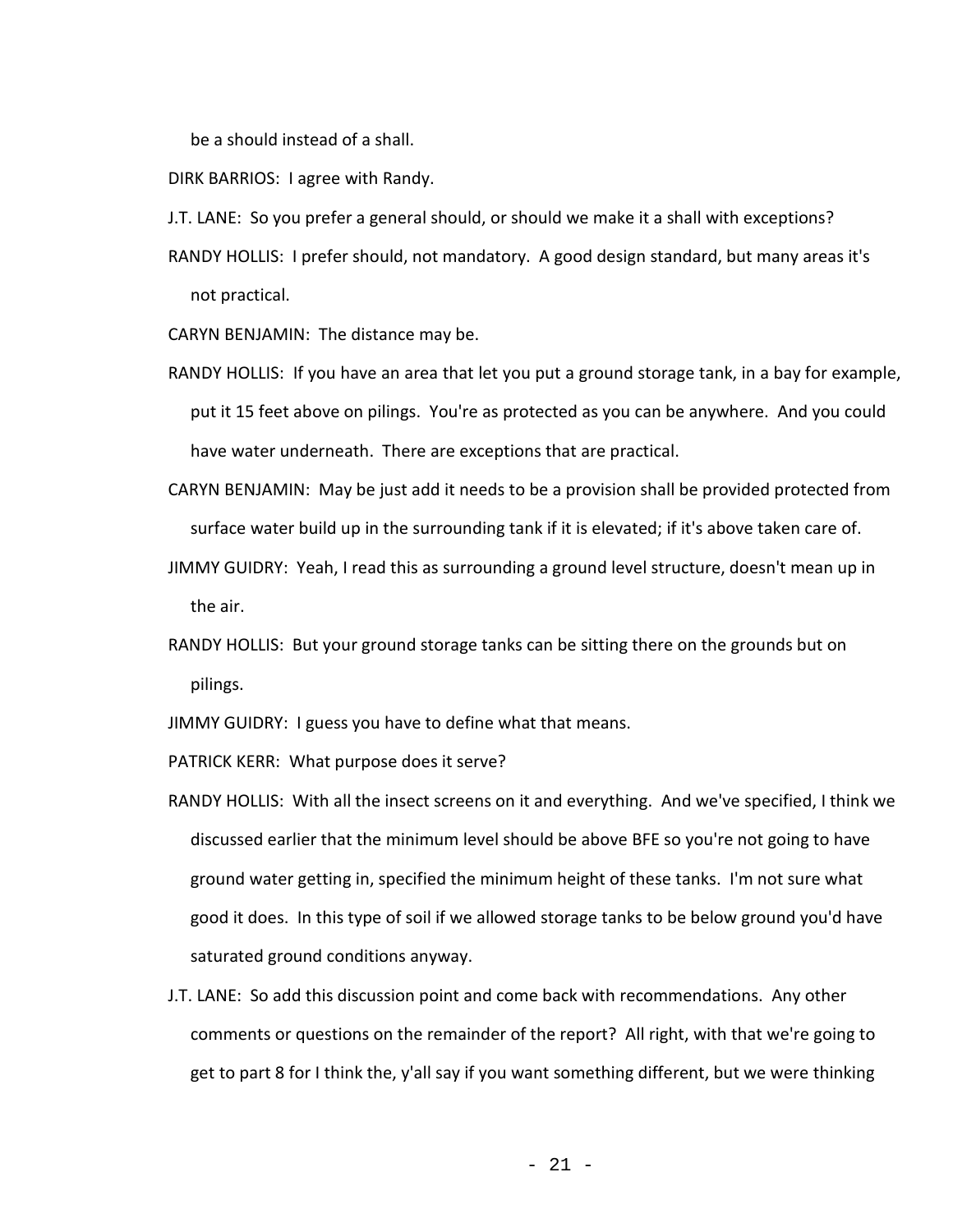just for the ease of discussion we would use the side by side comparison as a basis instead of the text that we sent as well. I think that might be easier to run through format wise. Is everybody all right with that? So Caryn is going to go through that for us. Grab a mic. As we go through, obviously for each one, we're going to stop she can do a quick review, stop where we need to have discussion. Obviously made notes in the right hand column before we thought discussion was needed and we wanted to go ahead and have that there as we go through this. So Caryn if you would please kick us off.

- CARYN BENJAMIN: Based on the subcommittee report for section 8.0 general indicated this section would be deleted. No rational was given, DHH agreed. For section 8.1 materials the subcommittee report indicated that that section be deleted, no rational was given. Currently the sanitary code covers most of this. It is slightly different. We have more provisions regarding low lead and our water quality, water piping quality doesn't include AWWA standards and these need to be included in the code so we're recommending to use the sanitary code language or a revised version of it to be included in the code.
- J.T. LANE: We went through after we did our initial take and sat down last week and this week and started going through it. This was one of the areas that we saw duplication and therefore it wasn't clear to me what was going to be the rule so we took out 10 state standards language and said why don't we just start from part 12 language and see what needs to be altered in that so again we have one set of rules. This was a major discussion point for us. With that I'll open it up.
- ROBERT BROU: With all of the language that is currently in chapter 12 or part 12 of the sanitary code we as a subcommittee weren't recommending taking any of that. We were taking out sections in 10 state standards that were either duplicating it or going on or above it. But yes, I 100 percent agree that all that language talks about whether it needs to be revised, but I just didn't feel there was a need to utilize the language they had.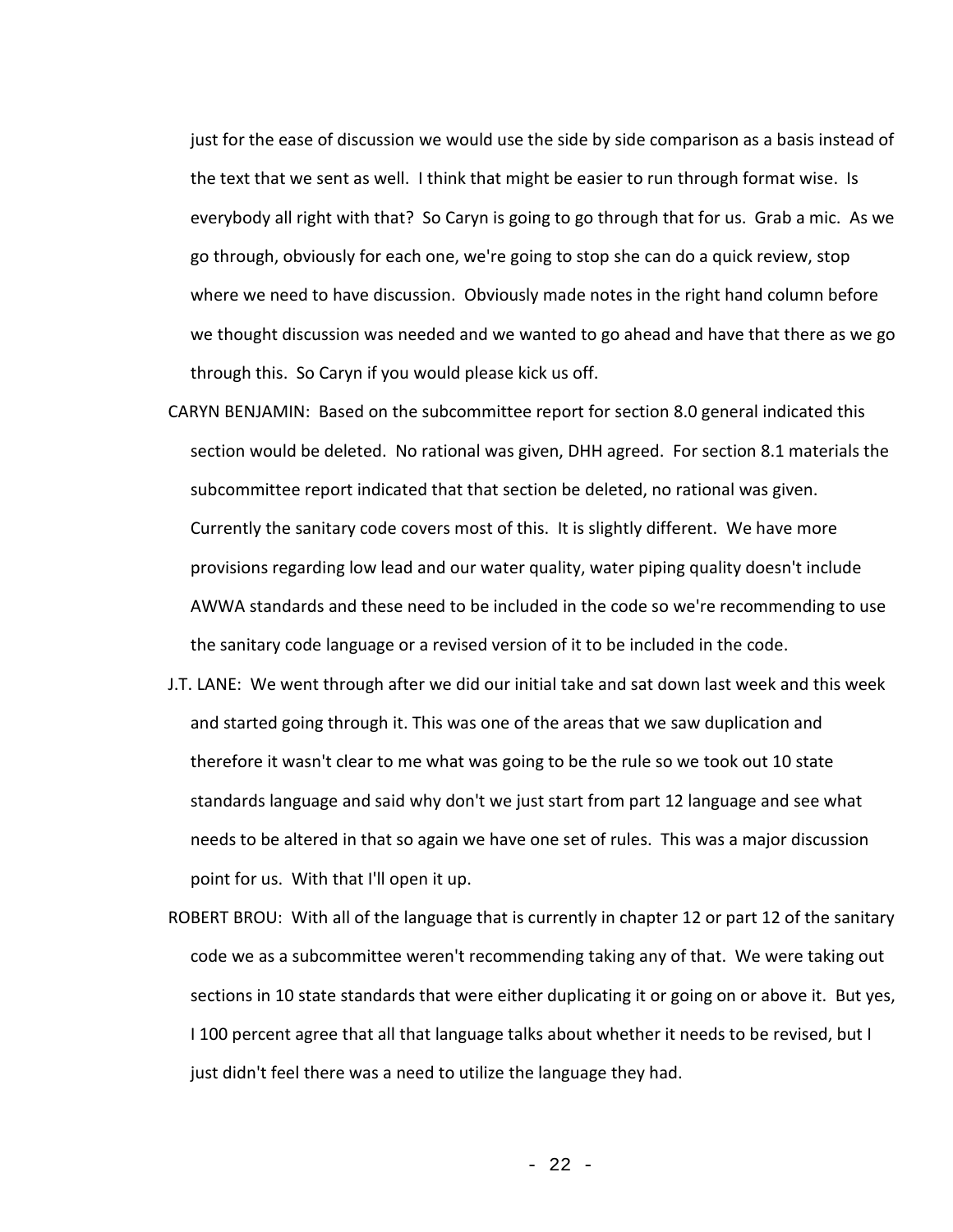PATRICK KERR: There is one issue that's going on at the federal level with EPA and with Congress about lead in fire hydrants, existing and future. I wonder if we couldn't put instead of water not anticipated for the use of human consumption because we do anticipate using in fire hydrants in emergencies, not to be routinely used or something like that just so that we could use a fire hydrant in an emergency to provide water for people. It's something EPA actually came off of their initial ruling. In their answers to frequently asked questions they said fire hydrants had to be lead free because they may at some point be used for a drinking water emergency. But they've come back and said by flushing them completely we can ameliorate that lead in the water and so it's okay to use them. I would hate for the state to conflict with that.

J.T. LANE: Any other comments on that language?

RANDY HOLLIS: Were we just talking about 8.1.1?

J.T. LANE: We were talking about number 2 subcommittee recommendation 8.1 and that entire section deleted starting on page one and if you go to page two that's where it ends. We took the language from part 12 of our code and pasted that in as the recommendation. And just so we're clear, a lot of places where, again as Robby indicated, they took language out because it was elsewhere.

RANDY HOLLIS: I guess my question is 8.1.1. The very first part.

- DIRK BARRIOS: Just for consideration, would you want to maybe consider putting reference to AWWA in there? That's what a lot of the water systems are familiar with. Talks about I guess in C 1 the recommendation DHH has, might want to consider AWWA standards. In most cases I do believe standards are the same. What I'm bringing up whether or not I want to add AWWA as part of the standards would be acceptable.
- CARYN BENJAMIN: Yeah, I was noting currently for piping quality AWWA is not listed in the code.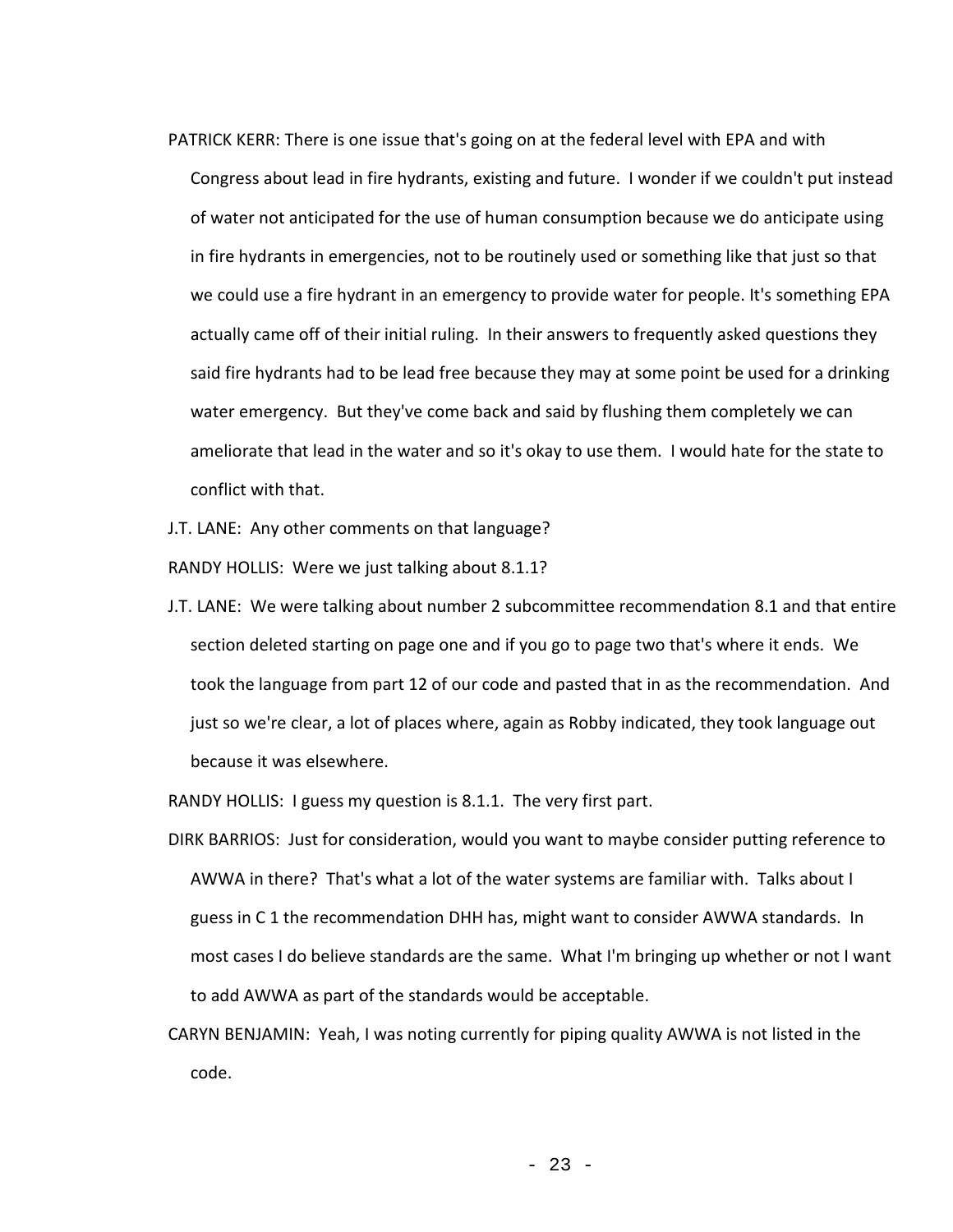PATRICK KERR: So we should have or AWWA in there.

- CARYN BENJAMIN: Yeah, to revise section of part 12. Actually I think the idea is to strike that part of the part 12 and put it in this new chapter that's going to cover all this. All right, I'm noticing 8.12 is not listed in the side by side so if you go to the other document.
- J.T. LANE: The side by side all we did we included what the subcommittee changed or modified, deleted, etc. If there is something in the text also that we sent y'all that y'all think should be discussed at this point hopefully we've gotten to some of that when we had the subcommittee report. If there are things y'all do want to discuss and the text we sent as well that provoked any other questions certainly we can talk about it. So if you want to talk about 8.1. 2 let's do that.

RANDY HOLLIS: I'm okay.

PATRICK KERR: I think we need to be careful because a lot of people do use transite pipe which is permeable and designed under pressure to leak to keep organics out. A prohibition like this is going to have to be addressed. I know that no one uses it anymore, but there's lots of it in the state and all piping systems have leak allowance. If it can leak out it's not impermeable, leak in also and we handle that with 15 PSI requirement or 20, but I don't know how we address that other than may be in the grandfather clause. But again, even new piping systems PVC with gases has an authorized leak coefficient. We can't say they're impermeable. Randy, you have any ideas how we might address that? I think what we're talking about, for example using specific gasket materials and piping materials in areas passing by old service stations where they had ground field issues where we take specific engineering requirements because there are volatiles in the soil, but the way this is written we couldn't use any permeable pipe anyway. Just need to be careful about that.

RANDY HOLLIS: We'd have to use welded steel everywhere.

ROBERT BROU: It does say distribution systems are installed in areas of ground water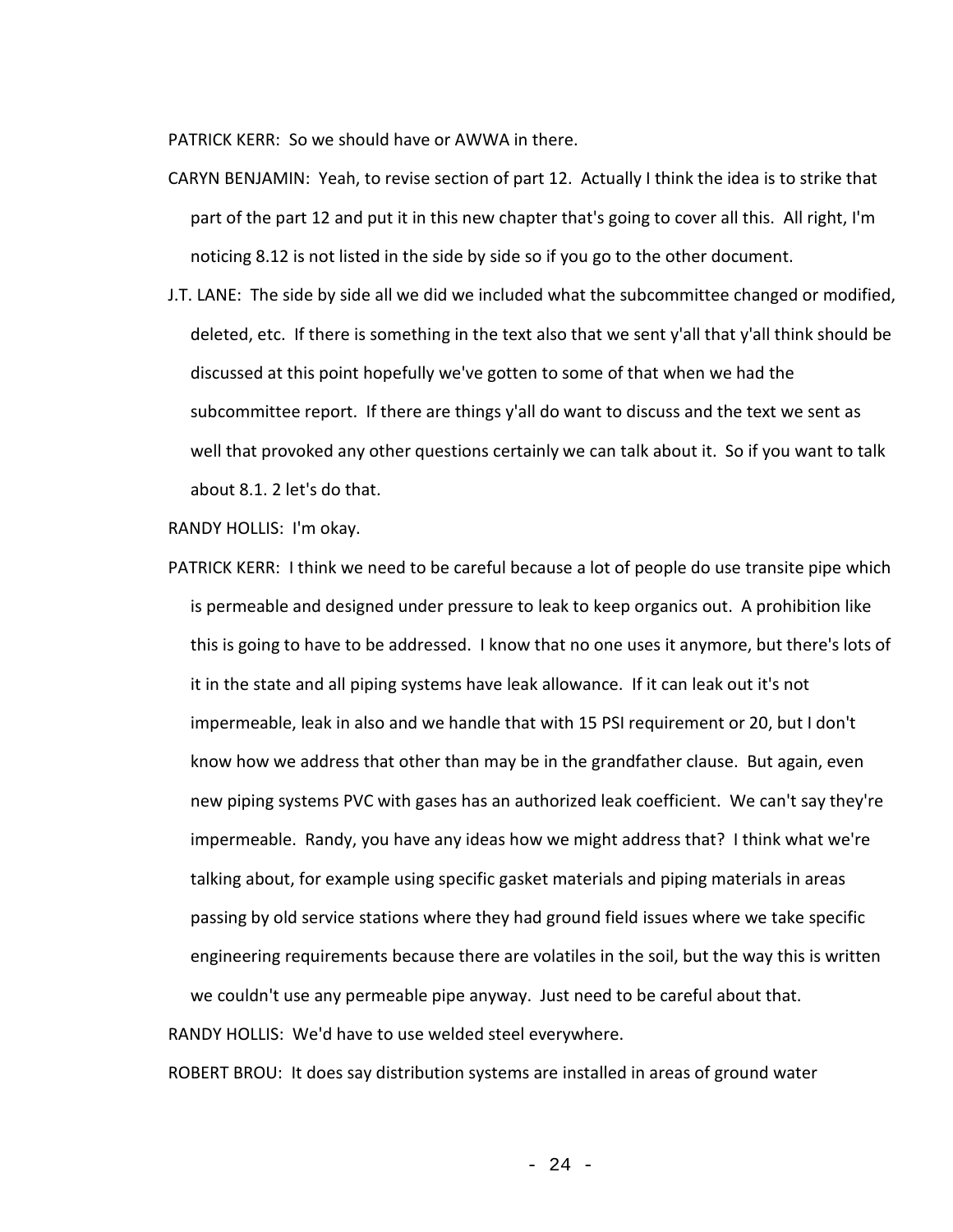contaminated by organic compounds.

PATRICK KERR: But everything is contaminated.

- ROBERT BROU: PVC is absolutely permeable. The only ones that are not is ductile or steel and definitely is intended for those ground field type situations. It also is definitely intended that it would only be for new construction, not be for existing.
- RANDY HOLLIS: But Robby, even if you use the special real expensive (inaudible) gaskets and everything a duck liner pipe if you're going through an area that's previously contaminated while the intent is for those to be water tight and not permeable, the design of the gasket is such that it is that way. You can get a leak in it. So to specify something so specific is not practical. I guess what we are saying although it's in 10 state standards and the intent is there, we're calling for something that's impossible to build. The wording of that non-permeable.

PATRICK KERR: And what is contamination, all soil is contaminated.

RANDY HOLLIS: The intent's there and you currently want to make it that way.

J.T. LANE: It just doesn't reflect reality.

RANDY HOLLIS: Correct.

SIDNEY BECNEL: If you have a gas station and the tanks are leaking and contaminating your line what are you going to do?

RANDY HOLLIS: We have run into this exact problem where the type of chemical products were going right through the PVC pipe and people were complaining downstream of the smell. You can't remediate the entire area, it's not our responsibility to begin with, but we got to put a waterline through there so we use ductile iron with the real expensive gaskets that are 24 inch about 3 or 4 dollars apiece just for gaskets. Supposed to be impermeable.

SIDNEY BECNEL: Isn't that what this is saying?

RANDY HOLLIS: It is, but my point is when you make a word and say non-permeable that means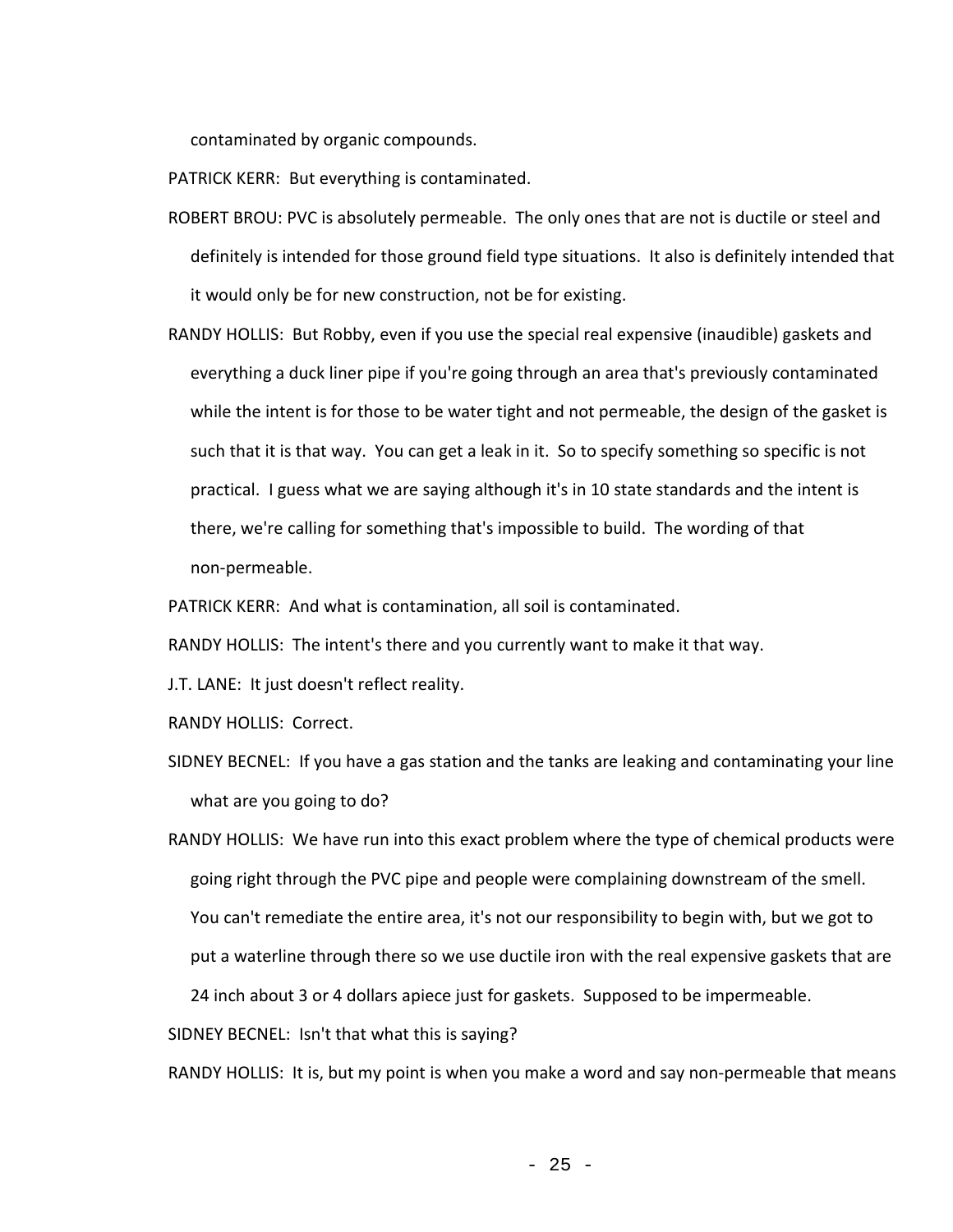it is 100 percent and that's impossible. You can put in welded steel through the area, but that's not practical.

PATRICK KERR: But to answer your question also in practical terms what we do today we would immediately take that line out of service, but the pipe is permeable with small molecule organics. Even under pressure there could be, actually an AC line in that situation would be a better line because it's always exuding some water so it's protecting itself. But today we take the line out of service and we may not find out about that until we get a complaint downstream. People can smell a lot of these organics and so we get a complaint and go out and investigate it and a lot of folks get involved. We would put customers out of water, we'd put yellow line pipe above the surface to transmit water to customers. It's done and that is exactly how we deal with it now. And then we have to find out what the problem is and how to get it remediated outside the boundaries of what would be a cleanup site because obviously it's been moved out into a public area. It's not impermeable pipe. My point is it's simply not possible to do and we probably need to set a level for what is contamination. And I'm sure there are places out there where some boneheads put used motor oil into the dish in front of their house and that soil is contaminated. We got to figure out how we address that kind of issue.

SIDNEY BECNEL: One half the MCL, something like that.

PATRICK KERR: Try some language and throw it past us, I don't know. The question is if it affects water quality we have to act, if it doesn't affect water quality we don't. And certain organics will transmit through the plastic and others won't. It depends on what it is, I hate to say it.

SIDNEY BECNEL: I guess my question is now saying take this whole section out?

PATRICK KERR: No, just get some language that gives us a trigger point where it's important, but if it's not important we're allowed to continue to do business. If it affects public health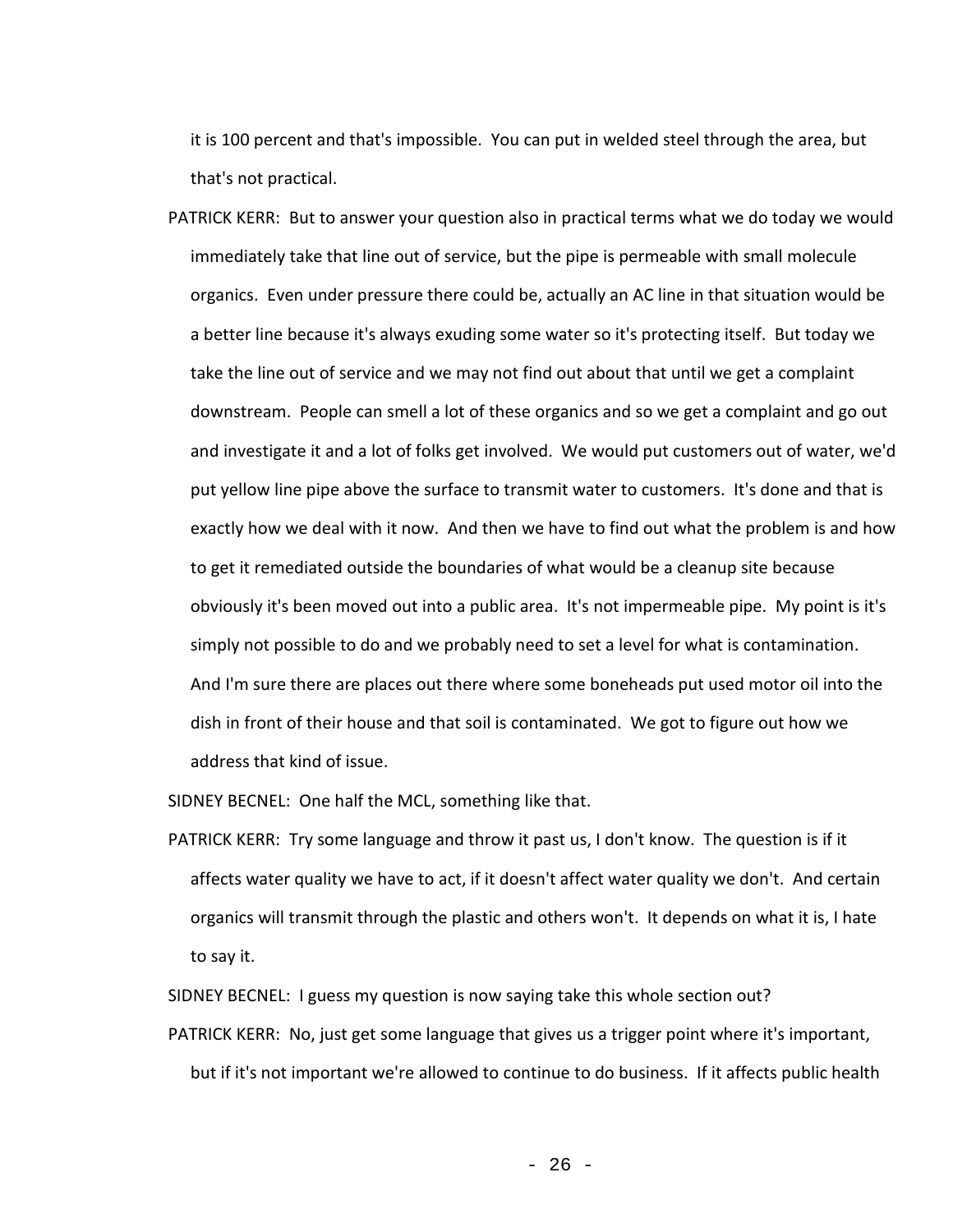we need to figure out a way to fix it.

- RANDY HOLLIS: I think when it says non-permeable materials shall be used I think what we can rephrase it to say is materials shall be used for all portions of the system that prohibit as much as possible introduction of organic compounds.
- PATRICK KERR: Or where specific organics are found during construction, engineering fix, solutions will be utilized, something like that.

RANDY HOLLIS: Addressed by practical means.

SIDNEY BECNEL: Y'all don't like the word non-permeable.

- RANDY HOLLIS: Exactly.
- CARYN BENJAMIN: I think we're on 8.1.3 used materials. Subcommittee's recommendation was to delete that section, no rational was given, DHH agreed.
- RANDY HOLLIS: Back that truck up. Let's say that I've just laid a brand new 24 inch pipeline for 3 miles and its current technology is the best material we can get and DOTD decides to 4 lane that road and says move your pipe. That pipe has a service life of 50 years. If I want to pull it out of the ground and put in new gaskets and reuse it I think that's something we should be allowed to do. I would hate to waste that expense on piping. Now how do you address some small guy that's got PVC pipe that's 30 years old that wants to pull it out of the ground and reuse it?
- ROBERT BROU: This would not prohibit us from using it. Just silent on the issue, you still have to meet all other criteria.

RANDY HOLLIS: As long as we were not prohibited from doing that we're fine.

- J.T. LANE: I think a lot of those issues will come up in plan review interacting with y'all going back and fourth and negotiating.
- CARYN BENJAMIN: Section 8.1.4. I believe this is the packing and jointing materials. First sentence, first and second sentence was stricken and the third sentence was left repairs to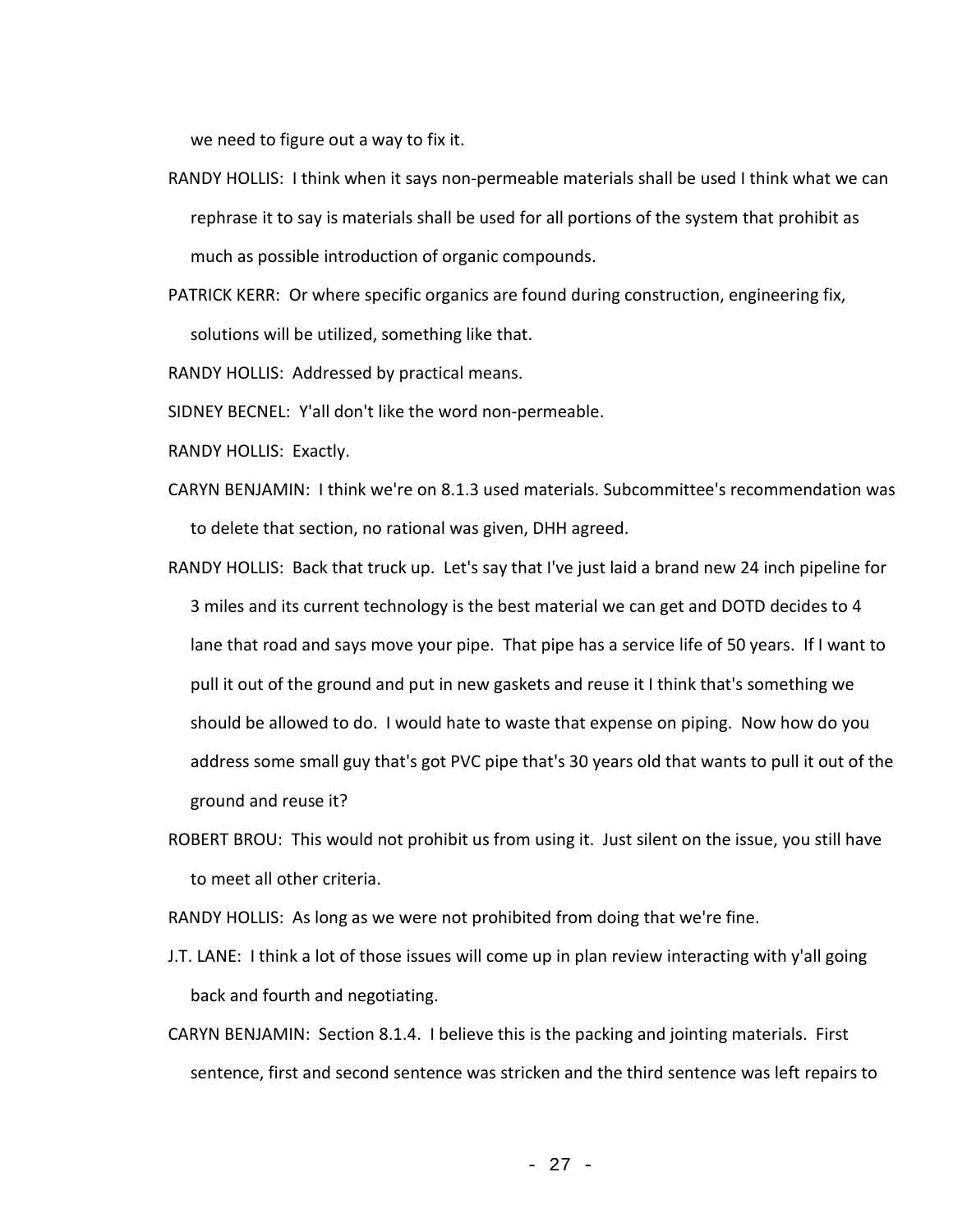lead joint pipe shall be made using alternative methods. Last sentence was deleted, no rational was given. These standards need to be in code. Otherwise anything can be used including materials that may cause contamination of the water supply.

- ROBERT BROU: Already addressed materials that could be used in section B1 10 state standards 8.1 materials. Still not any material could be utilized for that. And then during the full committee discussion we did have some discussion that still be able to utilize some of the lead to repair joints as long as it was not in contact with the water.
- J.T. LANE: We did, so if we drafted some language based on the discussion, Pat's comments in April, we did suggest that.
- PATRICK KERR: The language on page two is fine. C1.
- J.T. LANE: Okay. Any other comments?
- CARYN BENJAMIN: 8.2.1 pressure. Subcommittee recommended to delete the first line, first sentence and leave the second sentence. No rational was given and DHH agreed.
- PATRICK KERR: Just a suggestion, this is something we've been dealing with for a long time. There's no penalty, if you want to call it that, in the code for failure to meet 20 PSI. There's no work around. I really would like to work into this the language what to do in a system that fails to meet the 20 PSI. What it takes to bring that line into service in the code instead of, a very well written article by Sidney in 1980, the only guidance we had for returning a line of service that's dropped below the pressure requirement. In the article you wrote about 30 years ago. So we need to incorporate something in the code about how we return a line to service or a system that's dropped down below 20 PSI. Do you remember the article you wrote?
- SIDNEY BECNEL: In 1997 about MCL violation?
- PATRICK KERR: Well, there's another one about returning a line to service after pressure loss. May be it wasn't you. My point is simply the regulation needs to talk about how we return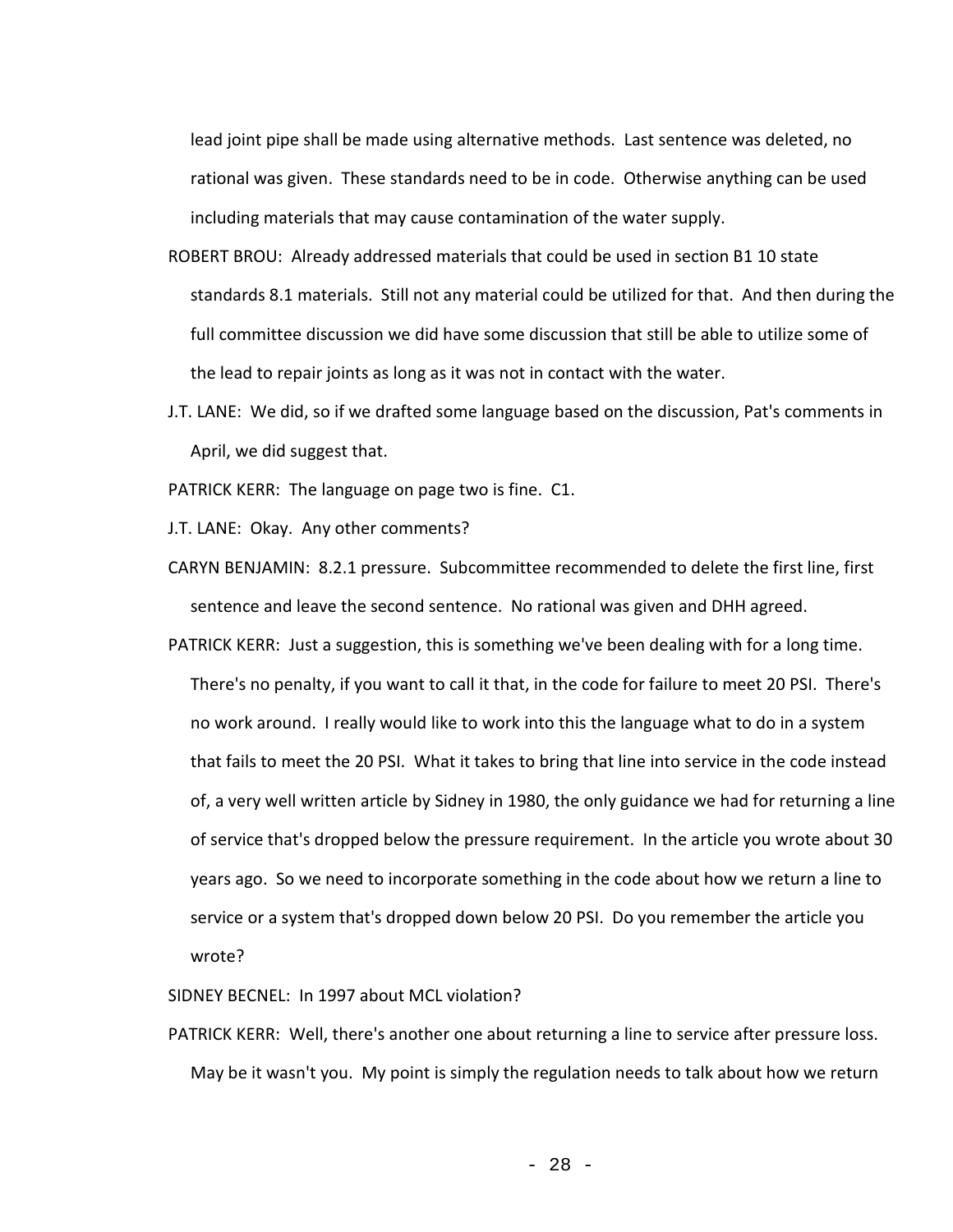the line to service and this is probably where it needs to be.

SIDNEY BECNEL: Currently if you drop below depends if it's system wide or...

PATRICK KERR: Right now my point is we drop below 15 we notify the office. All the steps that we take there's nothing in regulation about what we need to do to return that to service. We just do it until the regional engineer is satisfied that it's safe. For example, if I worked outside today on this street we would issue boil water advisories to everyone who is affected by it, we'd do our thing, we bring the line back in service. All of that is done at our volition. There's no regulation. The only threat is if we don't do it the way they want Dr. Guidry will issue a boil water notice for the whole city, we're not going there. My point it needs to be here, we need to put what you need to do to return.

J.T. LANE: More rules and guidance.

- PATRICK KERR: May be as easy follow the requirements of AWWA C651 which is what all of us do, that's the industry standard.
- CARYN BENJAMIN: 8.2.2 diameter. This section was stricken by the subcommittee. DHH feels that this is needed in code otherwise there's no limit on diameter pipe to be used for fire protection and non-fire protection mains, which if undersized can result in low and negative pressure conditions compromising water quality. So we feel a minimum size needs to be listed in code.
- ROBERT BROU: Part of the discussion was that there's a lot of existing systems that have lines serving for fire protection or for not that are below those standards and they work adequately. When you mandate larger size you run into the problem that you have additional retention in your system which could lead to negative water quality. St. Charles for one we have a lot of 4 inch water mains that serve for fire protection. If this were to be put into place and mandated my answer is not going to be I don't have the money to go out and increase the size of those lines, or could handle the additional retention and still meet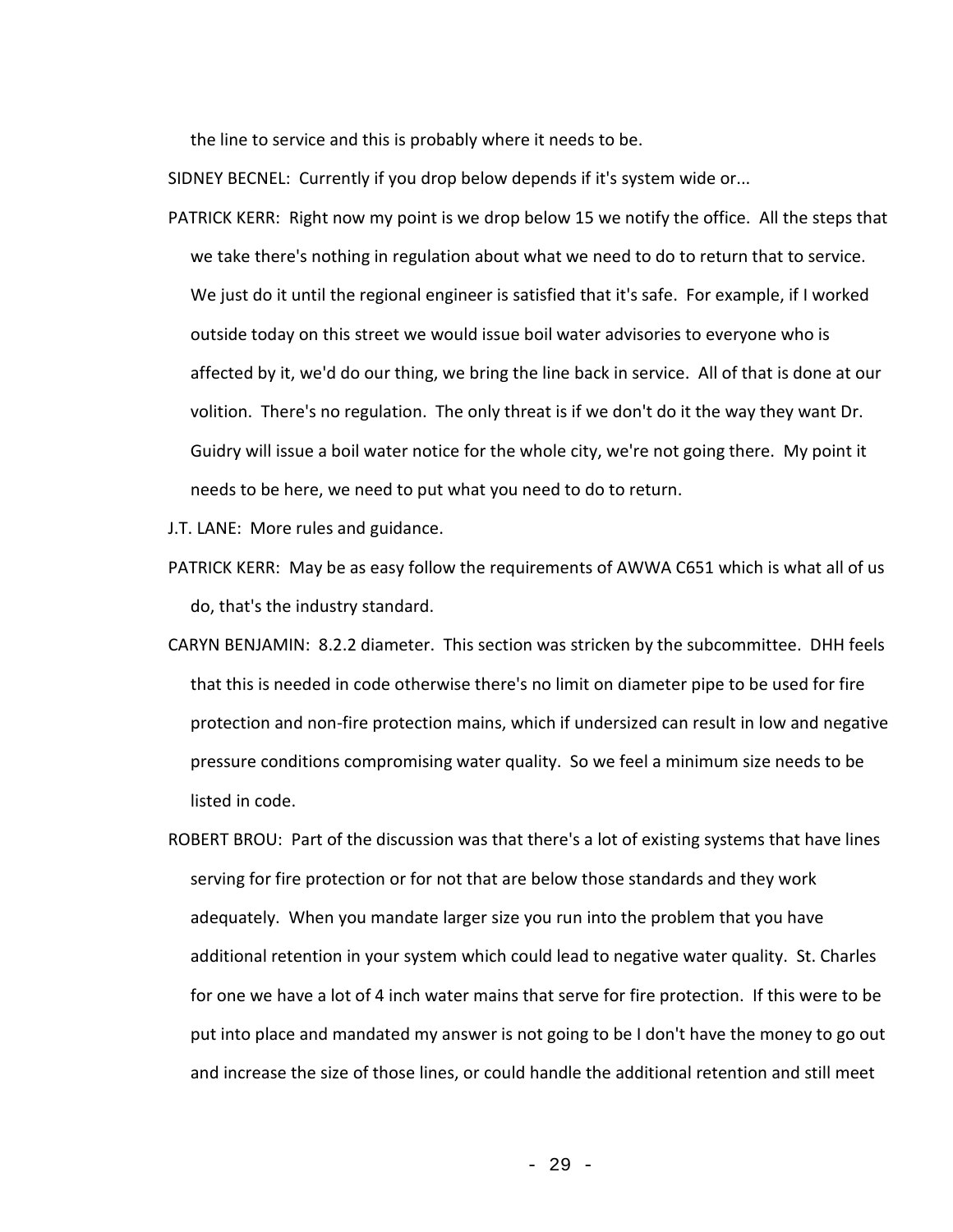water quality in some cases. I will be taking out fire hydrants that the fire departments and the homeowners have depended on for decades. They serve adequately. I meet the requirements. PIAL for a residential structure needs a thousand gallons a minute you can't get that out of a 4 inch line if it's adjacent and being fed by a larger line. We have situations in St. Charles that meet that. It goes on to a further part a minimum 6 inch lead, do not put a 6 inch lead or a 6 inch hydrant with a pumper on a 4 inch line. You will draw a negative pressure, but a fire department who's aggressive enough and big enough trucks can suck a negative pressure on a 6 in line depending what is being fed by it. I think this really comes down to design standard and meeting the requirements of that particular community. He's saying it's addressed with the minimum pressure. Even under a fire department that is flowing from 3 different hydrants I still have to maintain 20 PSI.

SIDNEY BECNEL: Aren't we saying minimum 3 inch period? In other words not a 2 inch.

ROBERT BROU: It says minimum 3 inch when there's no fire protection. We do have 2 inch

lines serving communities. We have a few blocks that is adequately served by a 2 inch line.

SIDNEY BECNEL: But are we talking about, this whole discussion is it about sanitary code enforcement today, or is this new construction?

CARYN BENJAMIN: The DHH recommendation is for new construction.

ROBERT BROU: And I have a dead end line coming off of a subdivision, the main line's an 8, but I have a cul-de-sac. Why is a 2 inch not adequate if I still have fire protection and I'm not looking to add additional retention? We for 20 plus years have required 8 inch and it is coming back to haunt us. We've looped everything, we put 8 inch lines everywhere and now it's harder to maintain quality because I have excess water in my system.

SIDNEY BECNEL: What are we talking about in this whole discussion today? Did we agree or not that on new construction they're going to follow the 10 state standards as a guide? ROBERT BROU: Not the recommendation of the subcommittee. Recommendation of the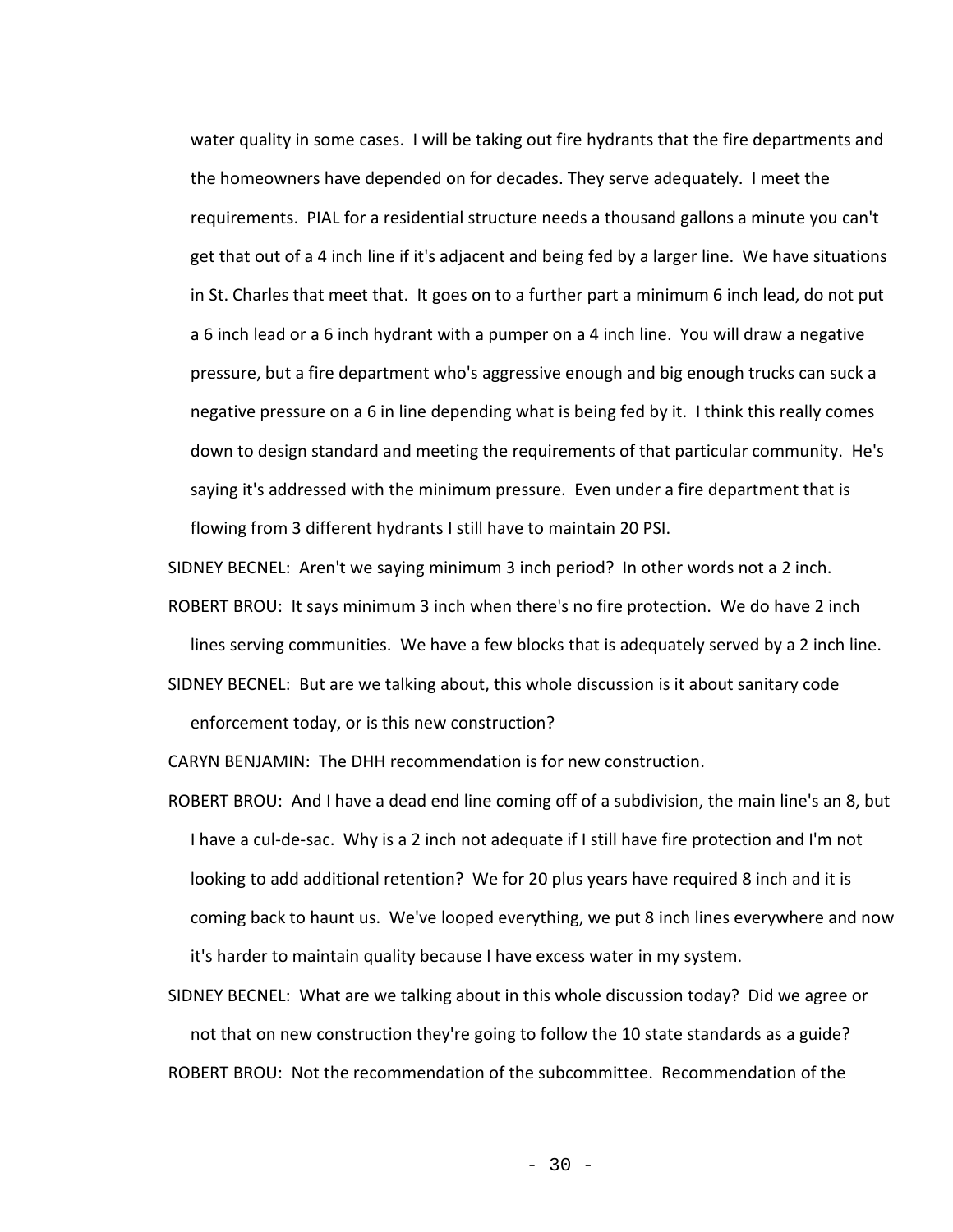subcommittee that it would be maintain your pressure, maintain your system, no minimum line size. That would be up to the operator of the system and design engineer.

- SIDNEY BECNEL: I meant the committee, it was agreed, okay it's a brand new system y'all are fine and good with 10 state standards.
- J.T. LANE: Sidney, what's going to happen when we're done we're going to take from that plus all the other experiences and expertise we have and put this in sanitary code. Those will be the design construction standards for the state. If anyone chooses to follow additional guidelines for 10 state standards on top of that they are certainly welcome to, but we're going to place these standards for the state in the sanitary code.

SIDNEY BECNEL: So this is in the sanitary code applicable to everybody, is that correct? J.T. LANE: Yeah.

SIDNEY BECNEL: What about how low can you go on that line, can you go down to one inch? PATRICK KERR: May be.

- CARYN BENJAMIN: I still think we need a minimum diameter. If you choose or want to put in a lesser diameter show justification. That's how it is today, that's how it needs to stay.
- SIDNEY BECNEL: I think we agree with you, if you put too big of a line you're going to have problems for water quality.
- PATRICK KERR: I'm sorry, but we're talking about 6 not 8, and we're talking about 3 where you might use 2 now. We don't choose to put 2 lines even in our small systems anymore because we don't know what the loading is going to be in the future. Would 3 and 6 be objectionable to you?

ROBERT BROU: I wasn't the only one who had the problem.

DIRK BARRIOS: We don't use it for new construction anymore.

PATRICK KERR: If no one objects to it then why fight about it?

ROBERT BROU: Again, I haven't done this, we've backed off on this, but we were putting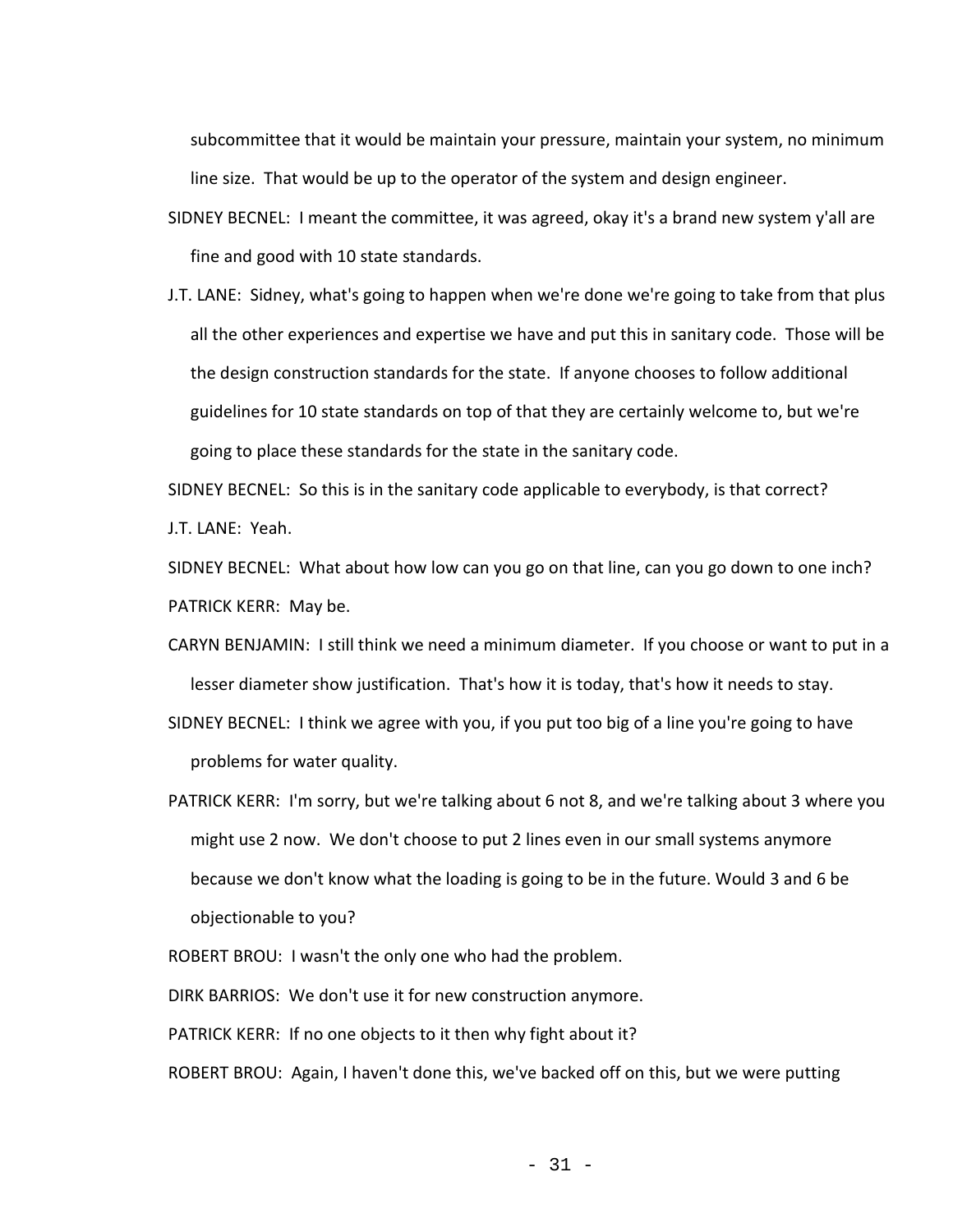cul-de-sacs running 8 inch line to the edge and 2 inch line going around the loop. This would prohibit us from doing that.

CARYN BENJAMIN: It depends on how many customers are served by the cul-de-sac first of all. ROBERT BROU: Three or four.

CARYN BENJAMIN: And if you provide the pressure.

- PATRICK KERR: One more question Robby, where do you put your flushing assembly? You're not going to get the velocity you need to flush the line in the subdivision at the end of cul-de-sac through a 2 inch. We use 4 inch in those cul-de-sacs now so we can get adequate flushing velocity in the mains, but my point is this calls for 6 inch to feed fire hydrants, you stop at your last fire hydrant I don't care if it's a cul-de-sac or not, if downstream can be supported by a 3 this allows you to put a 3 downstream at your last fire hydrant.
- ROBERT BROU: I guess only for new. I can't tell you how many dozens of hydrants I have on 4 inch lines.

PATRICK KERR: That's Mayor Breland's issue on the grandfather clause.

- JOHN NELSON: John Nelson, Desoto Water Works. We have gotten permission to use smaller than 3 inch lines cause we showed justification for it. We submitted and we got that. But I would like to go back up to 8.2.1 where we have to maintain 20 PSI under all conditions of flow. May be we ought to put all normal conditions of flow. I can see any system if you have three or four outbreaks of fire at one time nobody's going to be able to keep up with that, not a big enough line anywhere. I would like to revisit that all condition of flow.
- ROBERT BROU: Recommended change is 15 to 20, always been all conditions, never drop below it.
- PATRICK KERR: If you drop below the stated pressure you have to take other actions to lift the boil water advisory and that's why I'm saying we need to put some language about that. You can't anticipate three fires simultaneously on a line that can't support it. You don't design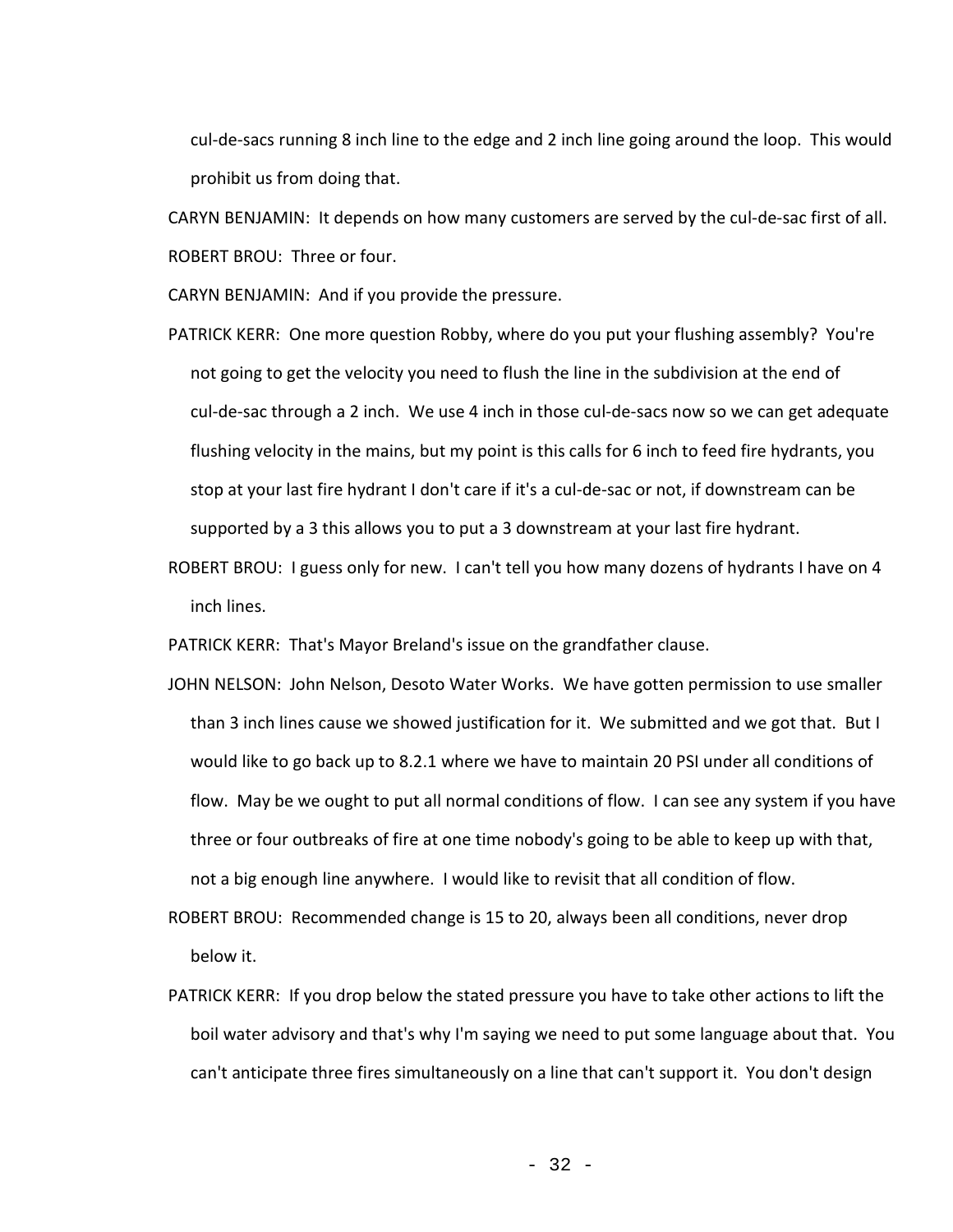for that. You do design for fire demand, reasonable fire demand in a residential subdivision. The numbers are different in commercial areas, but we should be designing for that. If you drop below it you're in violation. Till you bring it back into compliance you have to do something about it. It's a concern, but you know we throw a word in there like reasonable nobody knows how to define that. It's a trigger if you go below 20 you take action to protect public health which is don't drink the water unless you boil it till we let you know otherwise. Is that what you are saying or am I missing it?

- JOHN NELSON: No, I don't have a problem if you violate the 20 PSI to go to a water valve, I don't have any problem with that at all. But I'm just saying the language under all conditions of flow well, you don't know how to define normal, you don't know how to define reasonable. I know how to define all, that's all. And I don't think an engineer could design any system of my sizes or a lot of sizes to meet 20 PSI under all conditions. If you go under that all and say you have 14 fire hydrants as many as I have, 8 fire trucks pulling 8 hydrants in a row you can't design any reasonable thing.
- PATRICK KERR: But the truck operators need to be trained also the minimum suction pressure 20 PSI. I know they are not going to do that, but most professional fire departments understand that they don't want to do anything less than that. Again, we're designing for a system that's compliant with the regulation. If we have acute problem in the system and go below 20 it should set a trigger for us to do something.

J.T. LANE: We have an hour and 15 minutes left and we have 14 pages to go.

- CARYN BENJAMIN: 8.2.3 fire protection. This section was recommended to be deleted by the subcommittee. DHH's recommendation is to seek input from the Office of State Fire Marshal.
- PATRICK KERR: Different than insurance service office, two different people. It's PIAL, not the marshal.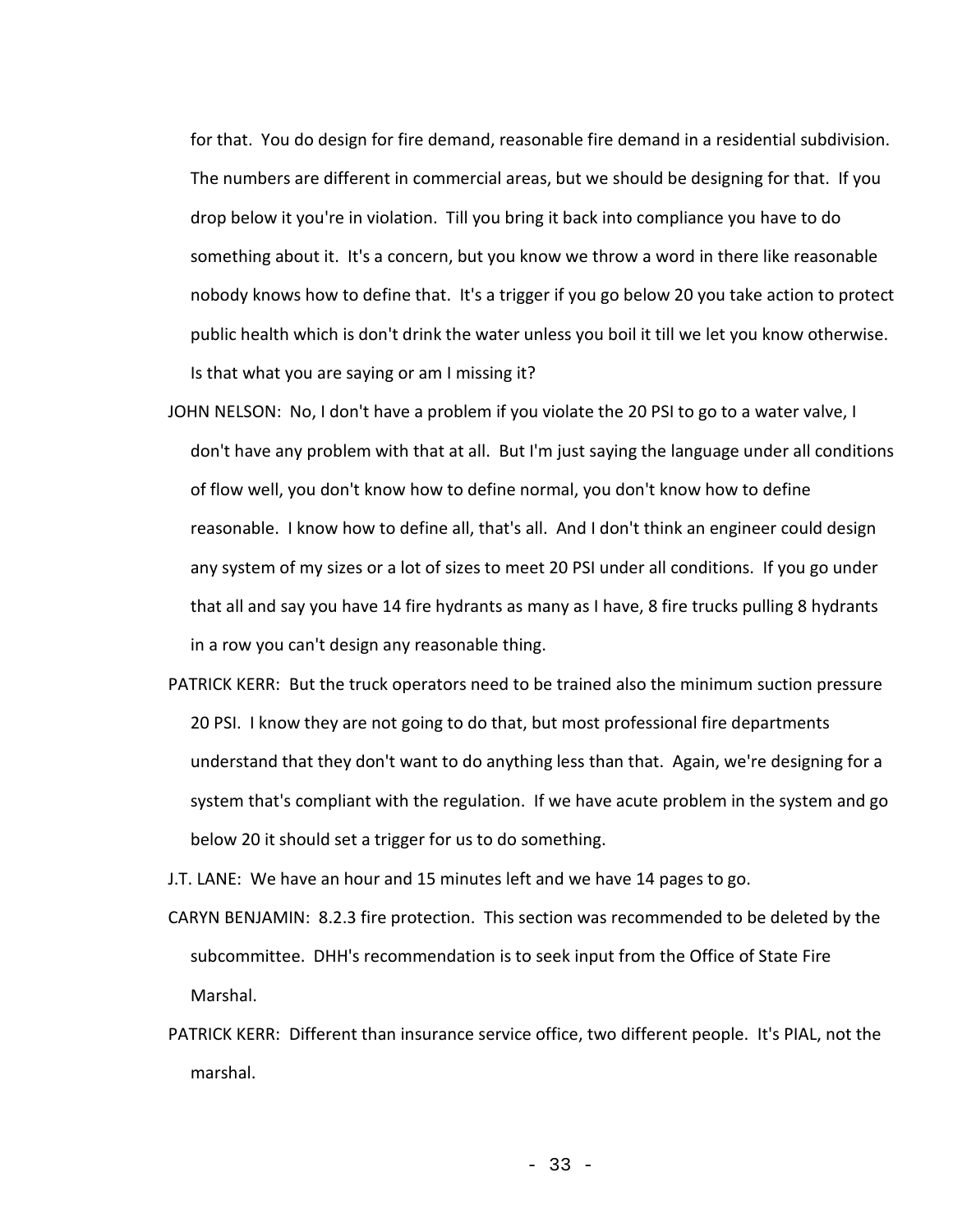- CARYN BENJAMIN: 8.2.4 dead ends. This section was stricken by the subcommittee, DHH agreed. 8.2.4 A was stricken. B first sentence left and the last sentence was stricken out. DHH has issues with deleting the last sentence of B, connection to sewer can result in contamination of the water supple system. This shall should be left in the code.
- ROBERT BROU: It was just our thought, and possibly in error, but that it's already covered somewhere else.
- CARYN BENJAMIN: It's not specifically addressed elsewhere except for just general backflow prevention practices. It's not listed specifically for that.
- J.T. LANE: We all fine with keeping it? Okay.
- CARYN BENJAMIN: 8.3 valves. First part of the section stricken, the last sentence was left in and revised to include valve spacing says should, should be shall, shall not exceed 1 mile except for transmission mains 24 inch or larger.
- PATRICK KERR: Actually says should shall.
- BEN BRIDGES: Circle the one you want it to be Pat, gives you some flexibility.
- CARYN BENJAMIN: Also during the committee discussion the last meeting it was discussed to add a maximum distance of 5 miles for those transmission mains to have a valve.
- J.T. LANE: Comments?
- PATRICK KERR: They are identical, there's no difference in what they are saying right? Just picking a should or a shall.
- ROBERT BROU: They're also commenting about what came out of the full committee about adding the 5 miles. It's not addressed in the initial report.
- RANDY HOLLIS: What it says is valve spacing shall not exceed 1 mile except for transmission mains 24 inch or larger. It doesn't say what to do, there's an exception there. We're just trying to say shall not exceed 1 mile for small valves 24 inch or larger shall not exceed 5 miles.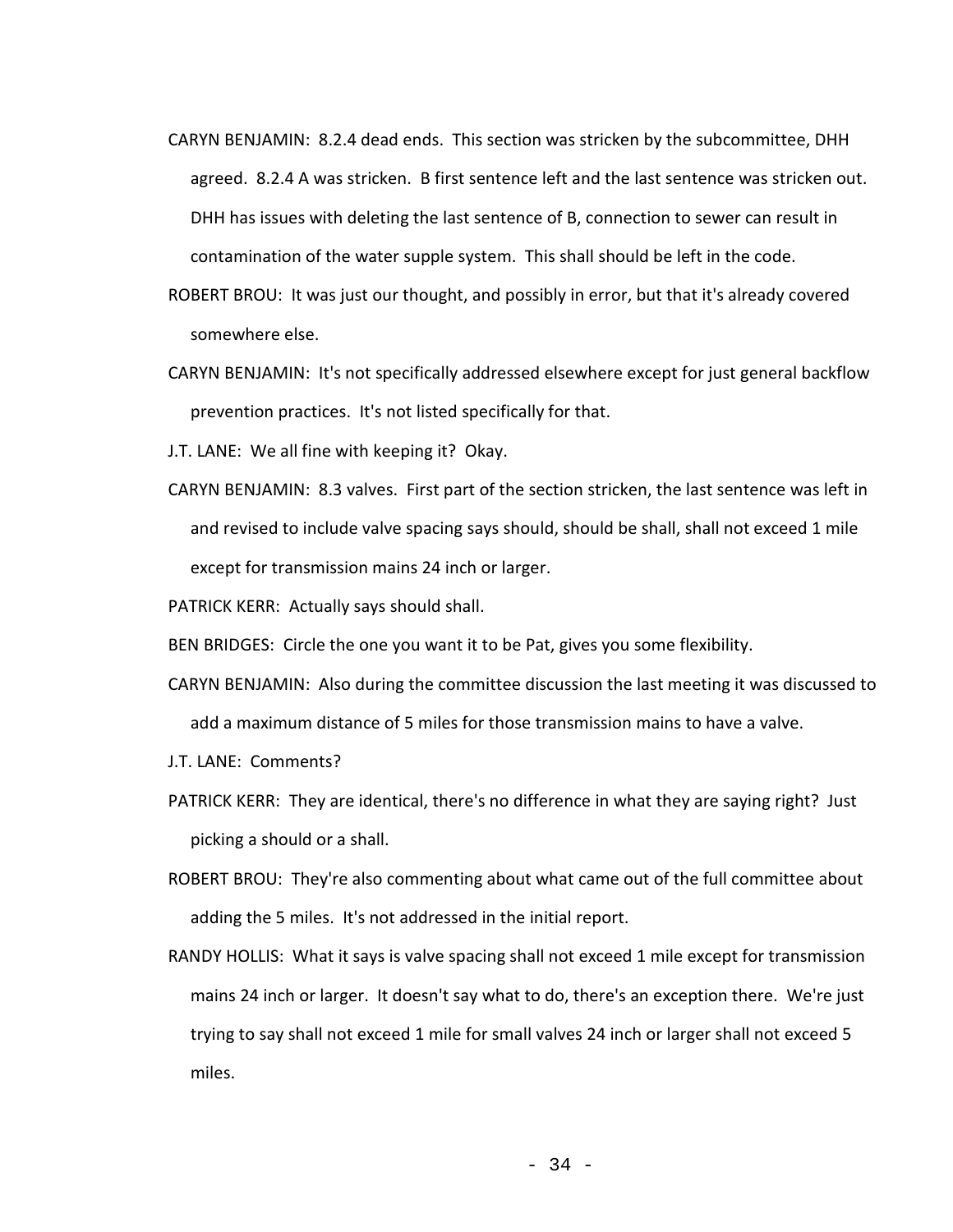PATRICK KERR: What is magic about 5 miles?

- RANDY HOLLIS: The discussion here was some people trying to put them in 20 miles without a valve.
- PATRICK KERR: Why does it matter?
- RANDY HOLLIS: Well, we're trying to put in a maximum of 5 miles to say you ought to have a valve at least every 5 miles.
- PATRICK KERR: A vacuum break well before that, not going to get the water out of the main 5 miles long. It will come from the break, it moves back a certain distance, but vacuum break won't get the water out of the main.
- RANDY HOLLIS: The intent here is to provide a distance of valves so you can maintain the main, that's all.

BEN BRIDGES: For repairs.

- RANDY HOLLIS: For repairs. It's to keep some people from putting 30 miles without a valve anywhere.
- PATRICK KERR: Why does that matter to us? They have to bring the line back in service correctly. If they do 30 miles they're nuts. I can't imagine going more than a mile cause I have to rehabilitate that whole line if I have a loss of pressure. So why does it matter to DHH if you want to go more than a mile long as you go from valve to valve and restore that to service correctly?
- CARYN BENJAMIN: It depends on the customers serviced by that section of pipe so the greater the length the more customers affected, so that's why we wanted to minimize.
- RANDY HOLLIS: We can put them in every quarter of a mile if you want. We're just trying to specify maximum for practical purposes.

PATRICK KERR: Say not exceed 5 miles.

RANDY HOLLIS: For transmission mains 24 inch or larger.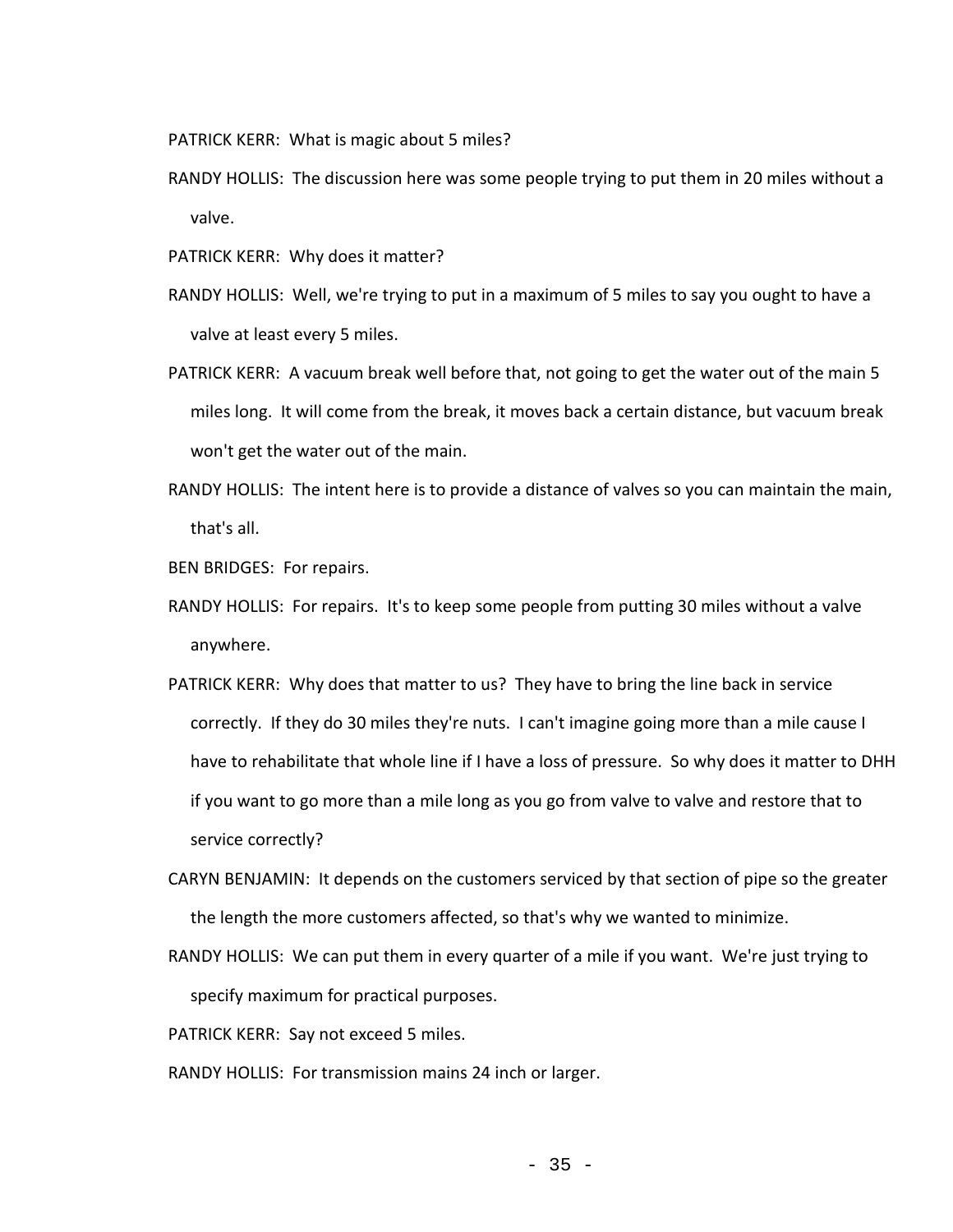PATRICK KERR: Valve spacing shall not exceed 1 mile except for transmission mains 24 inches or larger which shall not exceed 5 miles?

RANDY HOLLIS: Correct.

BEN BRIDGES: This is for new.

CARYN BENJAMIN: 8.4 hydrants. This section was stricken by the subcommittee. DHH's recommendation is to obtain input from the Office of State Fire Marshal. 8.4.3 hydrant leads.

SPEAKER: PIAL, right?

- SIDNEY BECNEL: What is the committee's census to the PI, whatever, or the fire marshal? Do it or don't do it?
- PATRICK KERR: I'm sorry, I don't think this is a health issue. This is a political issue to be solved by the political subdivisions with their fire departments, PIAL, that's who cares about fire ratings. We happen to be blessed with a class one rating in Baton Rouge and to maintain that we have to do certain things with fire hydrant spacing. Another system may very well be satisfied with a class 10, and many of our systems are class 10. In which case I don't understand why DHH would require fire hydrants. We leave that up to the folks who are responsible to do it. The water system doesn't answer to DHH on fire protection other than it's safely installed and maintained properly. I think the valve on a fire hydrant lead is something DHH should opine on because that keeps the system in tact if a fire hydrant breaks, other than that you shouldn't care about spacing. Materials might matter, but not spacing.

J.T. LANE: So this is covered in state law elsewhere?

PATRICK KERR: No, it's not. The Property Insurance Association of Louisiana inspects every system that provides fire protection and rates them and the insurance rates for the people in those communities are set by, among other things, the PIAL. Fourty percent of that rating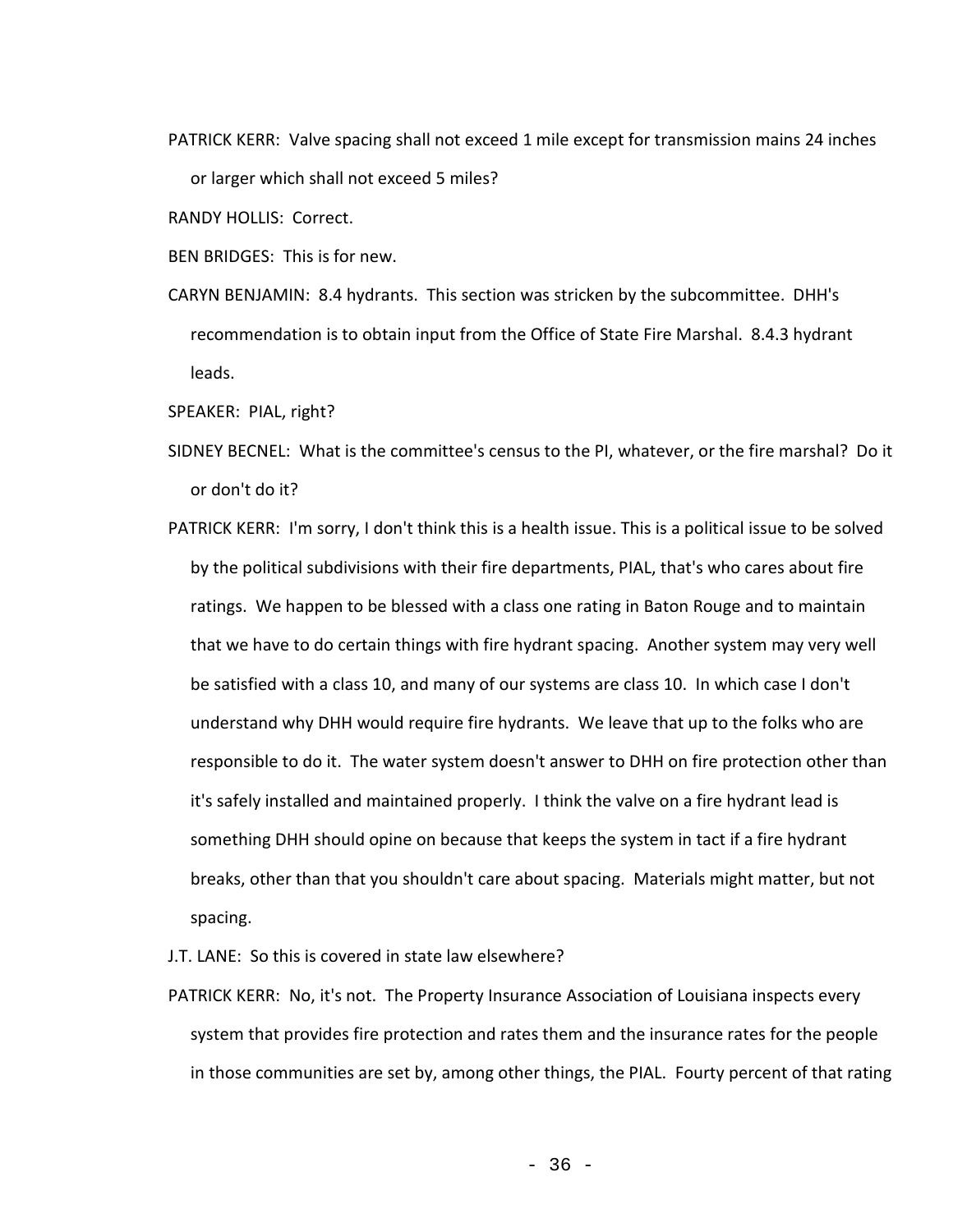is the water system's ability to fight fires. They go to the politicians and the city councils and parish councils and police juries are who decides whether they want fire protection at all or not. It's really a community by community decision. And it's not a health issue, it's a safety of life issue, but it's something that is not, I don't think, our battle with. It's the fire departments, and the PIAL, and the mayor, local ordinances. In Baton Rouge for example I can install no main smaller than 8 inches because they have an ordinance that says 8 inches for fire protection. In urban areas that's okay, you don't have a problem with water quality. In some urban areas it's an issue.

SPEAKER: I think you can do what the committee recommended and strike that.

SIDNEY BECNEL: Do you still have authority to flush out if we don't worry about hydrants with flush valves?

CARYN BENJAMIN: Flush valves are listed, dead ends somewhere else.

SIDNEY BECNEL: If you have a break in the line don't you normally flush through a hydrant? PATRICK KERR: If you have them.

SIDNEY BECNEL: And if you don't?

- PATRICK KERR: You flush it for hydrants and customer meters if that's the kind of system you have. Depends on how much water you need to flush. If it's a large line you need a hydrant or large flushing assembly. Two inch lines may very well be hydrants and customer meters and flowing water through it.
- ROBERT BROU: Under 8.2.4 B we do have that dead end mains shall be equip with a means to provide adequate flushing. You do mandate that already.
- J.T. LANE: All right.
- CARYN BENJAMIN: 8.4.3 hydrant leads. The first part of the first sentence and the first part of the next sentence was deleted by the subcommittee. And the auxiliary valves shall be installed on all hydrant leads. This is where they left it. DHH of course feels that a lead size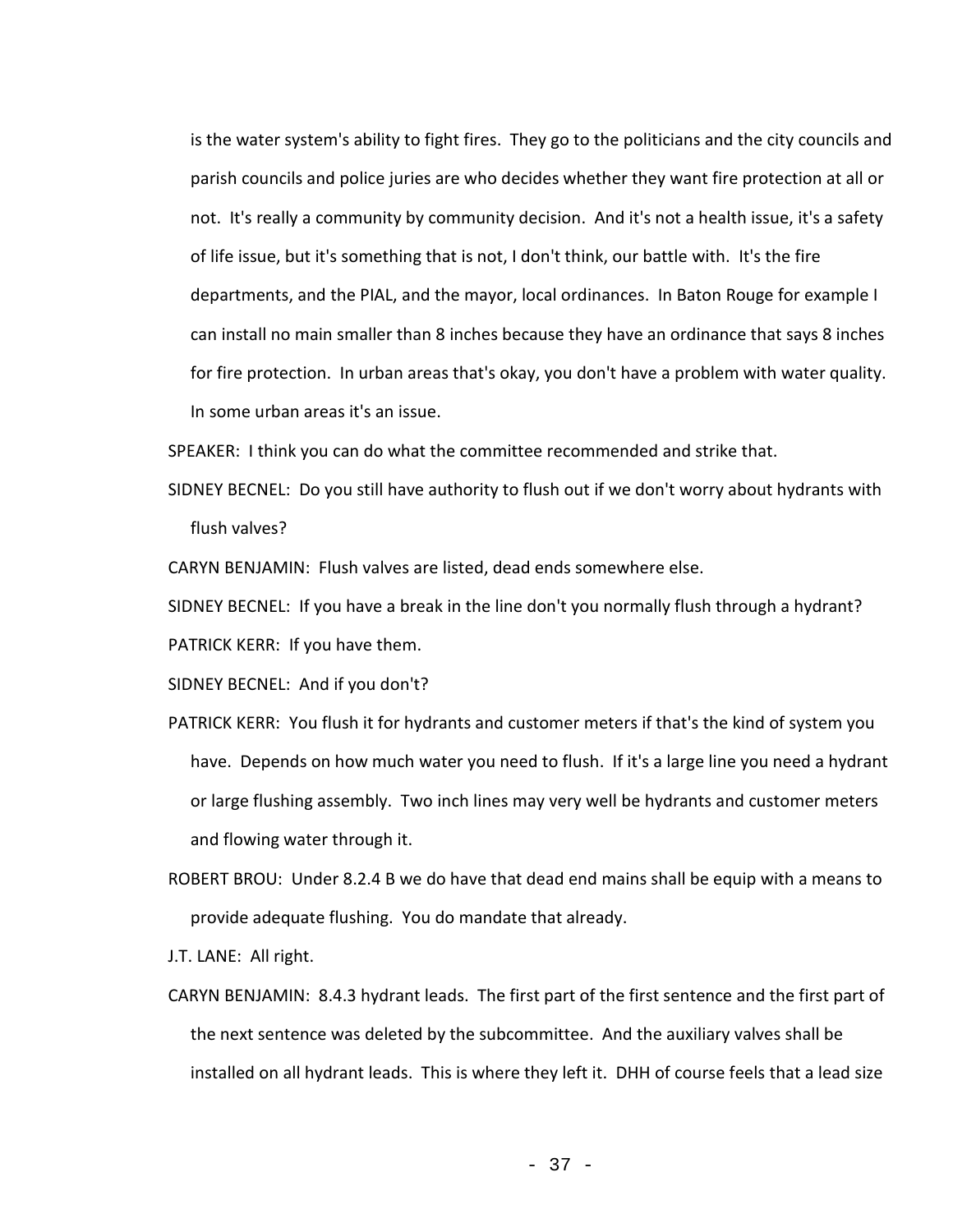needs to be included in code otherwise they could be installed on any size, hydrants can be installed on any size water line. Again, that can compromise water quality.

J.T. LANE: Comments?

ROBERT BROU: We did have for new construction.

J.T. LANE: Do y'all want to share?

DIRK BARRIOS: This is all for new construction?

J.T. LANE: Right.

- DIRK BARRIOS: The argument you could have retroactively as long as, for my understanding, all for new construction where you're going to see your biggest argument if we would retroactively go back. And I think that's where grandfather should be coming anyway.
- JIMMY GUIDRY: As I think about this if we feel strongly, if we all agree that something should be put new construction only rather trying to put in the grandfather clause we should just say that. We should put new construction only then we don't have to, cause we're not going to be able to put everything we want in the grandfather clause. It's going to look like we are exempting everything. If it's easier I think it's easier to put it as going forward, if we all agree to that, that for new construction you have to have that and we don't talk about old construction because it's pretty clear the code says for new construction. If y'all like that I prefer that.
- ROBERT BROU: I would agree with you. We did have in there for the auxiliary valves new construction and replacement so if you go to replace a hydrant even if it did not have that valve you must put it in at that time. I would not want that same language for the minimum 6 inch hydrant lead because if I have a 4 inch hydrant I'm not putting a 6 inch lead cause I only have them coming off of a 4 inch line, I can't. That would be for new construction only, not for replacing or repairs.

RANDY HOLLIS: Why not simply say that hydrant leads shall match with the size of the hydrant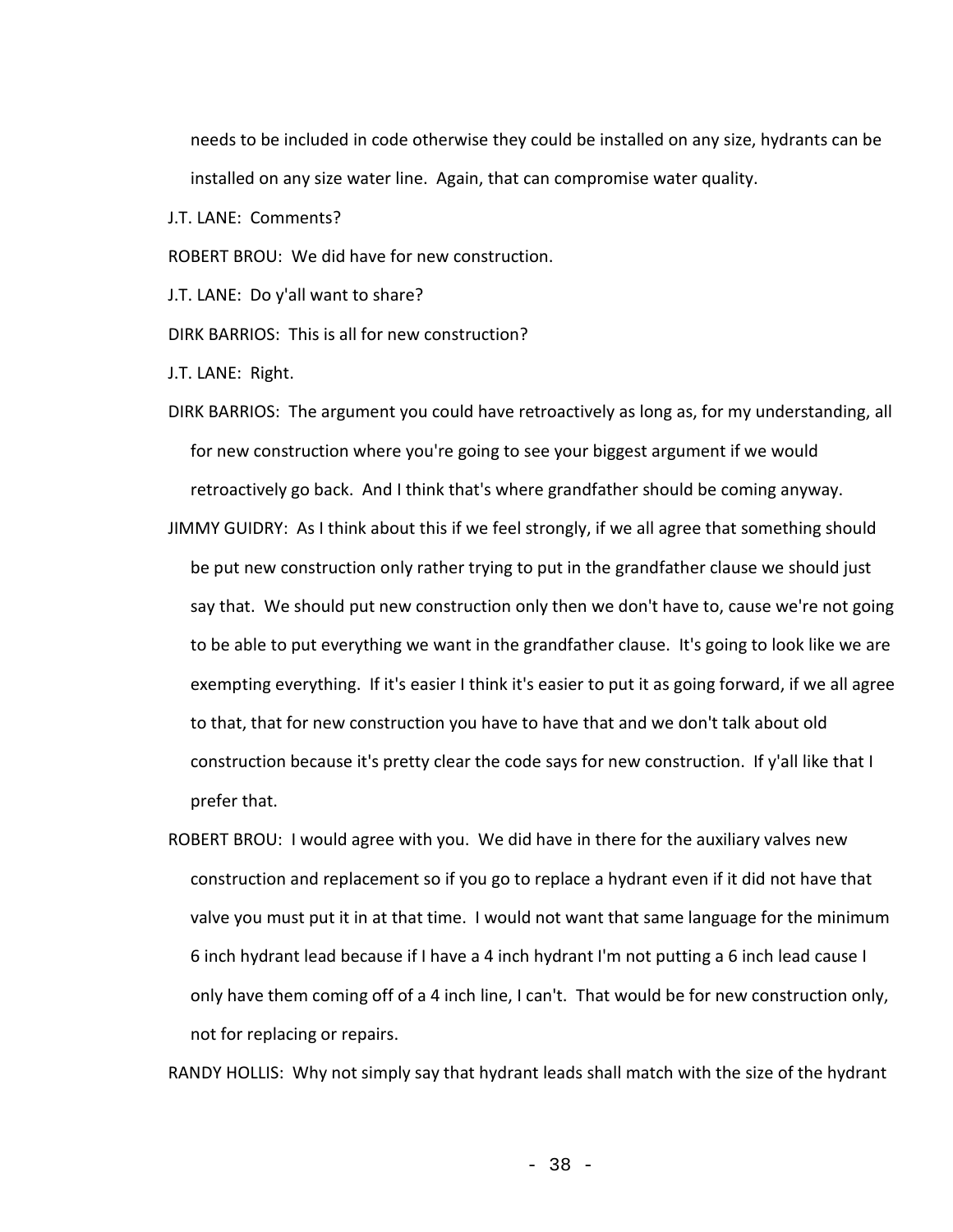installed. Putting in a 2 inch flushing hydrant, put in 2 inch lead. Putting 6 inch it's a 5 1/2 inch, but you can say it shall match the size hydrant installed.

BEN BRIDGES: Existing.

- RANDY HOLLIS: Existing or future. Putting a 4 inch hydrant put a 4 inch lead. The lead is technically designed very short length of pipe. Question I do have is on, and I'm not sure where in this section, but on flushing devices where is that covered and are we going to prohibit the installation of flushing devices below ground?
- PATRICK KERR: Don't do it. I don't think we can do that. We have flushing devices in every system in this state that are below grade. We might want to double block them or something like that, which is very possible and doable, but we can't have 6, 12, 18, 24 inch risers on our mains. I think it's a public safety hazard. It's more of a hazard for people tampering with the water system than having below grade. I hope we don't do that. We have talked about it for years. I don't think we have seen any indication, I've never read a story about a flushing assembly causing, and I want to talk about this in the next section too about fire hydrant plugging, crank valve plugging causing contamination in the system. I think we're trying to fix something that ain't broken. Again, I think I would support say it needs to be done we can just add another valve in the space between them, have an air vent so it bleeds and throw water if you have a problem with one of the valves. Let's figure out a way to continue to put flushing assemblies below grade.
- RANDY HOLLIS: The installation of a flushing assembly below grade even a thread plug is no different than a cross under the ground where you've installed a hydrant and a pipe and the other two parts of the cross plugged. We do plugs underground every day today. So as long as you put in the proper plug on the end of the device it can be removed and the valve opened. You got the same protection as anything else in the system.

PATRICK KERR: That's double block, you've got the valve and the plug and we could have, like I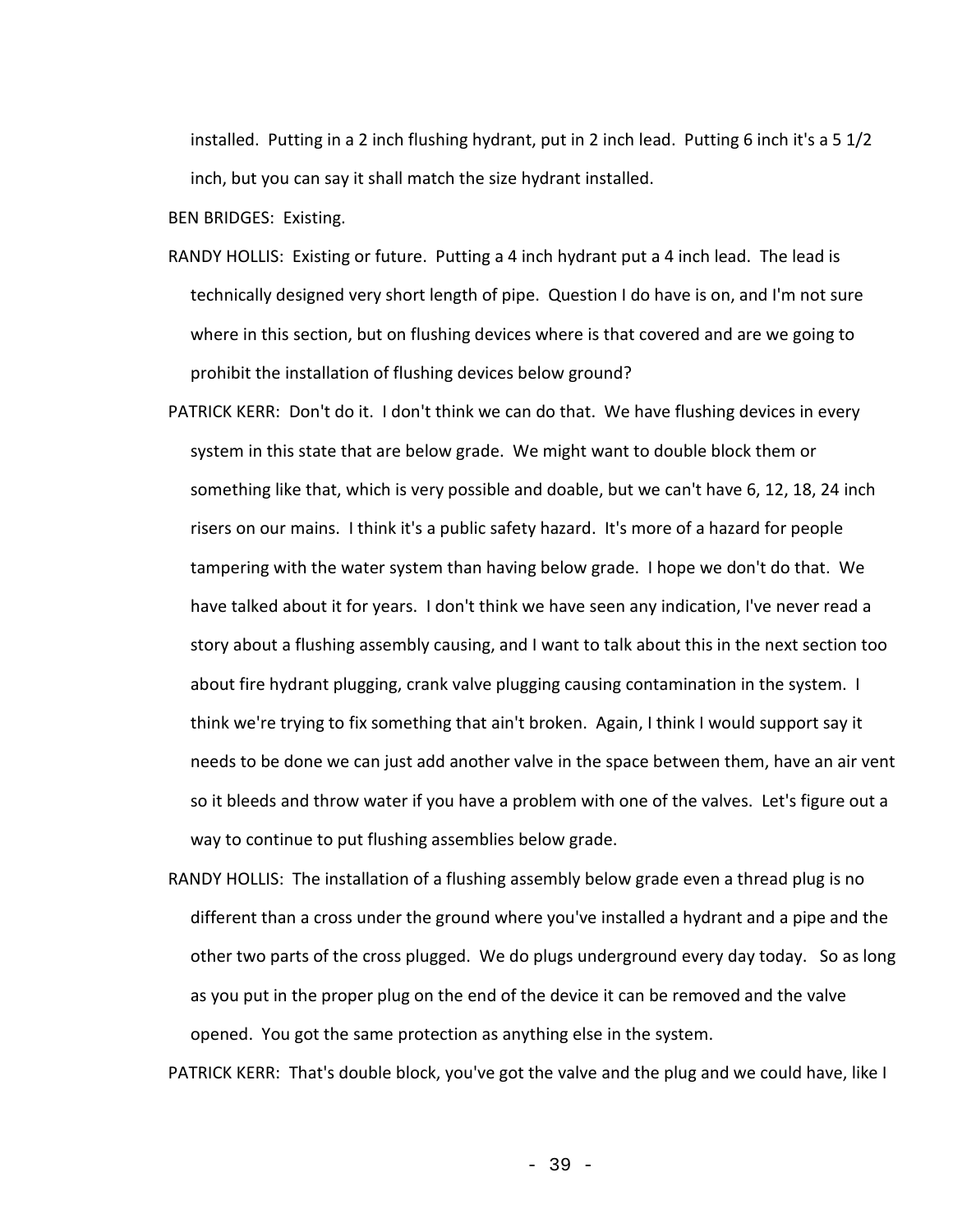said a tattletale that would exude water if the valve failed. Now a lot of folks out there that have open pipes in a box. I don't think that should be done going forward. Take people time to fix it, but to just mandate it to be above grade I think is a problem.

J.T. LANE: 13.

CARYN BENJAMIN: Section 8.4.4 hydrant drainage.

PATRICK KERR: These hydrants are designed by (inaudible) specks drains open if they are installed correctly. The reason for that is they're freeze proof fire hydrants. There is a valve installed in the foot of that fire hydrant as long as you maintain the 20 PSI in our system there can be no backflow through that. We maintain 20 PSI for a lot of reasons, one is so that if there are small imperfections in the system that would allow water to enter we give a notice to people they need to boil their water. We're talking about really in a fire hydrant barrel we may have some bacterial growth, things like that that could get into the system, but we're not going to return that line of service until it's testing and flushed. I think the valves, the drains serving a specific purpose I will tell you there might be one or two systems that claim they pump down fire hydrants after use, but I have never talked to anybody that has actually done it. I think we're going to cause a problem with factured fire hydrants that we will not know until they go to use them and then there's an nonworking fire hydrant and we have a life safety issue. I would ask that we consider not asked they be plugged. They should be installed correctly with a drain field correctly installed under them, but let's do it the way they are designed instead of changing the design. Again, if you have some specific instances of fire hydrant causing a problem there's so little risk of contamination in the valves if the drains are open. It's a far greater risk of having them plug, a freeze, the barrel contracts and now we get dirt and other organic material into the barrel. I would suggest we strike that language.

BEN BRIDGES: Does that address the wet barrel or dry barrel? Dry barrel weakness that drain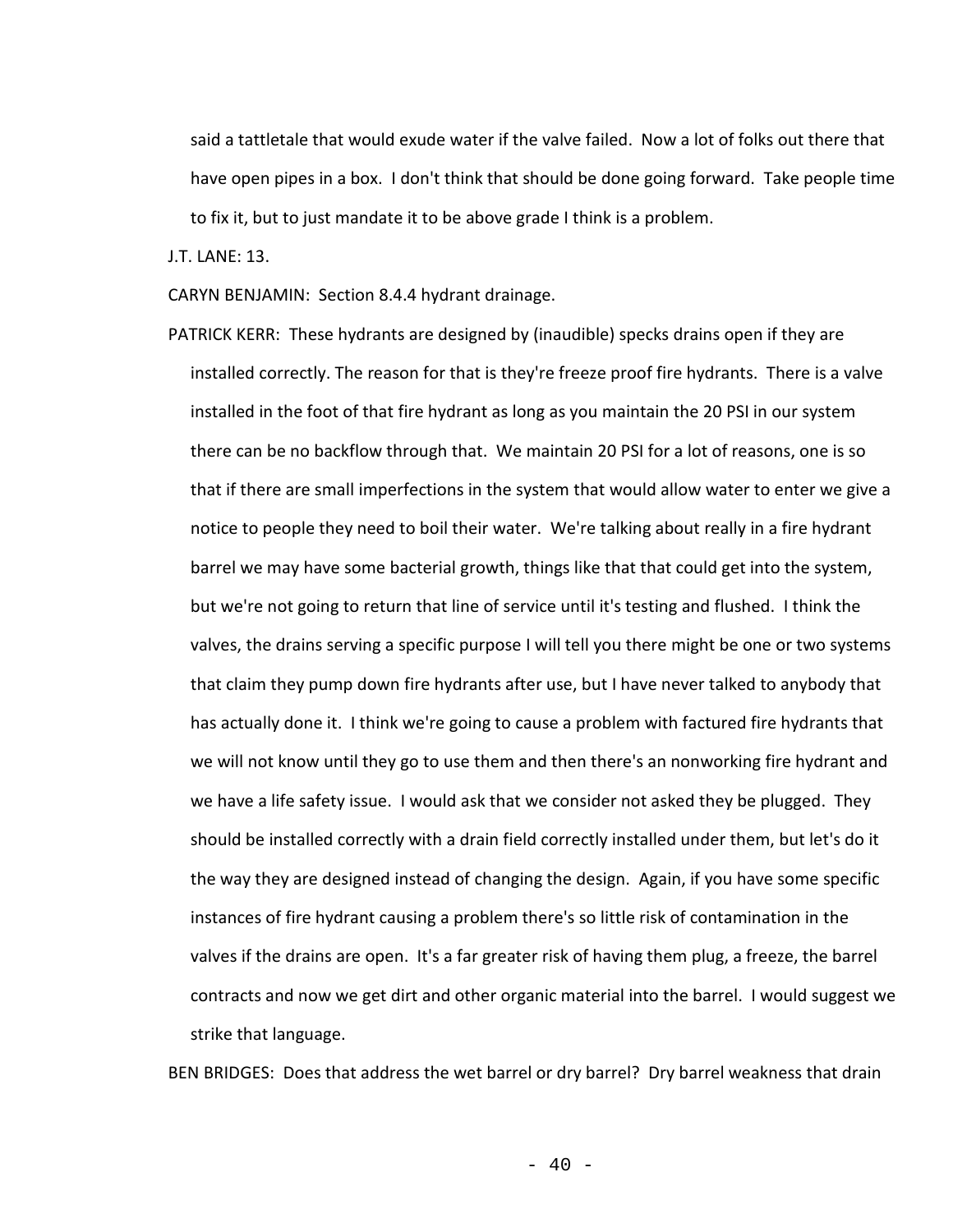out and when you close them they flow out and it drains itself. It's on the wet barrel that you are talking about.

- PATRICK KERR: I don't know anybody using wet barrels for the most part, Southern California stuff. They are talking about dry barrel hydrants plugging the drain on a dry barrel hydrant so they don't let stuff come up through the barrel. You get a barrel full of stagnant water cause they're not going to pump them down and the chance of pulling in a system is far greater than a dry barrel there's nothing to pull in. Now where a hydrant is installed and the water table is up above the drains now we have to start piling up risks. A hydrant could be flooded, plugging a drain isn't going to fix that. I hope you all reconsider that. I don't see there being a risk installing the way they are done.
- BEN BRIDGES: If the hydrant is designed as dry barrel when you open it you have a foot valve, but you also have leather patches come up that actually will expel what's in there as it pressurizes the chamber so plugging make no sense at all.
- PATRICK KERR: I agree. To DHH's point it would make sense in that we don't have a sub-ground hole into the system, but just as with flushing assembly we have a valve that's in tact, we have pressure on the system the hydrant should be leaking if there's a problem. If the valve is not seated properly then we should find it. Some unbelievable small chance of contamination I think is real, but the real chance is if we let that thing freeze and then they go to use it it's a big problem.
- BEN BRIDGES: If it works properly then it will flush itself as you open it it blows out contamination and if it does leak go in and repair and put in new leather holds. We repair those over time. If it works properly flush out any potential contamination.
- PATRICK KERR: So what is your rational for wanting plug, because it's been in there for a long time?

RANDY HOLLIS: I think the rational has been plug the small hydrants, but not the larger ones.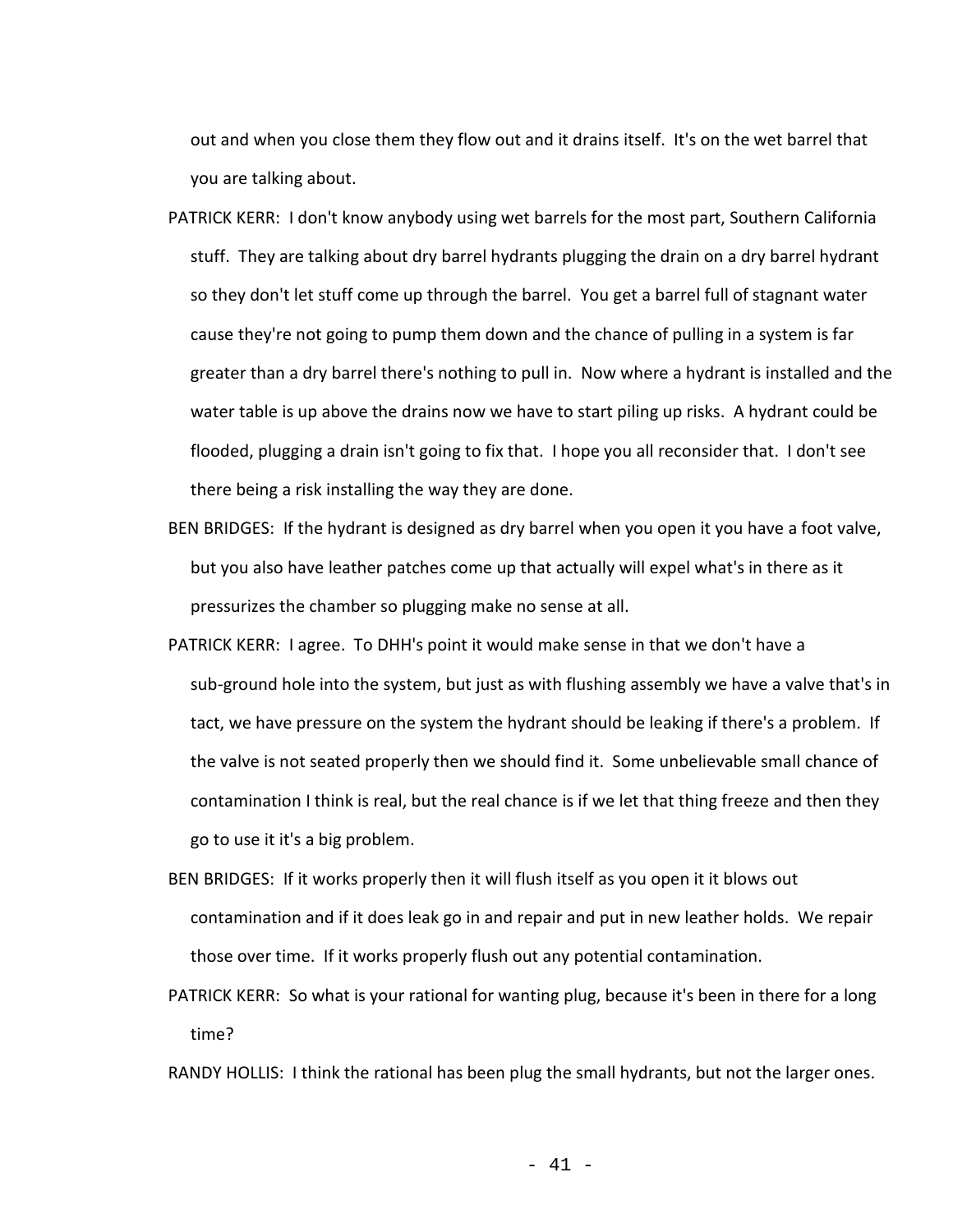The smaller ones are supposed to be plugged, but you stand more of a chance of freezing a small than you do the larger hydrants. I think the damage with freezing we're creating more

of a problem for the smaller ones because we're requiring those to be plugged.

PATRICK KERR: All.

RANDY HOLLIS: I thought even then larger hydrants could be open.

PATRICK KERR: 10 state standards.

RANDY HOLLIS: Well, it says for hydrant drains that are not plugged.

PATRICK KERR: The drains are plugged, okay, says should be plugged.

- RANDY HOLLIS: B says when they are not plugged put gravel pockets around it. Caryn, am I right on this, on large hydrants we do allow plugs, it's the smaller diameter we're asking to be plugged? Large hydrants have gravel pockets.
- CARYN BENJAMIN: I think our concern here was C and D as well.

RANDY HOLLIS: I don't know how we are going to beat D anywhere.

SIDNEY BECNEL: No problem with B, right? With the gravel pocket, anybody have a problem with B?

PATRICK KERR: I think it's fine.

JIMMY GUIDRY: So B and C.

ROBERT BROU: Storm drains and storm sewers talking about open ditches, no more of a danger than anywhere else in Louisiana.

J.T. LANE: Any other comments?

PATRICK KERR: As long as we strike D I'm fine with the others too.

RANDY HOLLIS: Strike the end of C storm sewers and storm drains.

CARYN BENJAMIN: I think we're on 8.5.1 air relief valves. This section was stricken by the subcommittee. And DHH is concerned with striking that as there is air release valves are used for relieving air pockets that are formed in the pipelines. Air pockets will form at the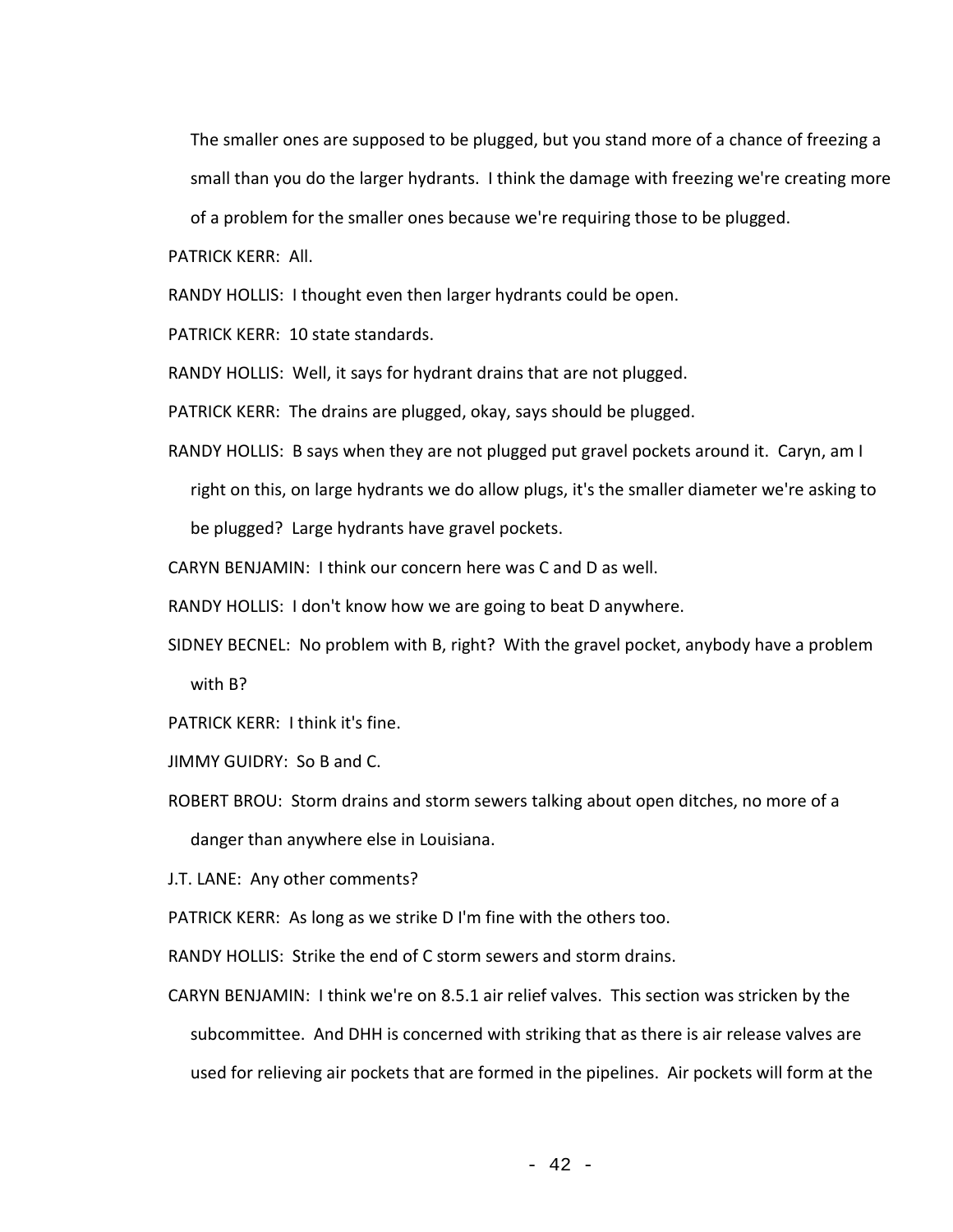high points of a fully pressurized pipeline. Air leak valves are necessary for pipeline efficiency and also for water hammer protection. Air in the water lines can cause many problems such as speeding up the process of corrosion, reduction of flow is also created by air that has been trapped at the bend, tees, and other fittings in the system. Flow can even stop due to an air lock in the water line. Usually happens in chemical feed lines at the water plant. If ARV's are not installed uncontrolled air release may occur causing pressure surges in the system which can increase the chances of hazard from cavitation. Also, if air is left in a water main it will eventually cause customer's meters to read improperly, overcharging could occur and so fourth.

DIRK BARRIOS: Wasn't that one your objections?

RANDY HOLLIS: My objections?

DIRK BARRIOS: I'm trying to remember. I remember being at the meeting Robby and I were trying to decide who was the one.

RANDY HOLLIS: If we can leave the provision in for manual air relief that's fine, but I don't think automatic in water system is warranted. It would have to be significant. Water mains are laid to the grade of the natural grain and when you say that high points in water mains someone could interpret that to mean every time it comes up it's every 50 feet run a valve. Nobody in this room, but somebody 20 years down the road interprets it wrong. The air when accumulates in the water system once you get down to the services is relieved through the services and all the systems that we have we don't have a significant problem with air coming out the systems as long as you have the proper pumping, proper surge protection, and everything. Automatic air release valves on sewer systems are mandatory because the generation of methane gas and degradation of the sewer. So automatic air relief valves in sewer systems is absolutely required. Water systems, we should not be getting any deterioration in methane gas and I think if you have proper air relief at your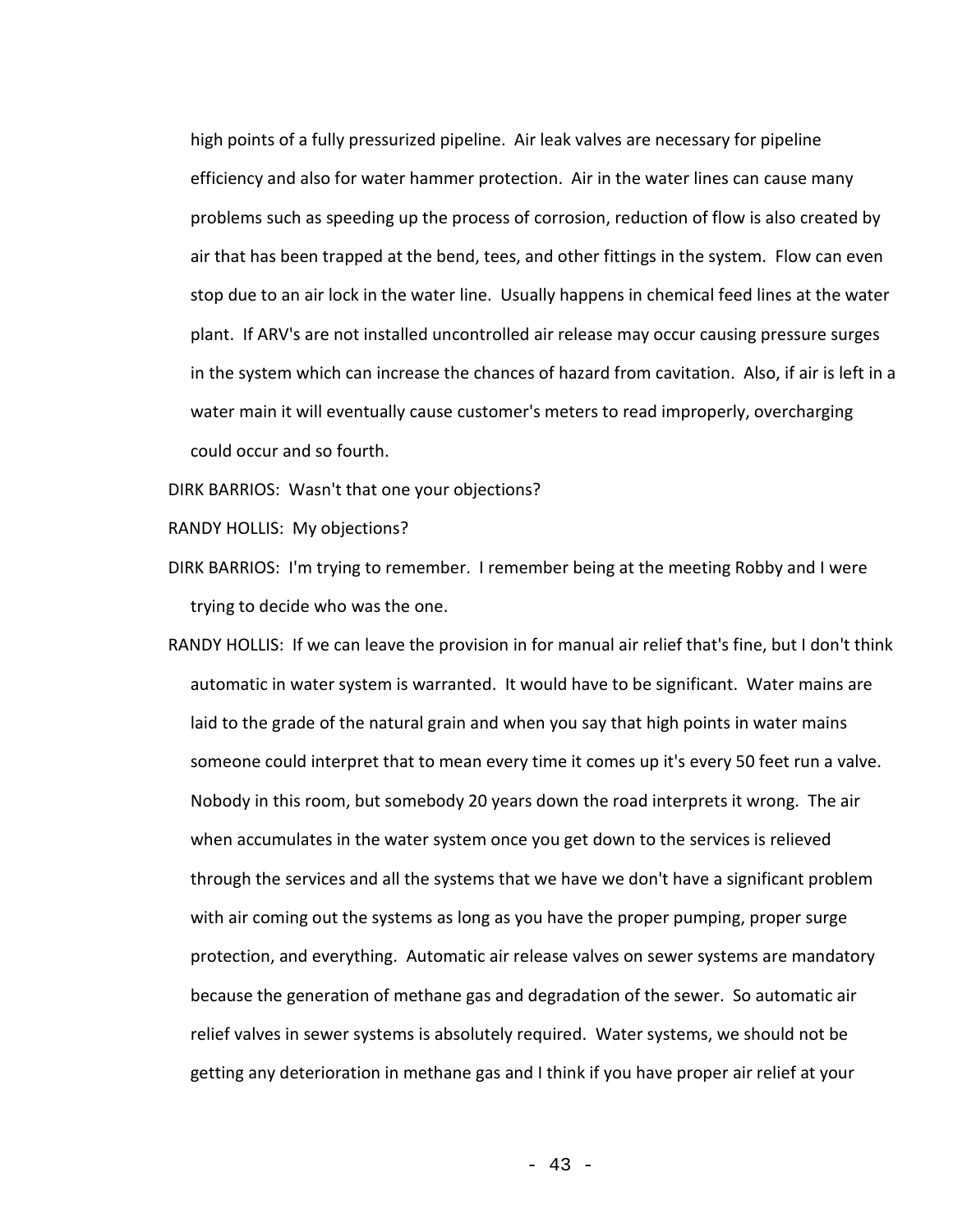pumping facility where it's going into the system then you are going to have air relief coming out of your tanks. I don't think we should mandate automatic air relief valves in the system. Manual at high points, crossings sure, but I wouldn't suggest air relief valve mandatory. We're fortunate we're in a very flat area down here.

CARYN BENJAMIN: Does specify high points, goes further and say elevated more than normal elevation, something I don't know. St. Francisville, definitely has some areas, Nachitoches. RANDY HOLLIS: I don't think it uniformly applies throughout the state. Phrase this to make it where it's acceptable.

J.T. LANE: Any comments?

- ROBERT BROU: My only other comment was under their rational it has this usually happens in chemical feed lines in water plants talking specifically about air relief in distribution.
- PATRICK KERR: Instead of saying high points I wonder if we couldn't say something like at locations where significant air may accumulate or something like that. And then it could be dealt with in plan review. A conversation between the two engineers. That handles Randy's point. But the way DHH has written this manual air valves are allowed so just that you can't use automatic air relief in man holes they can mandate. I think that addresses your question too. We take care of it in plan review, most systems that need air relief use air relief because the first problem is in inefficiency and the horse power required to push past that air. That's kind of self releasing, but the rest of it is we lose through gaskets, tanks, customer meters, we're talking about a puff of air. If people are complaining about air in the water it usually looks milky, it's not that they're getting air spurts like when you turn your pluming off in your house. The water gets milky that's a water quality issue we have to address. I don't know how many complaints you get like that. It's not a health issue. People actually get chlorine in the air pocket, it's probably pretty stable.

CARYN BENJAMIN: 8.5.2 area relief valve piping. A, B and the very beginning of C was stricken.

- 44 -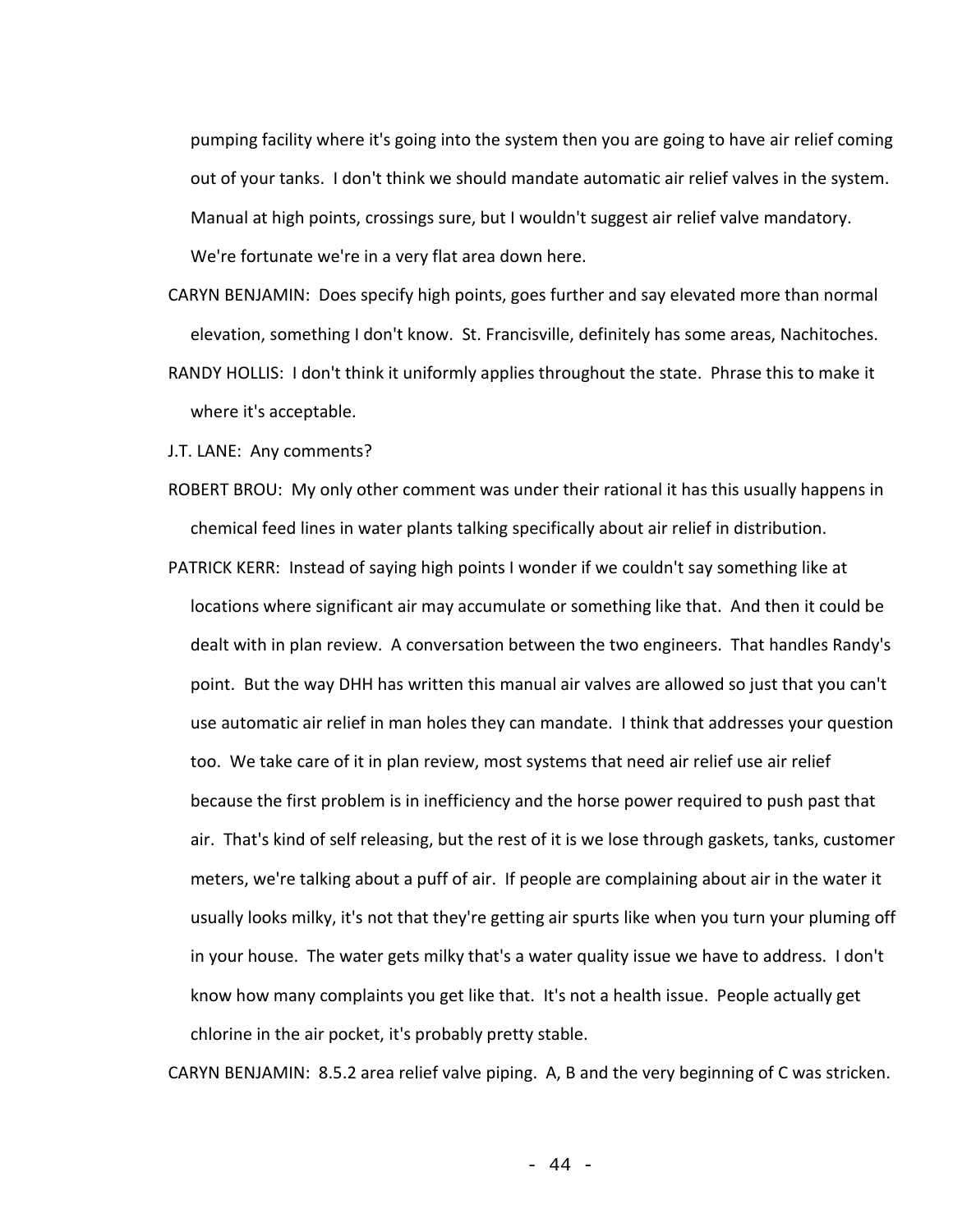No rational provided, however DHH did approve.

- ROBERT BROU: Just a point of clarification, if used was being added so if used you meet those criteria.
- CARYN BENJAMIN: It shows that on the other report, not really clear on the side by side, sorry. 8.5.2 section D. Connection to the storm drains, sewer system, or sanitary sewer air relief valve piping connection to that DHH feels this needs to remain in the code of course cause it's not really addressed in other sections.
- ROBERT BROU: Yeah, we really felt it was probably in cross connection, or if it's not a lot of those type of things I feel should be in it, but there's cross connection aspects throughout this entire document. That would be a lot easier to read.

PATRICK KERR: Part 10.

- CARYN BENJAMIN: 8.6 valve meter and blow off chambers. The subcommittee recommended deletion of this section and DHH agreed. 8.7.2 bedding. Subcommittee recommended to delete this section, DHH feels this is necessary to insure water distribution system piping is installed in a way that will minimize line breaks, ruptures, inefficiencies in flow, separation of pipe joints, etc. and needs to remain in the code to protect water quality and ensure sustainability of the water distribution system.
- ROBERT BROU: The reason 8.7.2 7.3 and 7.4 were deleted because we actually recommended in 8.7.1 to specify standards for installation of materials that would cover all aspects bedding, cover, blocking, everything would be covered under those installations.
- CARYN BENJAMIN: Rational wasn't given so we weren't sure. And I'm not entirely sure the AWWA standards cover all of this so that needs to be looked into as well.
- RANDY HOLLIS: You're talking about section 8.7.2 bedding? When we start trying to specify and say a continuous and uniform bedding shall be provided in the trench with duct liner pipe you don't have to do bedding, you don't even have to dredge the bottom of the trench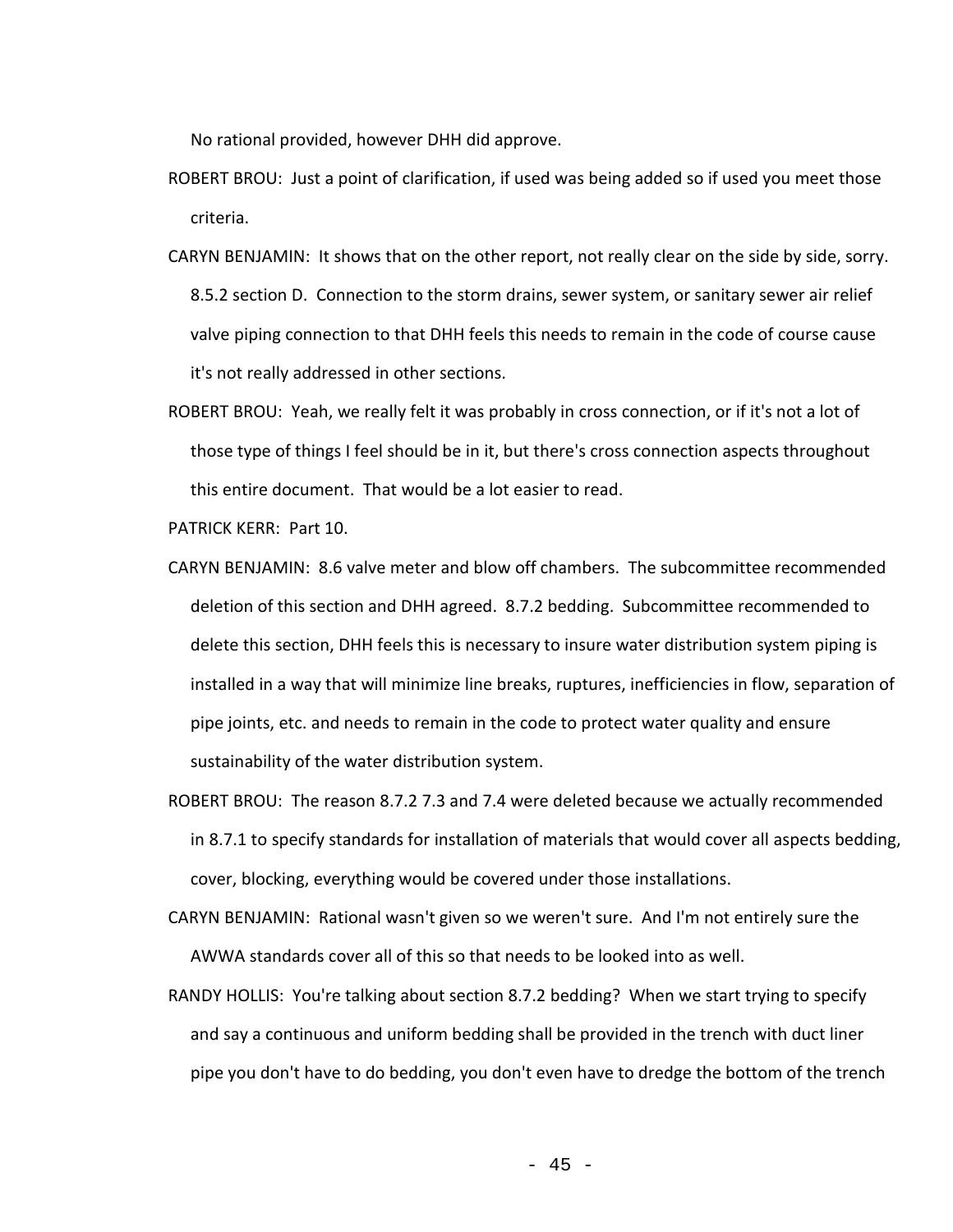depending upon the loading conditions and the nature of it. So to stipulate that or even require that goes above and beyond what's required by the designers of the pipe and we should not be specifying.

CARYN BENJAMIN: Also this covers 8.7.3 cover and 8.7.4 blocking.

- DIRK BARRIOS: Cover could be an issue also depending upon you got ground storage tanks, inlets and outlets. We quit making penetration through the floor, we make our penetration through the outer wall. You might have 20 foot of pipe exposed we have to insulate that's not going to freeze, South Louisiana?
- CARYN BENJAMIN: I think this is for the distribution system where the public is going to be traversing over waterlines.

DIRK BARRIOS: You got crossings, going to have to insulate crossings?

CARYN BENJAMIN: Well, you need to protect it from damage.

DIRK BARRIOS: Well, that's not what it says.

CARYN BENJAMIN: We can revise it.

PATRICK KERR: What if it just said installation as required to prevent freezing and then we can demonstrate through velocity of the water and the size of main. We have overhead crossings that are steel, unprotected steel we've never had one freeze. There's water moving through them and the water here is warm. If you just added if required to prevent freezing I think that would be fine. The first 8.7.2 though we also do a lot of directional drilling and direct installation of pipe and we rely on our engineers to tell us what materials should be used. That's a design issue that I don't know that it matters to the health department whether we have uniform vetting, whether we fill and lift. Some developers don't want to pay for tamping and trenches and we don't tamp. They take care of it as it settles on the surface. The other problem is in rocky soils going out there and trying to rake that bed to get rocks out 6 inches deep you can't get there. Basically what you are saying we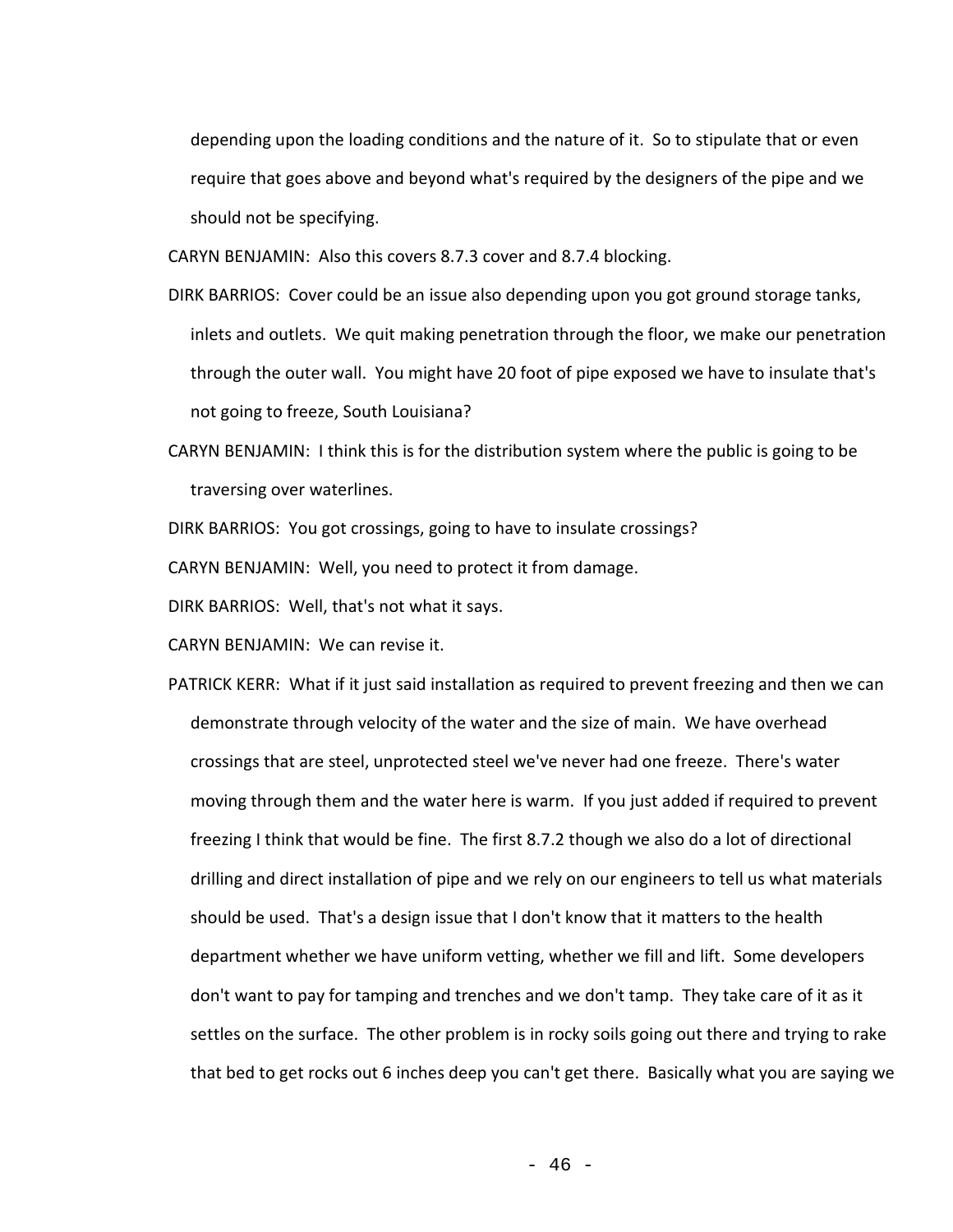have to put 6 inches of clean fill and that's over burdensome and it doesn't protect the pipe. Duct liner pipe basically designed to expand from bell to bell with no support. We do it all the time in overhead crossing.

- BEN BRIDGES: This is talking PVC or whatever, and so I think she's got a valid point that may be there should be stipulation for the ones that don't do duct. Not every system, most systems don't, most small systems. So you would assume that people would have enough sense not to put a boulder in there, but if you don't say it sometimes they overlook that. If you're doing directional boring you don't have to worry about backfill anyway, not a trench. Just the ones where it could be a problem PVC pipe or AC. Hopefully they're not going back with AC, but at least if they happen to use it for whatever reason at least have it mentioned.
- RANDY HOLLIS: What we're really saying is piping should be installed in accordance with the manufacture's recommendation. PVC, if it's ductile iron it's different. We can't specify every kind of pipe known to man. What we need to say needs to be installed in accordance with the manufacturer's recommendation.
- PATRICK KERR: That also helps a lot with lateral displacement. A lot of bell to bell breaks tap a pipe because the contractor bent the pipe and put stress on it and you tap it on that stress and it splits bell to bell. What Randy is suggesting would help with not just sag, but with lateral deflection too.
- RANDY HOLLIS: Would have to be bedding, cover, blocking everything.
- PATRICK KERR: Installed the way it supposed to be.
- ROBERT BROU: In 8.7.1 the wording we had chosen was specification shall incorporate the provisions of the AWWA standards and/or manufacturer's recommended installation.
- CARYN BENJAMIN: We still don't know about cover and I don't know if the AWWA standards talks about blocking as well.
- RANDY HOLLIS: Oh absolutely.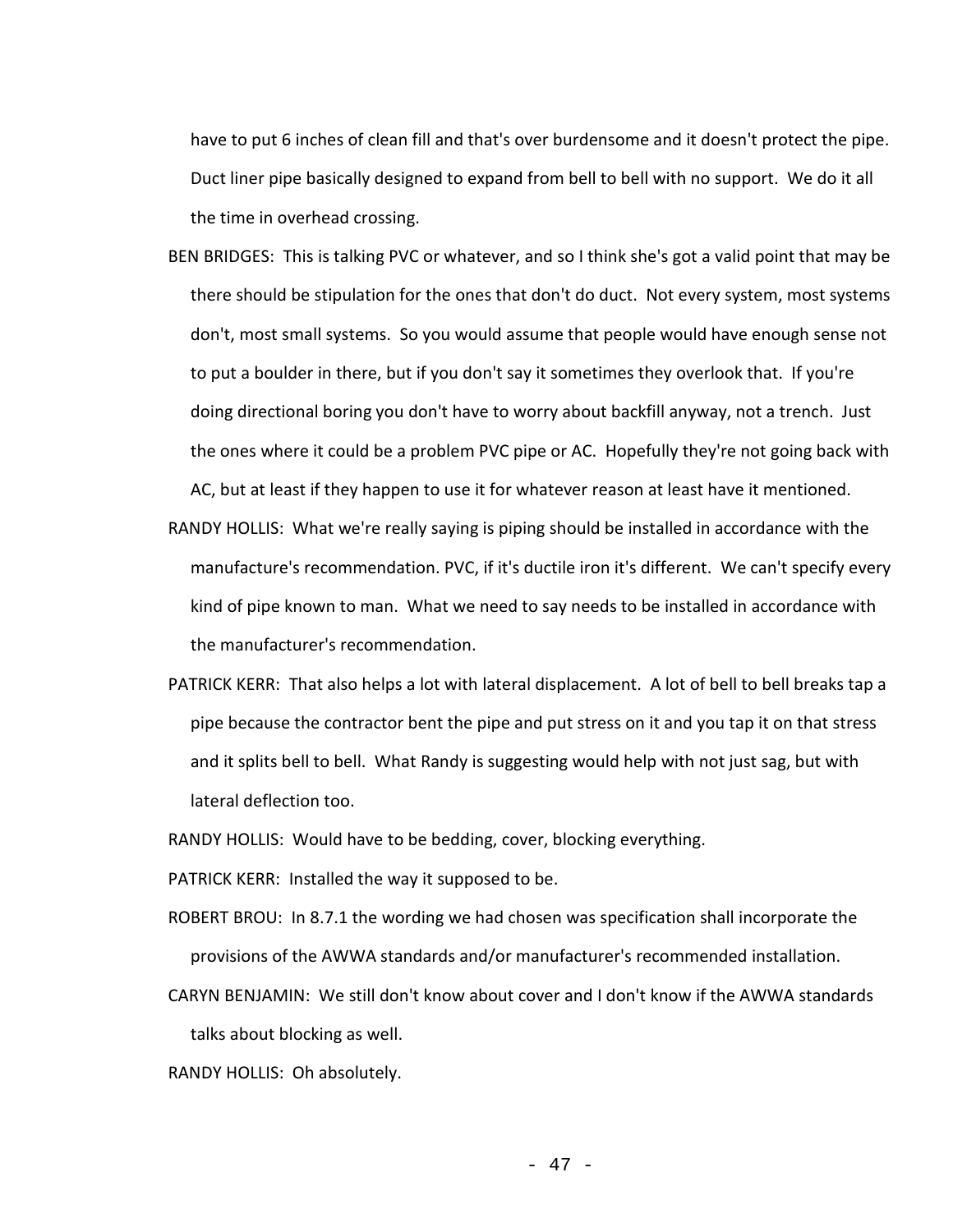CARYN BENJAMIN: Does it specify cover?

- RANDY HOLLIS: Oh yes. You specify the bedding and everything around the pipe based off the cover and the loading on top of it. I like the way it's phrased here. I think that would cover it all.
- CARYN BENJAMIN: 8.7.7. disinfection. The first sentence was left in adding in disinfection, disinfecting water mains C651 and looks like the last two sentences were deleted per the subcommittee. And I think there was a comment last time regarding this. Disinfection procedures when cutting into or repairing existing mains.
- PATRICK KERR: I did and I think you captured it here. Adequate flushing, disinfection, testing is fine and 651 says it's adequate to do it a certain way that's fine. Knowing the folks who serve on that committee I think that should be fine with us too. Captured it well here I think.
- RANDY HOLLIS: I am concerned about the word flushing though because we can't provide enough water to flush a 36 inch transmission main.
- PATRICK KERR: If it said adequate flushing if there's a work around for that, for example picking, that is adequate flushing in accordance with C651 and 0 may be adequate flushing if you have a controlled environment where you block the pipe, install a new fitting and drive on there's no flushing required, no disinfection required, no testing required so it's adequate according to C651. I think this language is spot on. It doesn't say you have to flush, it says you have to flush adequately.
- RANDY HOLLIS: Should say adequate cleaning, disinfection, microbiological testing because in the first sentence it says new, cleaned, and repaired water mains. So the word cleaning could mean almost flushing because picking you're not demanding it to be flushed as much as just cleaned.
- PATRICK KERR: What do you think about that Caryn? What we were talking about is whether it should say detailed procedures for cleaning, disinfection, and microbiological testing of all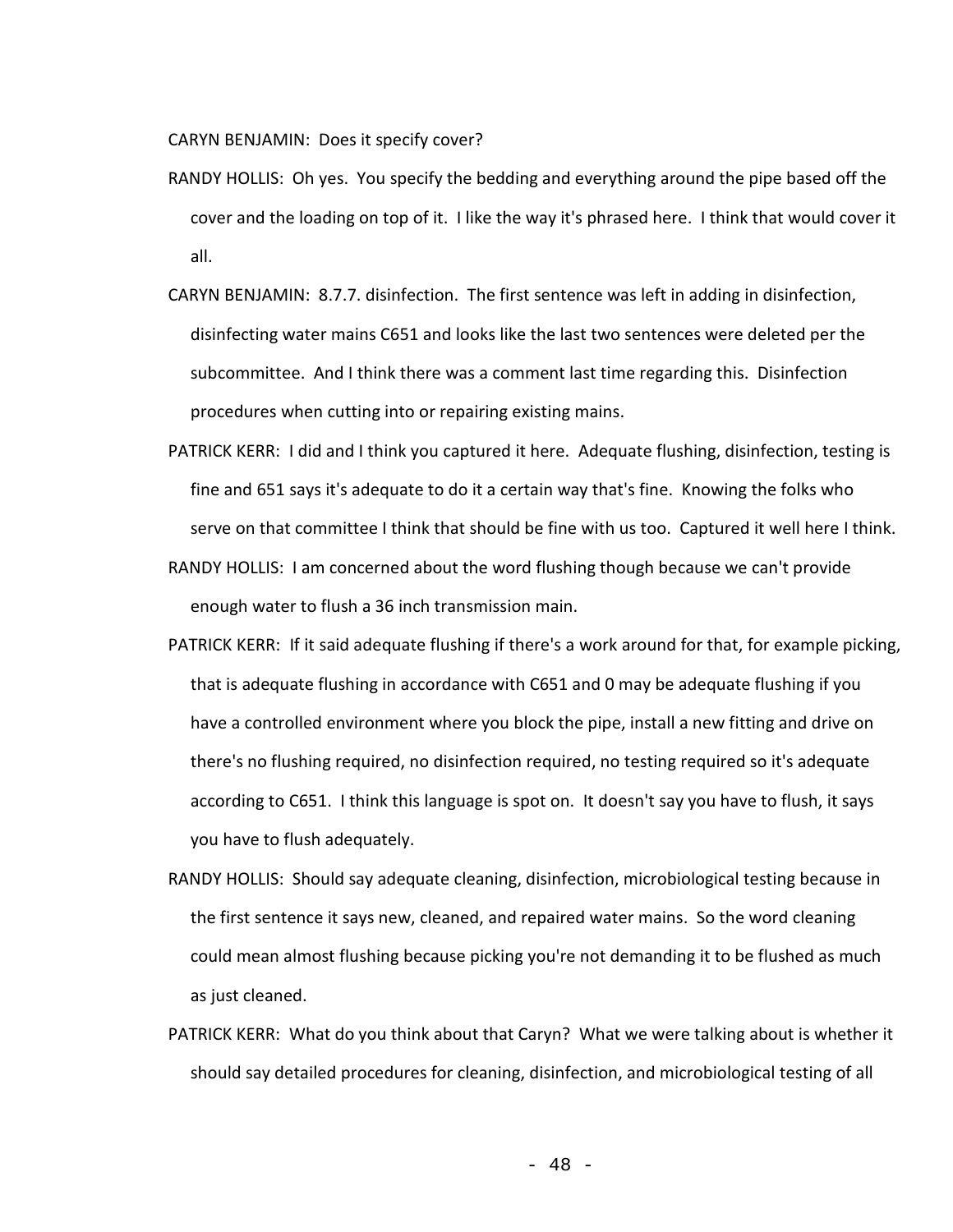water mains so for adequate cleaning disinfection instead of flushing because we may use a method other than flushing to clean it. I will tell you what I think the fear is, and I've talked to Jake about what 651 is contemplating. 651 is contemplating a matrix in which flushing, disinfection, and microbiological testing will only be required in certain situations and not all of them are required in every situation. For example, I have a planned change of a fire hydrant going to take that line down below 20 pounds between two valves, change the fire hydrant, install a valve on the lead so I never have to dewater again, but I'm going to dig that out, the hole is clean, the opening will never be exposed to ground water or any contamination. According to the new 651 I can place that into service by disinfecting the hydrant arm and no testing required for our customers, if it's approved finally. My argument would be this language would allow that because 651 allows it. Today I have to go out and issue a boil water advisory to those customers to take their water pressure down below 20 even though it's completely controlled, no way we're going to infiltrate it and I have to take back these samples. In the future if this changes I wouldn't have to do that because there's no threat to public health. I like the incorporation of 651 in the standard for the state and then if they change it in a way that doesn't protect public health the committee needs to fix it for the state.

SIDNEY BECNEL: What year are you looking at? What standard?

PATRICK KERR: 651 is being revised as we speak. They are talking about a revision right now. Pilot scale studies completed, a bunch of people working on the technical implications of changing it. I'm on the AWWA water utility council, also the national council, and we've been discussing this for a couple years.

SIDNEY BECNEL: Could you repeat what you said if it went below 20 PSI.

PATRICK KERR: If we had an absolutely controlled situation, and they're very clear about what that might be, I have a length of pipe I want to install replace a fire hydrant on that length of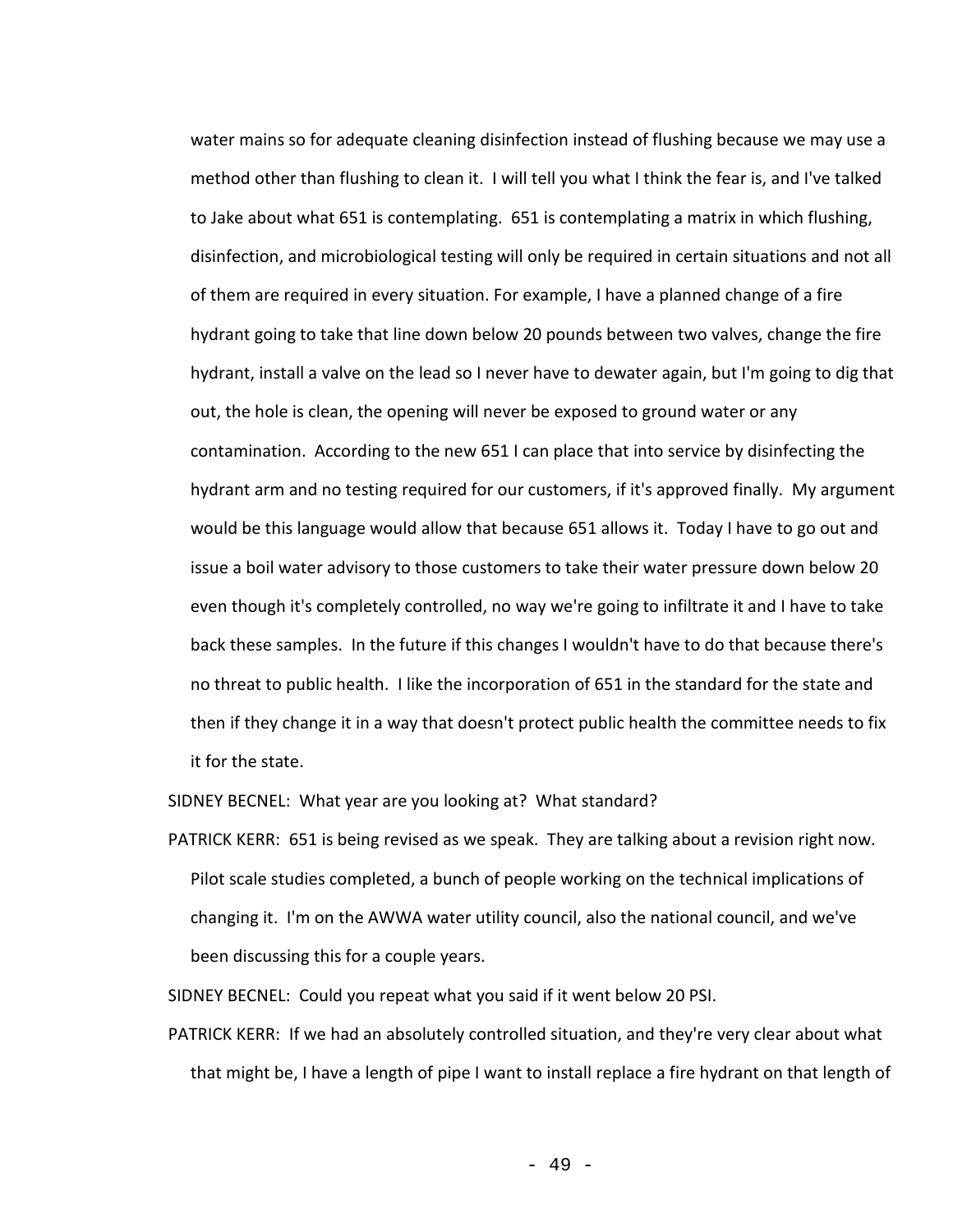pipe I'm going to shut the water off in two valves, both sides where I'm working, not going to break into the system till I've completely excavated it, dewatered it. When you cut that pipe you're looking at both ends of the pipe there's no way anything's getting in. What AWWA is recommending, and I think what we're going to end up we'll do sampling, but there's not a requirement for boil water advisory. There's no instance in which we can contaminate the pipe. We're going to have to talk about the length of pipe and things like that obviously, but in a controlled situation where I block the pipe or where I have water positive flow out of the pipe so pressure is below 20, but not 0 it's positive flow out of the pipe, a situation where a boil water advisory wouldn't be necessary.

- SIDNEY BECNEL: If you have a hydrant between those two valves and a hydrant doesn't have a valve itself and you have leakage coming back.
- PATRICK KERR: Not if you maintain positive pressure on the system, but I'm talking about replacing that hydrant so I dug it out before I did my work. It's going to be very specific and when it is finally publishing I think we need to sit down and talk about what the state wants to do. Cause right now it's the 2005 version and I think it's adequate when it changes this protects it.
- CARYN BENJAMIN: I was going to comment on that. There are three methods for disinfecting by the AWWA C651, the three processes are tablet, continuous feed, and I think slug. Now currently the sanitary code requires that chlorine dose of 50 milligrams per liter be applied, sit in the system or main for at least three hours, and then samples taken to, residuals taken must be at least 5 milligrams per liter. There's a dosage, a duration, and end result for chlorine residuals. The three methods in AWWA doesn't all have that. And actually two of them only require 25 milligram per liter concentration chlorine, but it's a longer duration so it's 24 hours verses 3 that the sanitary code requires to which it may be sufficient, needs to be debated, but the tablet one does not have end result residuals. That one we don't allow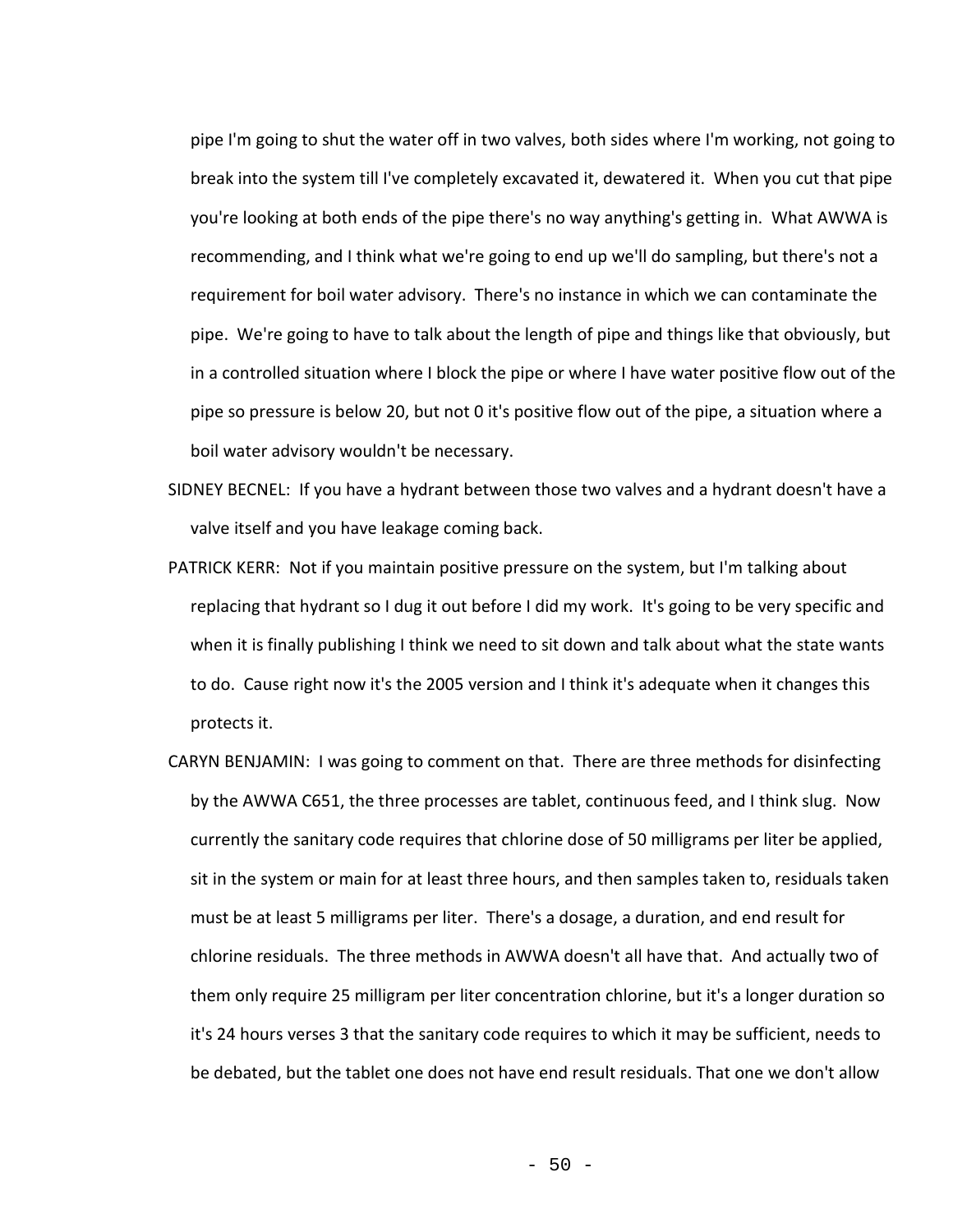currently. It's a 25 milligram per liter concentration, 24 hour sit, but it doesn't have a residual at the end. Continuous feed and slug do have an end result. I have 10 milligram per liter is the end result after 24 hours. We prefer the slug which is start off with a 100 milligrams per liter concentration of chlorine, sits for 24 hours, can't be any less than 50 milligram per liter at any time and the end result is 10. That's the one we prefer. Now the continuous feed it specifies 24 hours, 25 milligram concentration and end result of 10. That one could be debated.

- PATRICK KERR: A slug actually doesn't require contact time of 24 hours. We move the slug of highly chlorinated water through the line of velocity so it only contacts each section for a short period of time, but then we have residual requirement at the end. We move highly chlorinated water through the system, flush immediately, dechlorinate it, and then maintain a residual for a period of time. There's not enough flexibility on repairs and how long a boil water advisory, I can't maintain 10 milligrams per liter in the system and put people on AWWA I have to turn the water off. That's a problem. I think what you're discussing is new mains as opposed to repairs. Those requirements are nowhere in the code for repairs.
- SIDNEY BECNEL: They are in the code. It says any new part of an existing system you have to comply with the 50 milligram requirement.

PATRICK KERR: I put a Band-Aid on a water main, I haven't installed a new part of a system.

- SIDNEY BECNEL: Not under pressure, I'm talking about if you would depressurize, put a new part in.
- PATRICK KERR: If we have a break in a line and we depressurize the line to repair it and we put a new piece of pipe in there's not a water system in the state that turns the water off for 24 hours and there's not a water system in the state that will allow customers to take water off their system at 25 milligrams per liter chlorine. So that's not what's happening.

SIDNEY BECNEL: I agree it's not happening, I'm just telling you what's in the code.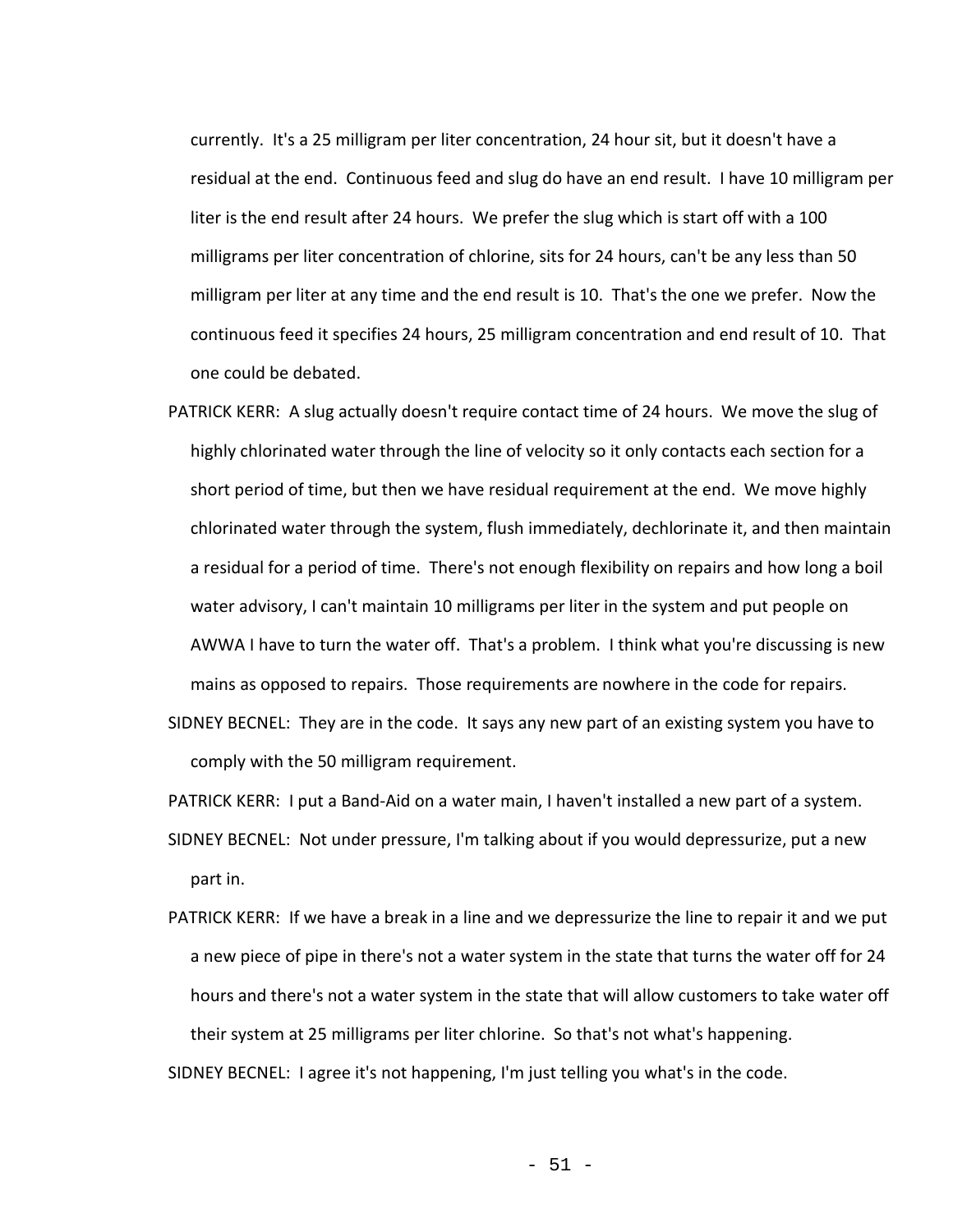PATRICK KERR: I may misunderstand the code, but my understanding--

- CARYN BENJAMIN: The code is 3 hours and chlorine dose of 50 and the end result and you would take a sample.
- PATRICK KERR: That's not what's happening.
- RANDY HOLLIS: The MCL for chlorine is four and you can't send it to the customer if it's greater than four.
- CARYN BENJAMIN: No, no, no. This is during, see you wouldn't flush that. Disinfect, flush, sample.
- PATRICK KERR: So what we're saying is the code requires a minimum three hours service interruption after the repair is made?

CARYN BENJAMIN: Yes. This one is longer.

RANDY HOLLIS: That means you're going to have to isolate every surface cause you don't know if those people are taking water or not. Shut every meter off.

SIDNEY BECNEL: That's right.

PATRICK KERR: That's not going on and I don't know of a system that I have ever dealt with that can afford to do that. C651 is what most of us follow, but yeah we've never interpreted that part of the code that new installation chlorination be applied to repairs. If we put what we've done historically if we put a 10 foot section of pipe to replace a split we swab that in accordance with C651 before we install it and then we flush it. We do not have three hours of contact time the entire pipeline for that, we just can't do it. And I don't know what the risk is, but I don't think it's caused a single issue that I know of. I think if you did an anonymous survey in the state you would find that is not how operators interpret that part of the code.

J.T. LANE: So we'll study that and come back with a recommendation.

SIDNEY BECNEL: Before we get off of that, Robert you said that y'all do collect and investigate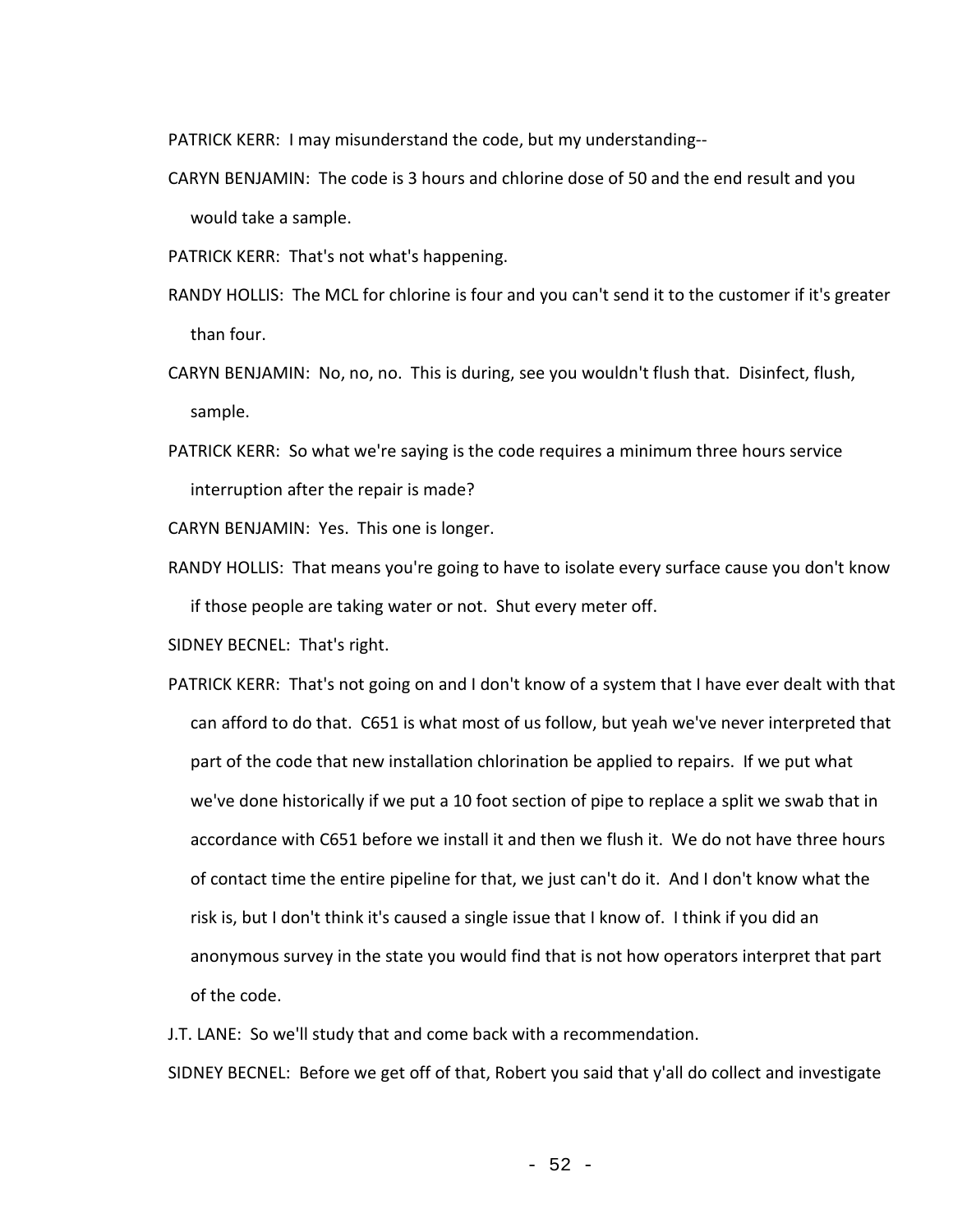samples following y'all repairs?

ROBERT BROU: Yeah according to 4.7 of C651. We put it in service, but we grab a sample. SIDNEY BECNEL: So where do you send that sample to?

ROBERT BROU: State certified lab.

- CARYN BENJAMIN: Robert, you said y'all follow one of the disinfection methods, the continuous. The slug requires three hours so I was mistaken on that. That's just for disinfecting water mains.
- ROBERT BROU: 4.7 disinfection procedures when cutting into or repairing existing mains and it does allow you without chlorinating to put a line back in service. There's certain specific requirements that you have to meet. Like Pat was saying earlier you have to have control of the situation. We have a hole and the pipe ruptures and slug of water comes through or pump stops and the hole we've lost it, definitely doing a boil notice for every customer downstream in that area. It could be a large portion of our system. Otherwise we just grab a sample and put it back into service and have a sample to prove what we did was affective.
- J.T. LANE: The next three recommendations we concurred with. Unless there's any discussion go on to number 23 which is 8.8.2.
- ROBERT BROU: I would just comment that with that one the only thing with the reason we were striking it we were not--

RANDY HOLLIS: For 8.8.2.

ROBERT BROU: For that one, crossings and the exceptions so the next four. We were deferring to what is currently in chapter 12. Six feet for parallel, six feet for crossings. There is already provisions in there that allow Dr. Guidry to make exceptions. And then the same thing for the force mains, separation of 6 feet. I personally feel the exceptions the way it's written in chapter 12 allowing him to visit it verses trying to get specific certain exceptions to meet would be preferable, but that's up to the committee.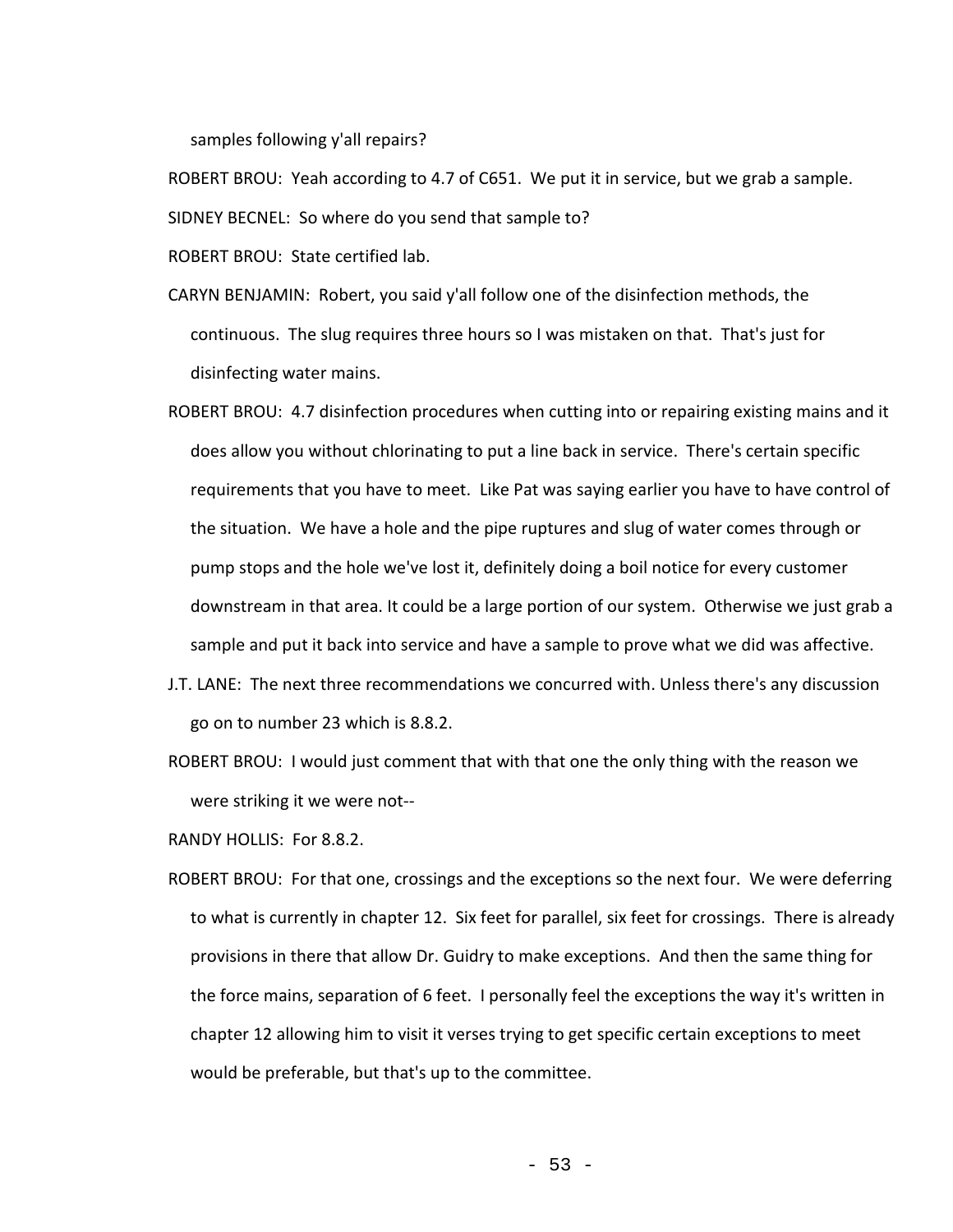CARYN BENJAMIN: Our concern was that we needed to have this code language in there so whether or not you revise this to specify 6 or use the part 12 language.

J.T. LANE: Use part 12 as recommendation. To 27 8.8.6.

- CARYN BENJAMIN: I think for 8.8.6 sewer manholes. We just had in the past where based on how it's written in the code currently they didn't interpret the manhole to be included with the separation distance even though it specifies mains. We may need to add that to part 12 language.
- PATRICK KERR: Is that just the sewer manhole or are you talking about storm drainage also? And I ask that because we do specifically put in conflict boxes with drainage. Normally, not normally, always there is a casing installed through the storm drain and that is a necessary method of de-conflicting a gravity storm drain system with a pressurized system. We also do it for sewer systems running through gravity storm drains. If you mean specifically sewer that's great. You should say sanitary sewer, I believe.

CARYN BENJAMIN: Okay. 8.8.7 separation. We agreed on that one, as well on the next one.

SIDNEY BECNEL: Discussed within the 10 feet part? In other words, good with the water main should be located at least 10 feet from sewer mains?

PATRICK KERR: You're saying it should be shall?

SIDNEY BECNEL: Should it be shall or should it be should?

CARYN BENJAMIN: Shall, 6 feet, right?

PATRICK KERR: This is another new construction issue.

CARYN BENJAMIN: The subcommittee recommended to delete this section above water crossings. Again, DHH feels this is necessary to insure sustainability of the water main to prevent disruption of service and contamination of the water supply. I have seen where a PVC water crossing did freeze and ruptured, may be a 4 inch, but it wasn't a 2 inch.

PATRICK KERR: Can I suggest that may be we should just say above grade piping here and take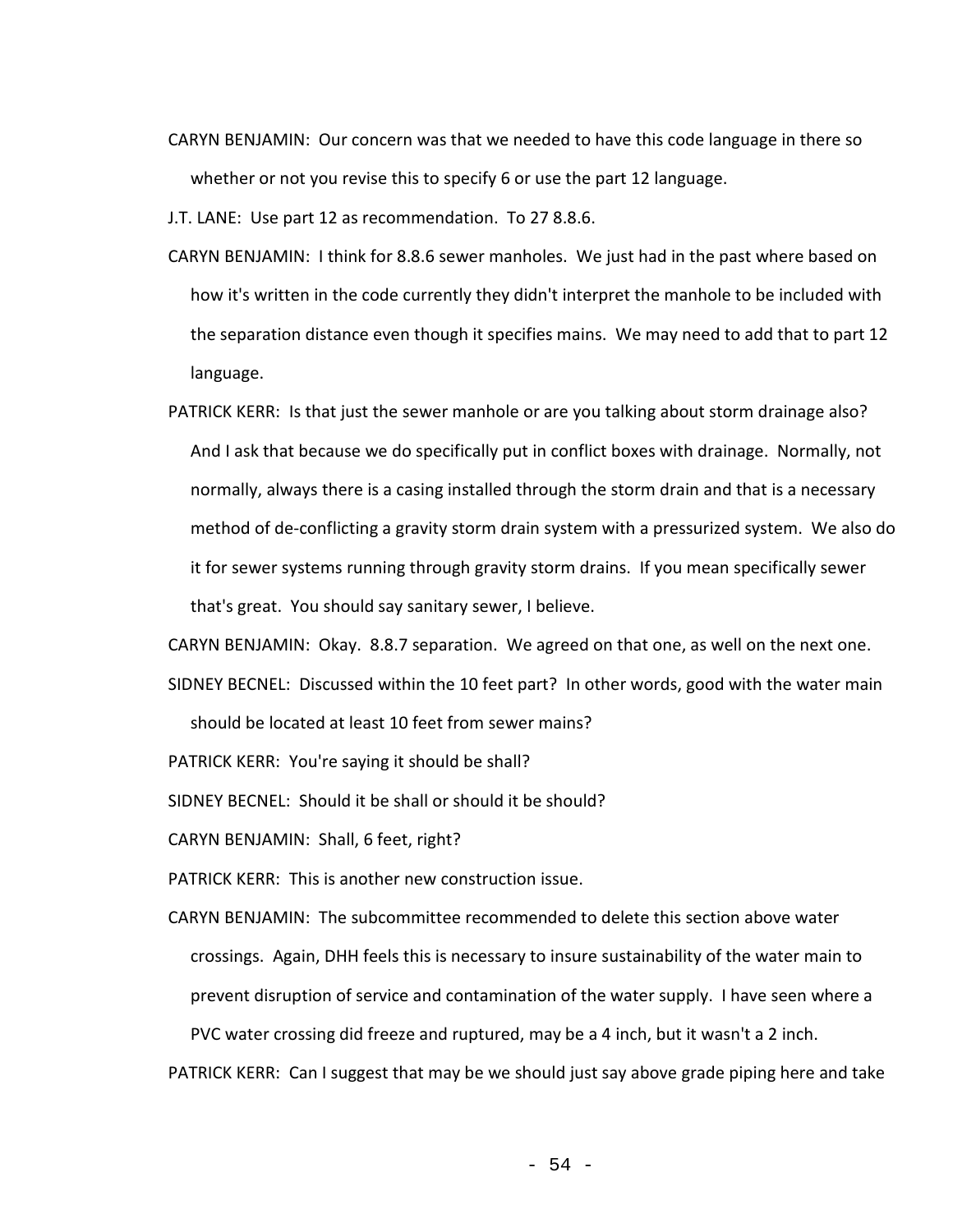out the stuff we were arguing about earlier? Just say above grade piping shall be supported protecting from vandalism and freezing. Covers aerial crossings, covers crossings of dry ditches. And then again I would put the word adequately protected in there if I can demonstrate line was sufficient velocity and freeze protected.

DIRK BARRIOS: Why would you use PVC?

- CARYN BENJAMIN: This particular crossing was in the woods. It took the system probably three days to find the actual break. They had a big drop in water pressure and they went to a boil advisory and they lost water completely. It took them three days to even find it. I don't even know if they knew about it. They had some operator turn over.
- PATRICK KERR: Can we say above grade piping and then adequate, is that cool? Go back to the other section later and take it out.
- CARYN BENJAMIN: 8.9.2 underwater crossings. Stricken by the subcommittee with no rational. DHH feels it's necessary to keep this in the code.
- DIRK BARRIOS: I believe we took that out because you are going to cross a stream you have to adhere to permit requirements.

CARYN BENJAMIN: On all streams?

BEN BRIDGES: It doesn't address creak crossings.

RANDY HOLLIS: A couple issues here, one is the valve is required on both sides of the crossing. I think if we can refer back to the spacing of valves previously that's fine, but we don't need to start putting 36 inch valves on either side of an underwater crossing in South Louisiana. We'd be putting valves too frequently. Part C is so antiquated it's not even funny. To allow provisions for insertion of a small meter, if you have valves you simply put on pressure test. That's the most practical part of it. It needs to be reworded if you're going to leave it in there because parts of it are just antiquated.

DIRK BARRIOS: I'm not sure exactly how they do that in other parts of the state, but in most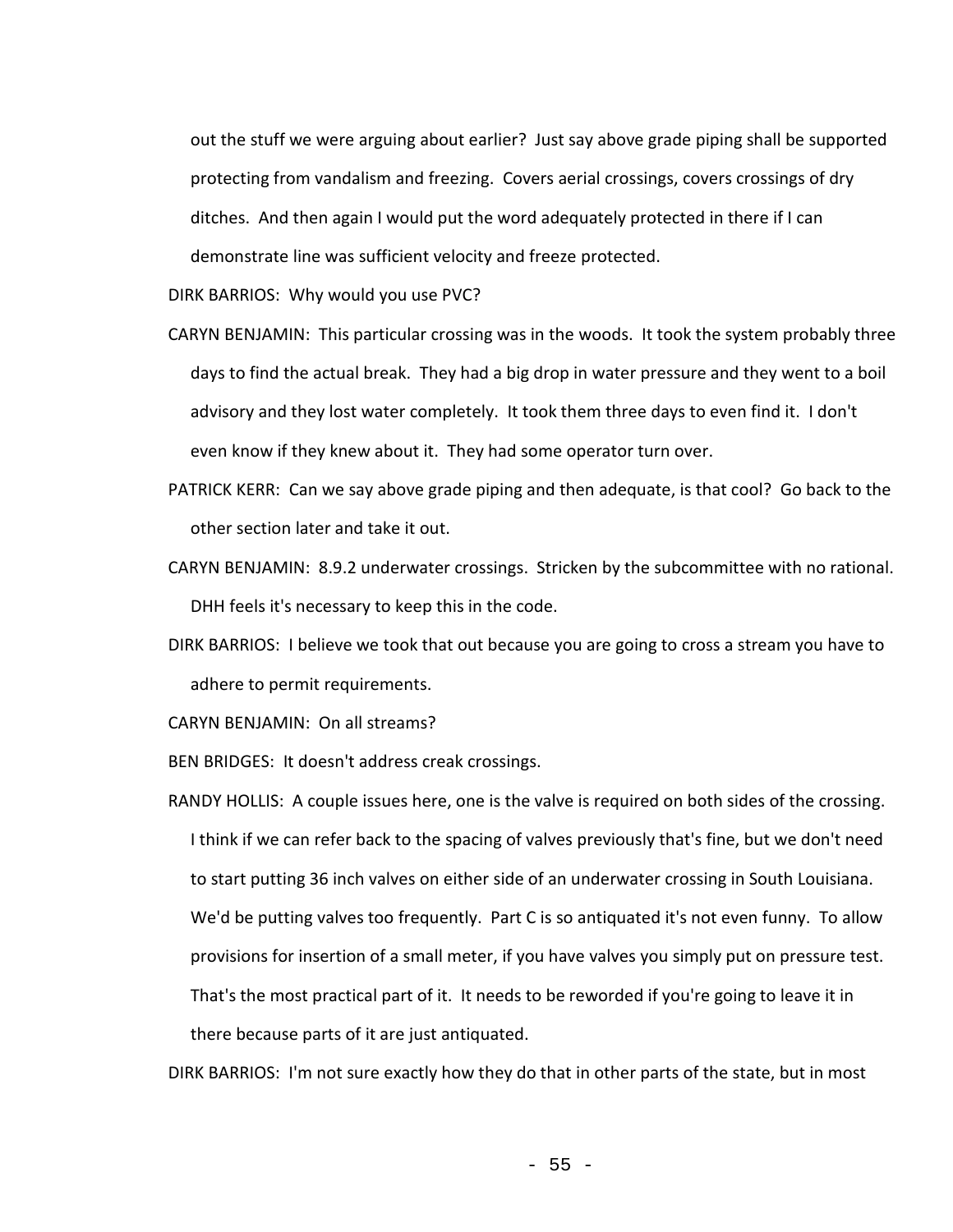cases in South Louisiana you're not going to get a permit to open dredge and lay a water line anymore, just won't allow it. I can't answer for above I10, but I believe below I10 if you're going to come to destroy any kind of marsh habit, anything like that, you're going to have to do some mitigation, so costly.

BEN BRIDGES: We do that a lot up in North Louisiana too. Ideal if you could do directional drilling, but sometimes the price of our last project was 15,000, we open cut it for 4.

DIRK BARRIOS: You don't have mitigation.

BEN BRIDGES: But you're covering small to large.

DIRK BARRIOS: If you destroy 1 acre of property, may be 8 or 10 you have to mitigate.

PATRICK KERR: And I have to ask, other than the valves, which I think we can talk about, how does it affect public health? Five foot cover, there's some instillations we do less than that especially if we're going to concrete line the ditch, about to put a line in and dewater it.

CARYN BENJAMIN: You need to be able to check for leaking and isolate it.

PATRICK KERR: Why do we need to be able to isolate it?

CARYN BENJAMIN: On a line that's downstream of a crossing that covers a large population you need to be able to isolate.

PATRICK KERR: How is it different than any other part of the line that's buried?

- CARYN BENJAMIN: I would think it's subject to more stress. It's different than just laying it flat in the ground.
- PATRICK KERR: It's not really in that much of our pipe is installed below the water table, especially approximate to water bodies. And so a couple of things, and it's funny because we had this discussion years ago, and I think you allowed us to put a transmission main in without a valve provided we didn't have customers between the valves. Which is perfect, the right answer. This wouldn't allow for that.

CARYN BENJAMIN: Revise it to, is what I was suggesting to insure that you can isolate without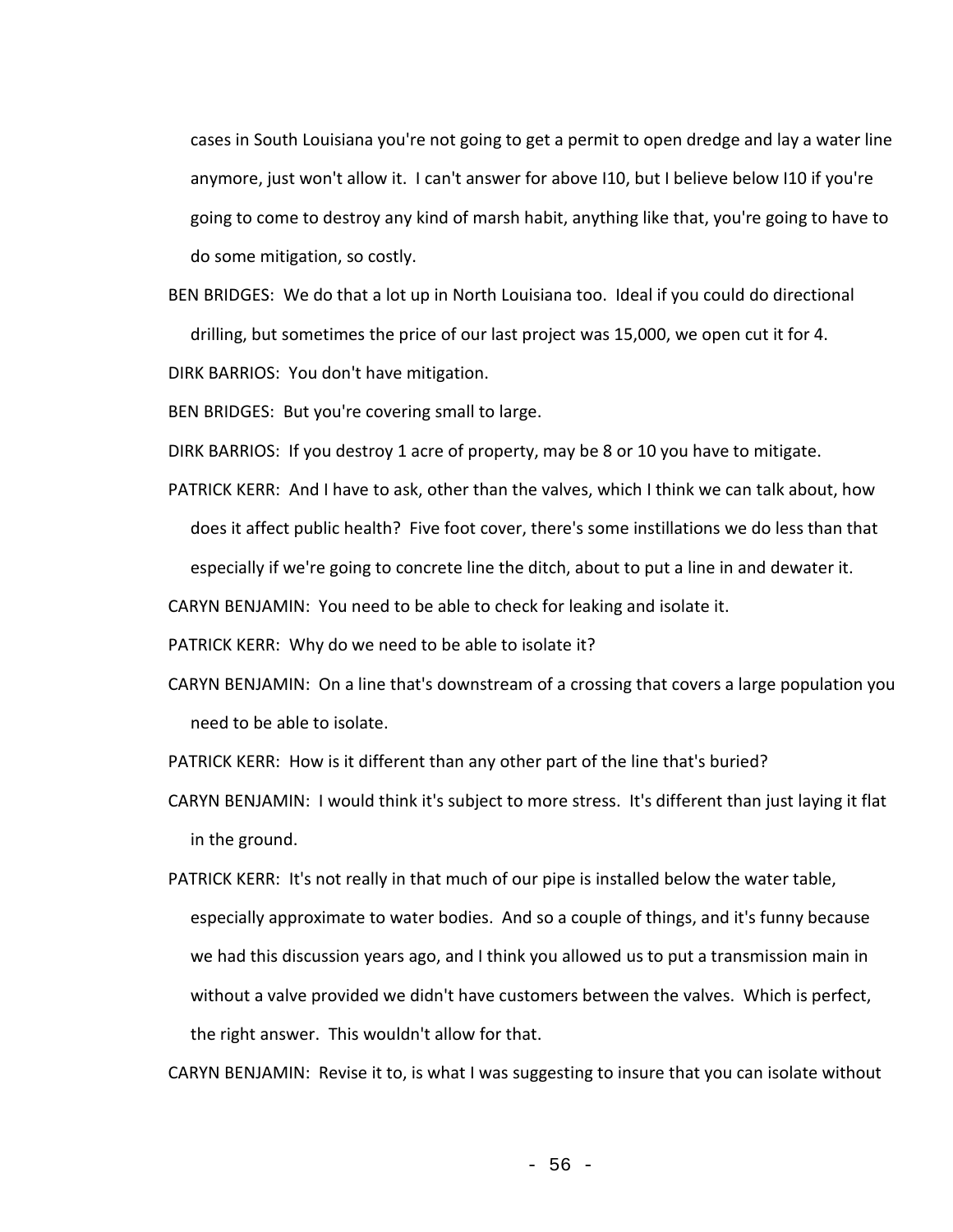causing...

- PATRICK KERR: Valve spacing is critical whether it's underwater or underground. An underwater crossing is no different than any other piece of pipe we lay. It's no more apt to be contaminated, the water in South Louisiana especially.
- SIDNEY BECNEL: What about the line going from Jefferson Parish to Grand Isle? If I was throwing an anchor out that's why they say 5 feet I would think.
- PATRICK KERR: I agree and I wouldn't do what they used to do was just jet lines in across major waterlines and weighting them down. I don't think an engineer would stamp it today.

SIDNEY BECNEL: That wasn't that long ago.

PATRICK KERR: Well, that might be the right way to do it. I don't know.

RANDY HOLLIS: Most CORPS permits require 15 feet under.

DIRK BARRIOS: You have to realize a lot of the water bodies that are getting hit when it was installed it wasn't a water body it was land.

SIDNEY BECNEL: Probably not this line.

DIRK BARRIOS: I beg to differ.

SIDNEY BECNEL: You know more about it than me?

DIRK BARRIOS: Oh, I can assure you they called me many times. In most cases they would have I want to say a guard, some type of pile structure and it was beyond that because the boats pass the channel changes. Not all the time, I agree with you, not all the time. Or I'm not going to use the name of the company, this company brings in, launching an ice breaker and he had these barges and in excess of the channel depth. That's how he broke it, goes on and on. And I can tell you many, many instances where it happened at, but the line in question a lot of times is being broken because where it's being broken at didn't used to be a channel, not always, but a lot of times.

RANDY HOLLIS: One of the perfect examples here is this new technology. We just talked about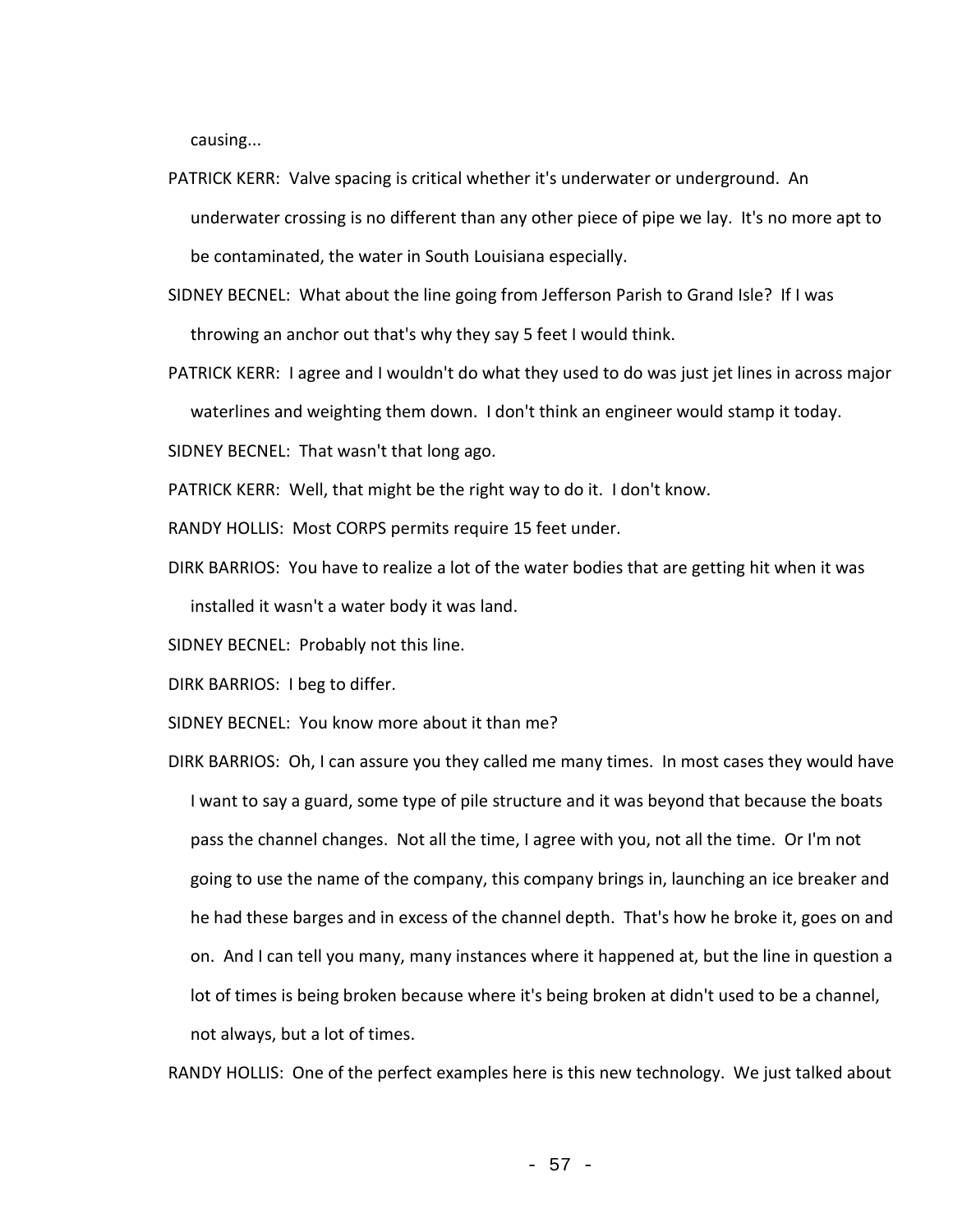directional drilling, we're directional drilling underneath streams and those pipes are probably better protected from any vandalism or damage than anything else. We had a line hit on Essen Lane from people doing locates because of 3 feet of cover. The lines underneath the creeks are buried so far they are better protected than the ones just 3 feet of cover. I think this is, again, antiquated language of how they used to be built. We can suggest some language in here.

- JOHN NELSON: Again, John Nelson, Desoto Water Works. I wish we lived in a perfect world, but we don't. And I'm hearing all this about valves on both sides of a creek in a half mile, I got a lot of 15 foot creeks up there. As operators we all know most of our leaks don't come from a straight line run of pipe. Most leaks come from valves. And so in trying to prevent some problems we're adding the possibility of problems every time we put a valve in. If you make me put a valve every mile, each side of a creek, you are introducing a possibility, a much greater possibility of a leak into my water system. Let me run a straight line pipe. Don't want to cause a problem by trying to solve one.
- J.T. LANE: We'll exam that and come back with some language I think that should work for everybody.
- CARYN BENJAMIN: 8.10.1 cross connections. Stricken by the subcommittee, DHH agreed.

8.10.2 cooling water. Stricken by the subcommittee.

PATRICK KERR: We're going to address that in part 10.

CARYN BENJAMIN: 8.10.3 interconnections.

PATRICK KERR: Again part 10.

RANDY HOLLIS: Is that really part 10?

ROBERT BROU: Thought it was already covered in 12?

PATRICK KERR: Okay, I'm sorry. It is something to address, but may take it out of part 10. CARYN BENJAMIN: It's also on 12 so we may recommend using language in 12. 8.10.3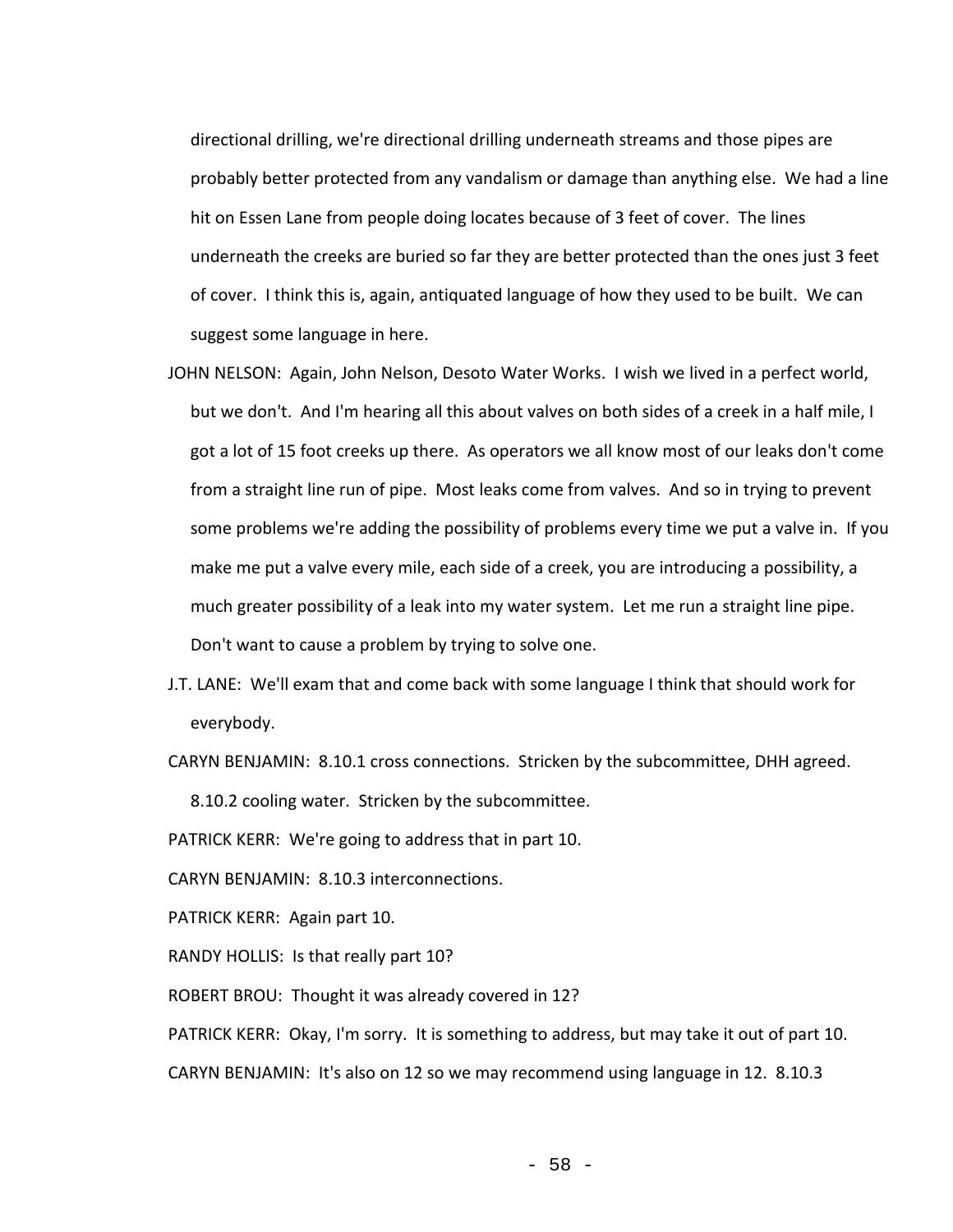interconnections between potable water supplies.

RANDY HOLLIS: Where is that in 12?

CARYN BENJAMIN: I think maybe Pat's section has it, connections to, no hang on. The code specifies that you can't connect to a non-potable source. You can't have a direct connection to a non-potable source. May not be actually directly covered in the code, but there could be...

PATRICK KERR: Code says equally supervised or equally something, approved.

CARYN BENJAMIN: But you still need to consider that if you're interconnecting with another system if you have different disinfectants, different types of source water, all that can cause some issues if you interconnect.

RANDY HOLLIS: Do we leave it, or put in Pat's section? What do we want to do?

- PATRICK KERR: Connection to unsupervised system would be cross connection. It's in there I can take it out, or I don't care. I have addressed it. You can check when we get done.
- CARYN BENJAMIN: 8.11.1 plumbing. The subcommittee deleted this section. There is no standard for service connections that water supplies would have to follow allowing materials to be utilized that would compromise water quality.

RANDY HOLLIS: The concern is we're putting 8 to 10 lead which is outdated, right?

ROBERT BROU: Definitely have to match it to the current.

RANDY HOLLIS: Do we want to try to revise it to match the current federal requirement? CARYN BENJAMIN: Right.

- PATRICK KERR: You might say lead free according to the federal requirements so that way if they change it again it's fixed.
- CARYN BENJAMIN: 8.11.2 booster pumps. Committee deleted this section, DHH feels that should be included, but perhaps revised to specify certain conditions. Booster pumps can cause low or negative pressure conditions in a distribution system compromising water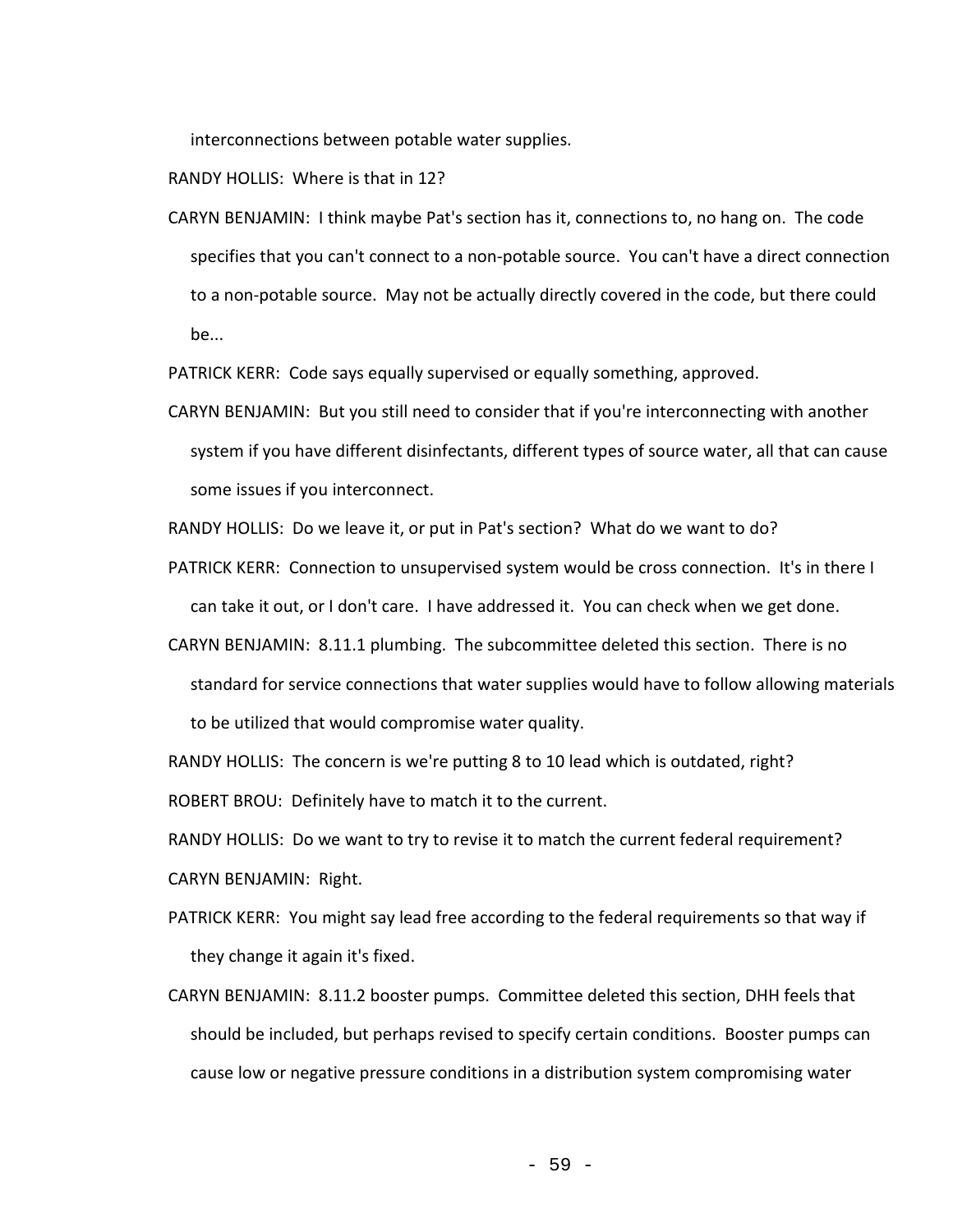quality.

- RANDY HOLLIS: I think we should allow individual booster pumps provided they are installed properly to not suction on the system.
- PATRICK KERR: Just like any other booster pump. We already have language about booster pumps in the code.
- RANDY HOLLIS: This is specifically for individual.
- PATRICK KERR: But doesn't the code already specify low suction cut offs or booster pumps on a distribution system? Could we use the same language for any pump?

RANDY HOLLIS: This is for individual residential service.

PATRICK KERR: But my point is the code addresses booster pumps, does it not? When you design do you have to meet code requirements for minimum suction?

RANDY HOLLIS: 10 state standards.

- PATRICK KERR: The language should apply to all booster pumps and it shouldn't be that you can't use minimum suction pressure shall be maintained at 20 PSI. It should cover all booster pumps.
- RANDY HOLLIS: Why don't we just say individual residential booster pumps shall meet the requirements of booster pumps specified here.

PATRICK KERR: Where are we specifying it?

- RANDY HOLLIS: Well, this is specifically geared toward residential. This is simply saying you can't use individual residential booster pumps. We're saying as long as you meet the requirements of booster pumps in the standards.
- DIRK BARRIOS: Just as an example in Grand Isle having a watering crisis years ago people used to put booster pumps in their camps and rob water from the system. And I am assuming, I didn't take care of Grand Isle, I imagine what it would do bring their operating pressure down really low. And what started happening trying to do that in Lafourche Parish years ago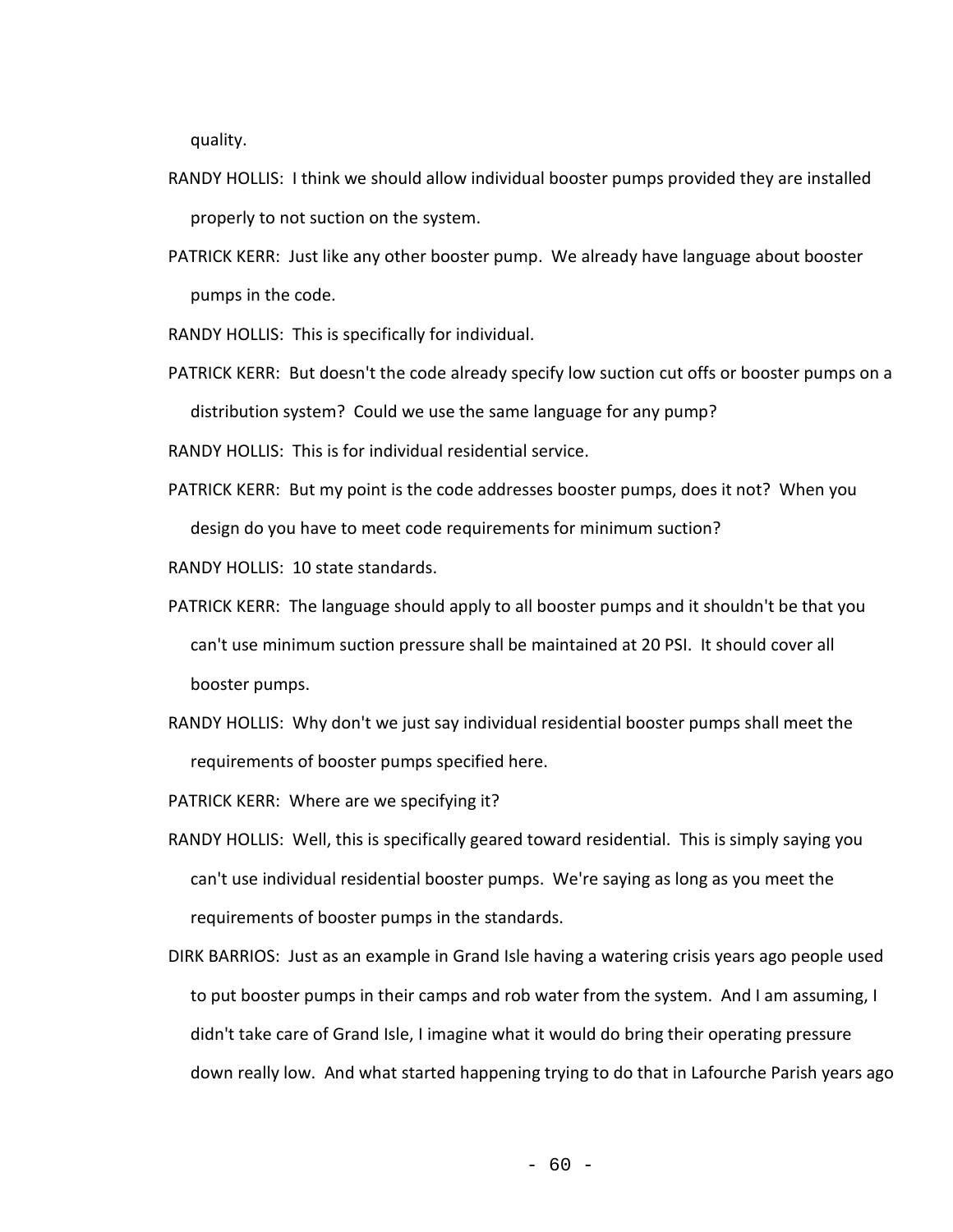and wasn't having the development we have. If you catch them the first thing we do is turn off the water meter. You're not bringing it down below even though you are not bringing our pressure down 15 PSI we won't allow it. If you want 80 pounds of pressure in your camp you need to devise a better system.

RANDY HOLLIS: Dirk, what this would do is this would require put in a low pressure shut off switch to the pump so if it drops to 20 it shuts off, that's standard booster pump.

DIRK BARRIOS: Yeah I can assure you they definitely make sure.

BEN BRIDGES: They'll bypass that.

- J.T. LANE: All right. So we'll make some adjustments based on what y'all said. With that we have our last section 38 8.13.
- CARYN BENJAMIN: 8.13 water loading stations. Very critical section, section was deleted by the subcommittee with no rational. DHH feels this is very important to protect the water supply. May be Chris could think about adding it to part 12.

PATRICK KERR: It's already in 12.

CARYN BENJAMIN: Where it talks about acceptable loading stations?

ROBERT BROU: I was just looking at it. 373 page 221. This actually says portable, potable.

SIDNEY BECNEL: The title don't mean anything legally. The wording says portable. So I think this goes beyond. In 10 state standards talking more about you know how those guys fill up contractor trucks leaving an air gap. I think that's why we want to keep it in there.

PATRICK KERR: The C is a problem. They use a fire hose to connect to--

SIDNEY BECNEL: Wait a minute, I see it's covered under 373 A what he was just reading.

PATRICK KERR: That's a loading station, usually has an overhead fill and a pipe hanging down. That's what a loading station has, but where they fill on temporary connections, from a fire hydrant for example, they run a fire hose from a double check assembly to their truck and fill their truck through an air gap and that's how it's done.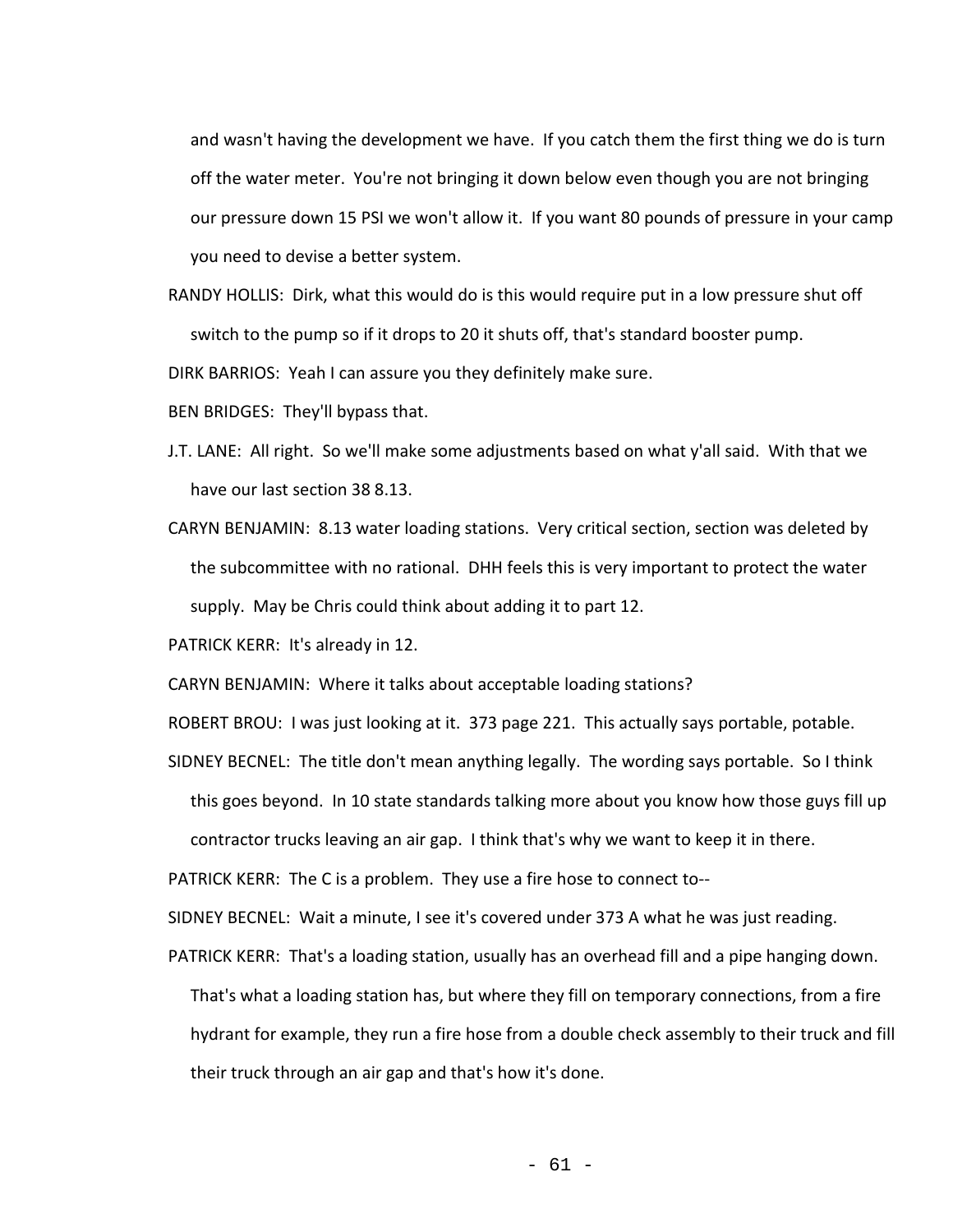SIDNEY BECNEL: Should be the standard.

PATRICK KERR: I think the better thing is to have a permanent loading station and have an arm, actually an air gap there's no connection at all and nothing on the ground. In a portable potable water fill station, like the hose hits the ground, but it doesn't matter because it doesn't hit the ground until after check assembly, but then put the suspenders on and fill through air gap too.

SIDNEY BECNEL: Right now don't say specifically in the code anywhere.

- PATRICK KERR: We don't cause an air gap is protected. The reason we use the double check we know the hoses are going to touch before they get there. It's in compliance I think with what is written and intent of the regulation, but we need to address that. We can't say no hose touch the ground. We could say no hose between, we already defined the air gap, what an air gap is.
- SIDNEY BECNEL: We already say no hose can touch the ground in 373. It doesn't say for loading station. It says portable. Under the caption potable water loading station, but the heading of the section legally doesn't count. So if you just look at the text it says portable hoses, P-O-R-T-A-B-L-E.

PATRICK KERR: We need to work on the language.

J.T. LANE: What is your primary concern?

PATRICK KERR: Hoses are used and they touch the ground.

SIDNEY BECNEL: I think we need to work on requiring at least double check valve or something

if they are coming off the fire hydrant on to that truck.

CARYN BENJAMIN: Do you want to add that section?

PATRICK KERR: Yeah, I can do that.

CARYN BENJAMIN: That's 373.

J.T. LANE: Any other comments or questions? How did the layout work out for y'all? Worked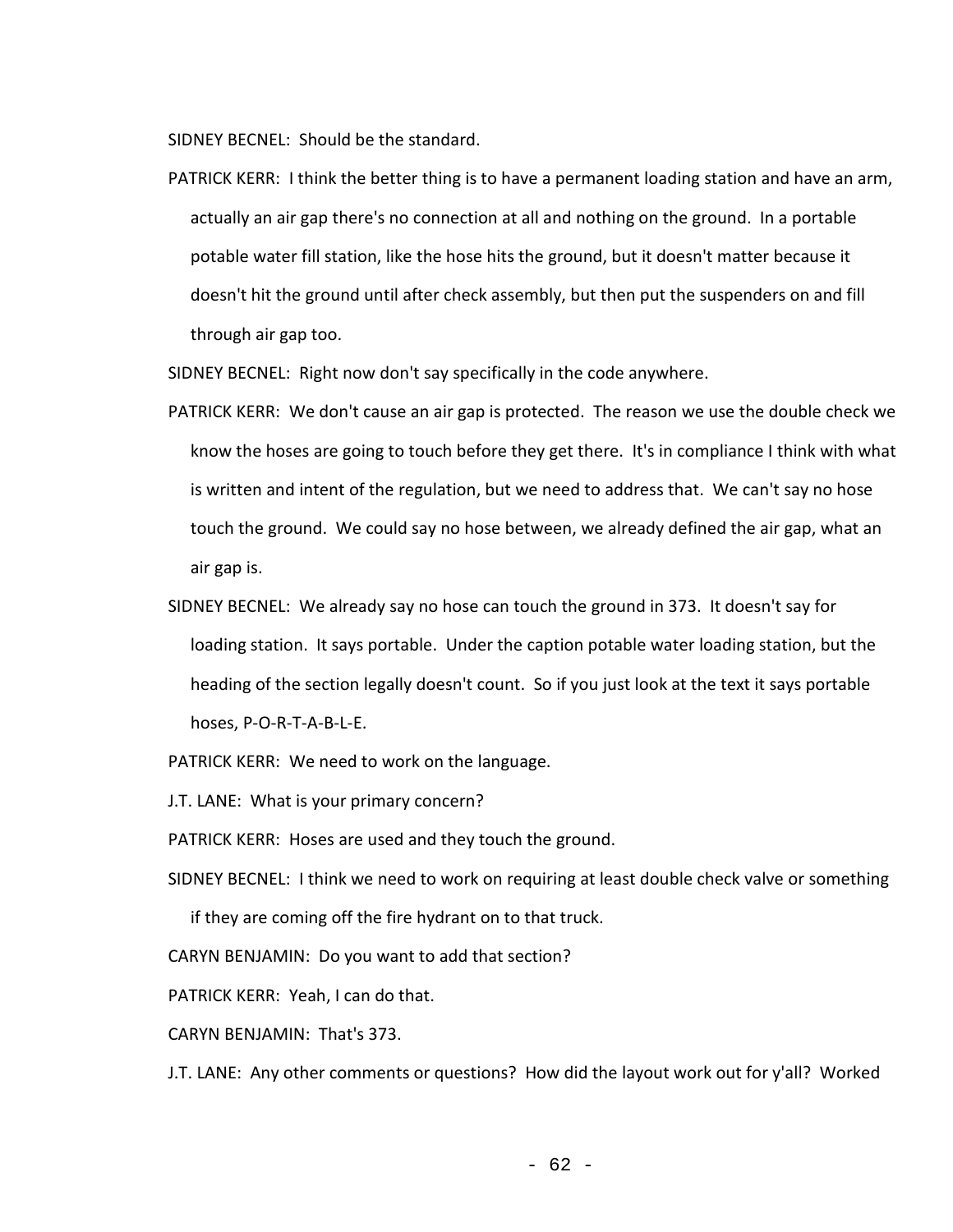well. Any comments from anybody attending? Anything else y'all want to share?

- ROBERT BROU: I know logistically it's very difficult, but if we could possibly get this information a few more days notice prior to the meeting. There's a lot of activity on our end, I know a lot on your end. Just give us a few more days. It's easier for me because I was somewhat familiar with it, but I still didn't have a lot of time to read through it.
- J.T. LANE: Definitely, we were behind this time.
- PATRICK KERR: We had a member of the committee resign and my intention was just to go back to AWC and find another representative and notify the chair and the members. I think that's the process we should use, correct?

J.T. LANE: We were going to contact them and get them to recommend somebody.

ROBERT BROU: I know it wasn't really spelled out in act 292, but it does specify this committee continues. I think as a committee eventually, we don't have to do it now, at least once this main bulk of the work is done we need to really set up terms of service for everybody and that you can continue to come back, but it needs to be a staggered term, not everybody leave at once just for continuity. A third of the thing every year, or a quarter every year and that way you have some continuity, allows people to come and go.

J.T. LANE: I agree, good thought. All right. Anything else?

- SHEREE TAILLON: At this point with subcommittees I don't have any continuing meetings going on, but I still have some reports that I need so I don't know if y'all are working on those reports and don't need to meet anymore or meeting, what your situation is. I'm waiting on reports from one through five and ten. Do y'all need more meeting time, what do you need?
- PATRICK KERR: I will share with you what we have, but making changes during these things and then we'll finalize.
- SHEREE TAILLON: For those reports going forward as you saw in the side by side if you can put a rational as to why. It helps us to look it up before hand to come back with it is mentioned